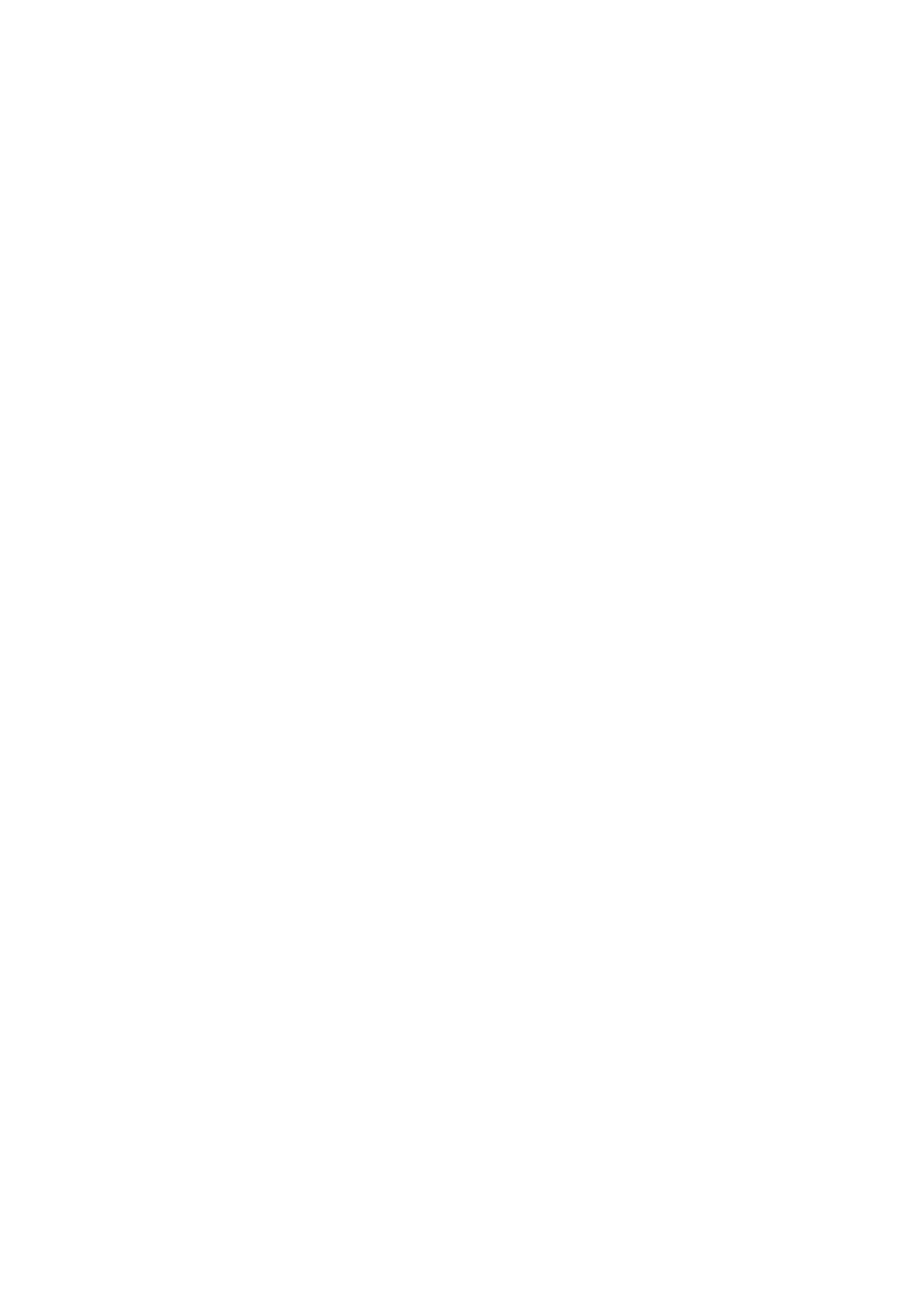PRINTED AT OXFORD, ENGLAND BY FREDERICK HALL PRINTER TO THE UNIVERSITY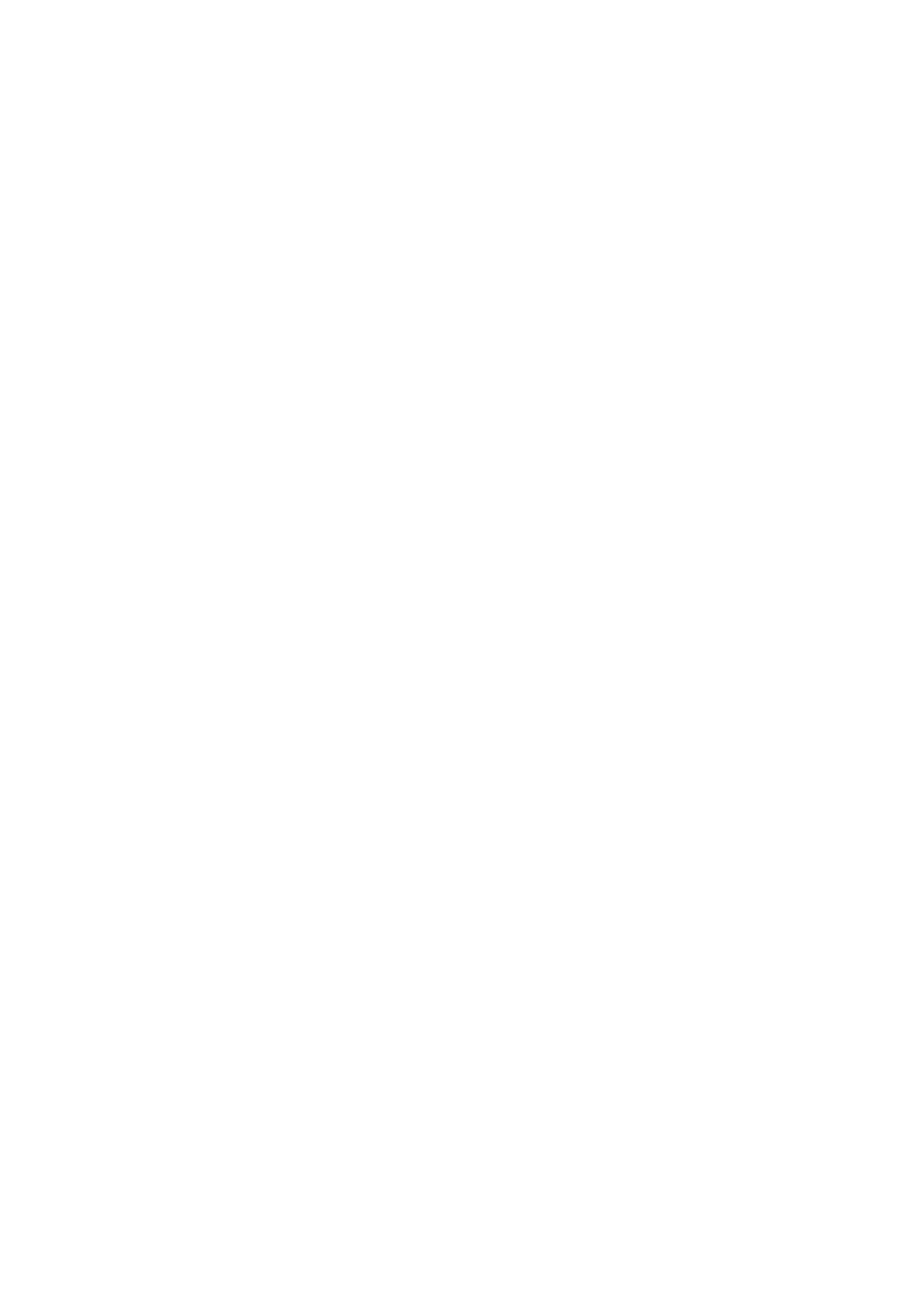# CONTENTS OF VOL. XIV

÷

÷.

PAGE

*Correspondence of Archbishop Herring and Lord Hardwicke during the Rebellion of 1745.* By R. Garnett, Herring and Lord Hardwicke *…* <sup>528</sup>

 $\dots$ 

…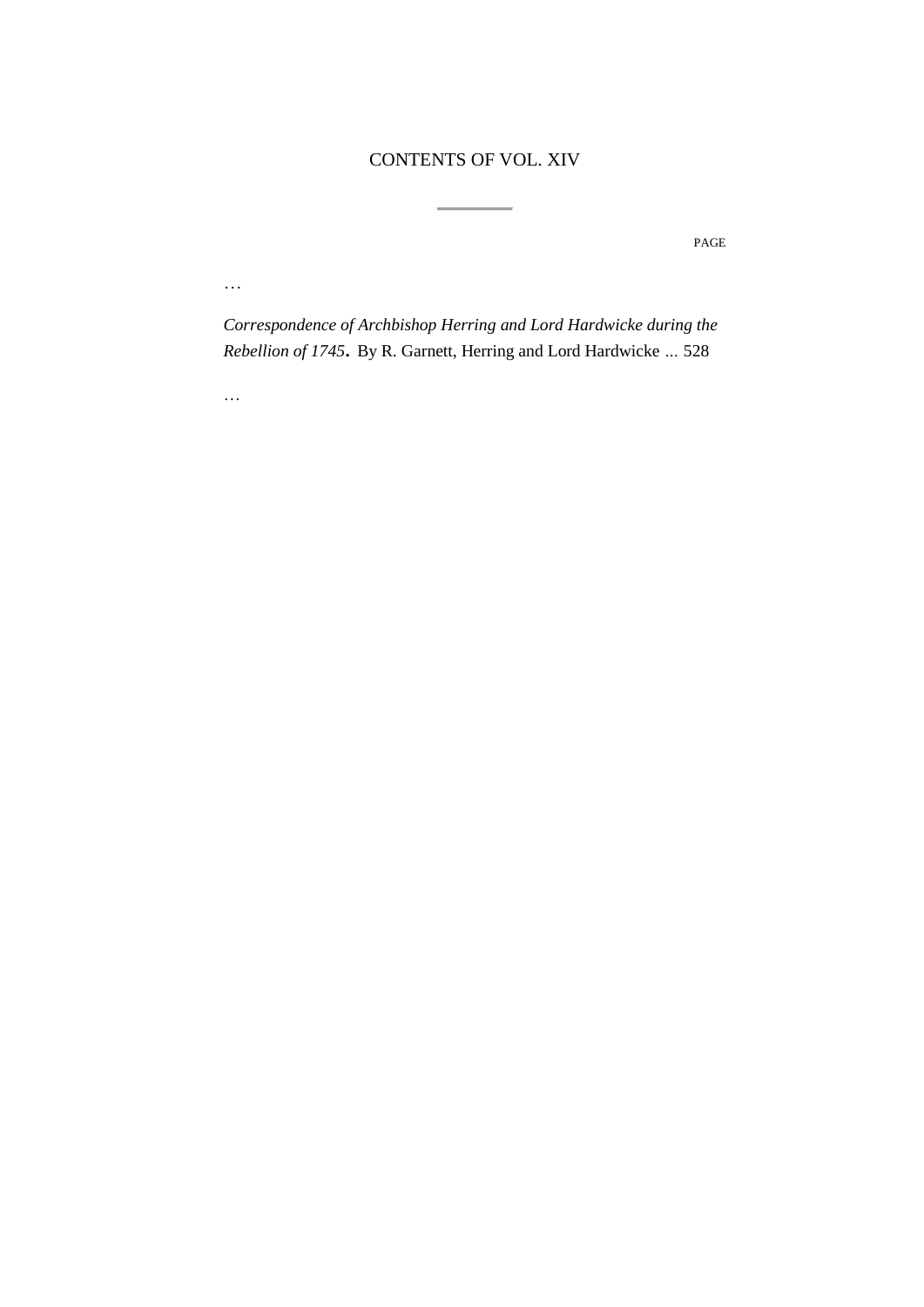# The English Historical Review

NO. LXXV.—JANUARY 1904

# *[Correspondence of Archbishop Herring and Lord](http://books.google.com/books?id=EBspAAAAYAAJ&lpg=PA529&ots=auIj4LFoj0&dq=Eastall%20%22History%20of%20Southwell%22&pg=PA528#v=onepage&q&f=false)  [Hardwicke during the Rebellion of 1745.](http://books.google.com/books?id=EBspAAAAYAAJ&lpg=PA529&ots=auIj4LFoj0&dq=Eastall%20%22History%20of%20Southwell%22&pg=PA528#v=onepage&q&f=false)*

THE situation of the province of York on the frontier of Scotland frequently compelled its medieval archbishops to exchange the crozier for the sword. In the reign of Edward II Archbishop Greenfield was at one time too busy in repelling Scottish incursions to be able to attend parliament; and his successor, Archbishop Melton, fought; a pitched battle with the invaders, who sorely discomfited him. These old-world times seemed to have returned when, upon the outbreak of the rebellion of 1745, Archbishop Herring, albeit the meekest of prelates, felt himself enforced to take the lead in organising resistance to the apprehended invasion of the Highland host by enlisting volunteers, convening meetings, concerting measures of defence with the nobility and gentry, and firing the flagging spirit of the country by a famous sermon. This course of action entailed an extensive correspondence with magnates in Yorkshire and ministers in London. To none of the latter was the archbishop likely to write with such freedom as to his benefactor Lord Hardwicke, the great chancellor who had made him archbishop of York, and was, much against his own inclination, to make him archbishop of Canterbury. The archbishop's letters to him and copies of his answers are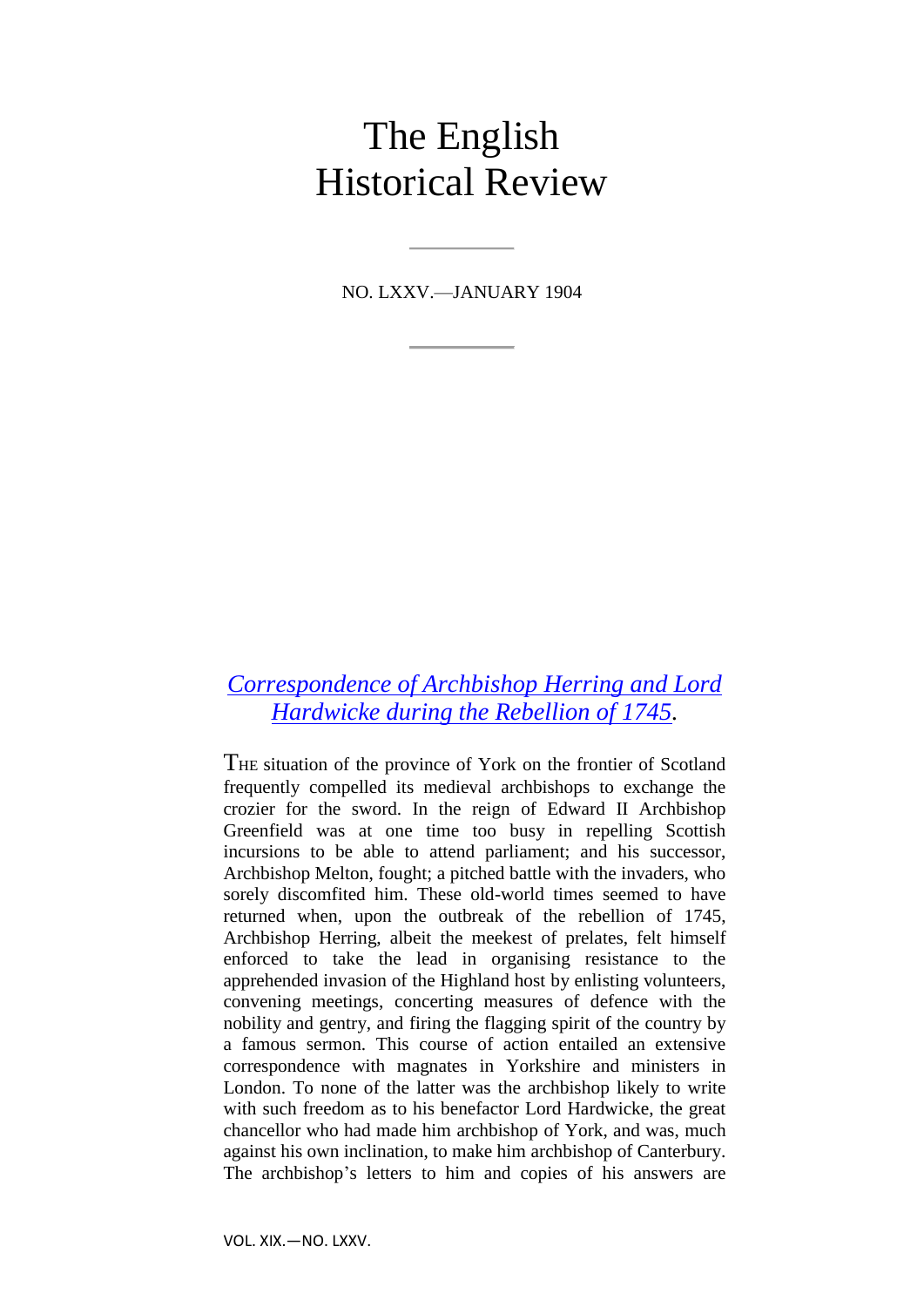extant among the extensive collection of Hardwicke papers recently acquired by the British Museum,<sup>1</sup> and appear well worthy of publication, at least down to the time when, the invasion having been repelled and all fear of its renewal averted, the duke of Cumberland passed through York on his way to take the command of the army in Scotland. They afford a lively picture of the anxieties, emotions, and multitudinous rumours of the time; reveal the general discontent with the administration; and display the prevailing apathy and incredulity, except on the part of the correspondents themselves, at the beginning of the rebellion, soon passing into lively alarm. It really does seem that, if the rebels had elected to march upon London by way of York instead of by way of Manchester, the lord mayor of York might have been reduced to the alternative, contemplated by the archbishop, of running away or of proclaiming the Pretender. The archbishop himself comes out admirably. Without being precisely a born leader of men, he appears endowed with excellent common sense and moral qualities almost more valuable still: loyal, patriotic, disinterested, indefatigable; careful of ecclesiastical decorum as a rule, but ready to discard it in cases of emergency; a good hater of his adversaries' principles, but never rancorous towards their persons; and always ready to enliven serious matters by a jocose remark or anecdote.

According to Rastall, who in his history of Southwell has given a pretty full account of Archbishop Herring, 'his politics were monarchical.' This must mean that he esteemed the hereditary title to the crown above the parliamentary; and the assertion is confirmed by the remarkable anecdote told by Hume of Herring's encouragement to him to persevere with his history when the first volume published, comprising the reigns of James I and Charles I, seemed to have fallen dead from the press. As a matter of abstract principle, therefore, his allegiance would have been to the house of Stuart, and Rastall is no doubt correct in holding that the zeal he displayed in the Hanoverian cause 'proceeded not from any speculative opinions of the subject's right to freedom, nor from any very enlarged ideas of the British constitution, but was the effect of religious conviction and of civil allegiance. Herring was sincere in his attachment to the religion he professed, and he believed the support of that religion to be intimately connected with the safety of the family in possession of the crown.' These letters also show that Herring was as inexorably set as Shakespeare's Faulconbridge against any claimant to the crown who should come with the support of France. As a good Englishman and a good protestant he saw his duty clearly, and discharged it manfully.

1

<sup>&</sup>lt;sup>1</sup> Add. MS. 35598.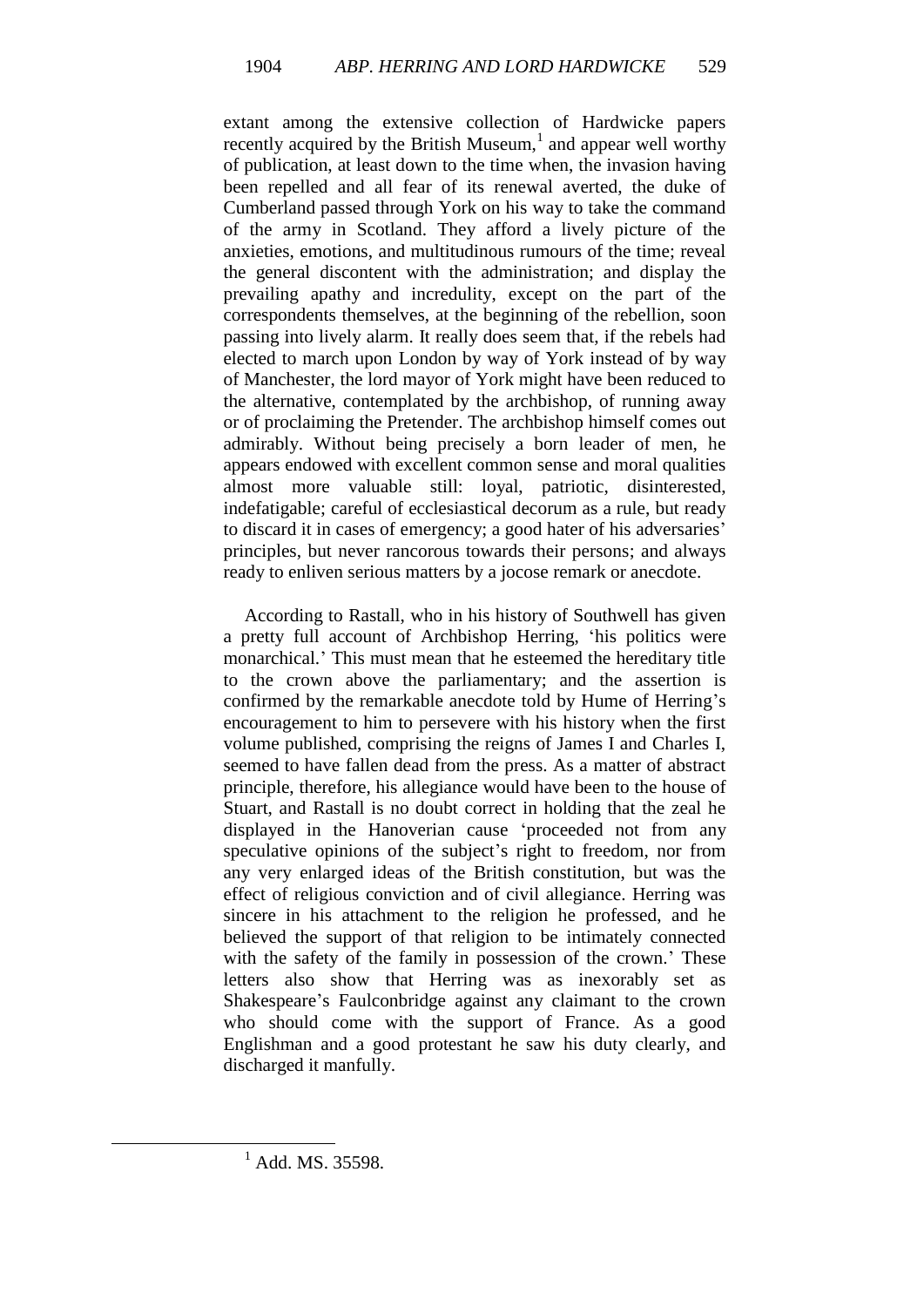## 530 *CORRESPONDENCE OF* Oct.

No more amiable and benign prelate than Herring ever sat at York or Canterbury, and the severity of his language towards Roman catholics may occasion surprise. In purely religious matters Herring, like most of the dignified ecclesiastics of his age, was a model of tolerance, and he regarded Roman catholics not as religious dissidents, but as civil enemies. It could not be otherwise while there was a Roman catholic pretender to the throne: the total overthrow of the Stuart cause had to precede the repeal of those penal enactments which Herring's correspondent, Lord Hardwicke, in a remarkable passage declared to be so inconsistent with the spirit of the age that even in an emergency like that of 1745 it was impossible to put them into effect. The attitude of the rulers of the church is pithily expressed in a letter from Herring's predecessor, Archbishop Blackburne, to Lord Carlisle, 3 Nov. 1733, printed in the Carlisle papers published by the Historical Manuscripts Commission:—

I am greatly obliged to your lordship for your kind intimation concerning the Roman catholics and the warm alarm they have taken at my proceedings. But whatever the hot ones among them may threaten of complaints against me on that account, I am in no pain about it. Such of them as are quiet and peaceable will find the Penal Act, for my part, as harmless as they can wish. But such as can be proved to have been perverting our people from their religion and allegiance must not expect to be suffered to do it with impunity, but to pay for their unquiet abuse of so much lenity as they enjoy under the present government.

One of the most interesting traits in Herring is his perception of natural beauty, a faculty long dormant in England, and which he was one of the first Englishmen to regain. In his letters to Duncombe his descriptions of Welsh scenery as beheld in his visitation tour (performed on horseback) reveal the same delight in nature as is subsequently met with in the letters of Gray. His considerable literary gift was chiefly expended upon his sermons, but almost amounts to genius when a picturesque theme presents itself. Goldsmith or Sterne might have envied his picture of a Welsh interior.

The novelty of the thing gave me spirits, and the air gave me appetite, much keener than the knife I ate with. We had music too, for there came in a harper, who soon drew about us a group of figures that Hogarth would give any price for. The harper was in his true place and attitude; a man and woman stood before him singing loudly, but not disagreeably; a little dirty child was playing with the bottom of the harp; a woman, in a sick night-cap, hanging over the stairs; a boy with crutches fixed in a staring attention; and a girl carding wool in the chimney, and rocking a cradle with her naked feet, interrupted in her business by the charms of the music; all ragged and dirty, and all intently attentive.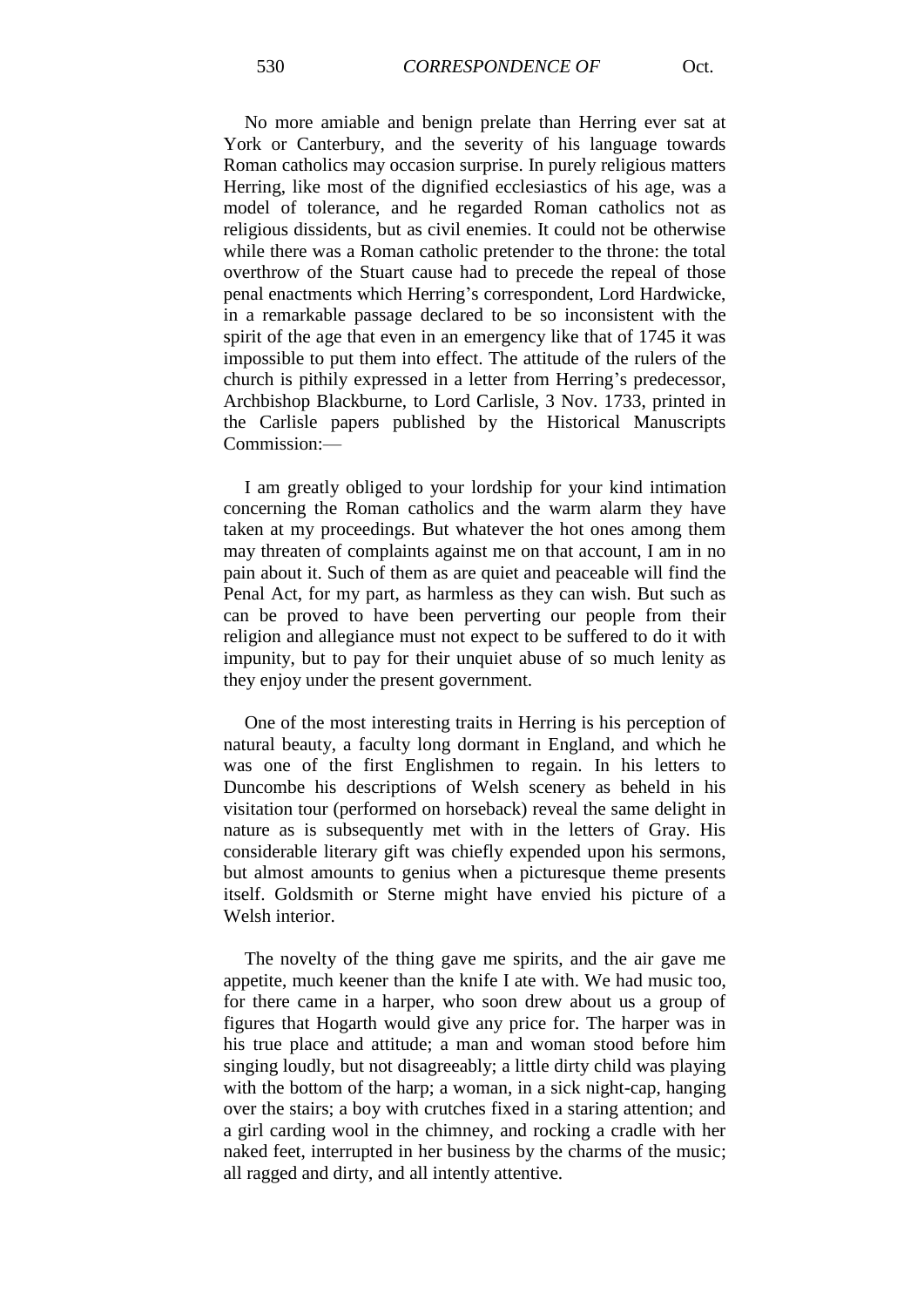R. GARNETT.

## I.

*Lord Hardwicke to the Archbishop of York.*

# Powis House Aug<sup>st</sup> 31 1745 (arrived Sep<sup>r  $7<sup>th</sup>$  1745).</sup>

My Lord,—I ought to have thanked your Grace long ago for your last kind letter; but, though you had the goodness to wish me a speedy deliverance from Chancery, I have been chained to that oar till within this fortnight, and the daily attendance there, together with others of a more disagreeable kind, hindered me from acknowledging that favour. Since that time, I have (with the interval only of two or three days at Wimple) been confined to this place, attending upon my duty of the twentieth part of a Vice-King, and expecting the much wished for arrival of our Principal. In the meantime we are threatened with having the disposition of the Kingdom wrested out of our hands, and in the North the storm is gathered. Archbishops of York have before now drawn the secular, as well as the spiritual sword, and I hope your Grace will stand between us and danger. That the Pretender's Son is actually in the Northwest Highlands of Scotland, and that he is joined by some of the clans of Macdonald and the Camerons, mostly papists, I take to be very certain. Infidelity has much prevailed here concerning this fact, though I think it is something altered; but I cannot help agreeing with your elder brother of Cant: that in this case, want of faith proceeds partly from want of zeal, which in political faith is the worst source. There seems to be a certain indifference and deadness among many, and the spirit of the nation wants to be roused and animated to a right tone. Any degree of danger at home ought to be vastly the more attended to from the state of things abroad. *That* I lament from my heart. I think I see the evil cause to which it is to be ascribed, and yet I know not whether to wish that, by the Public, it should be attributed to that cause. Where to find a remedy I know not. I see only the probability of one, and am not sure that that will be taken. The success at Cape Breton is very considerable. A vast loss to France, and may be a very great advantage to this country. I wish we had more of these articles to balance the account.

Sir John Cope, with about 2000 more of the King's troops, is I believe now in the Highlands, and I hope his force is sufficient (by the blessing of God) to crush this infant rebellion, provided it be properly exerted before the assistance, which the rebels undoubtedly expect from abroad, can come to them. The Marquis of Tweeddale has this morning received letters from Scotland bringing intelligence from a spy, sent on purpose into those parts, that he had seen this young Pretender, and had been an eye witness of several persons kissing his hand. His standard was set up on the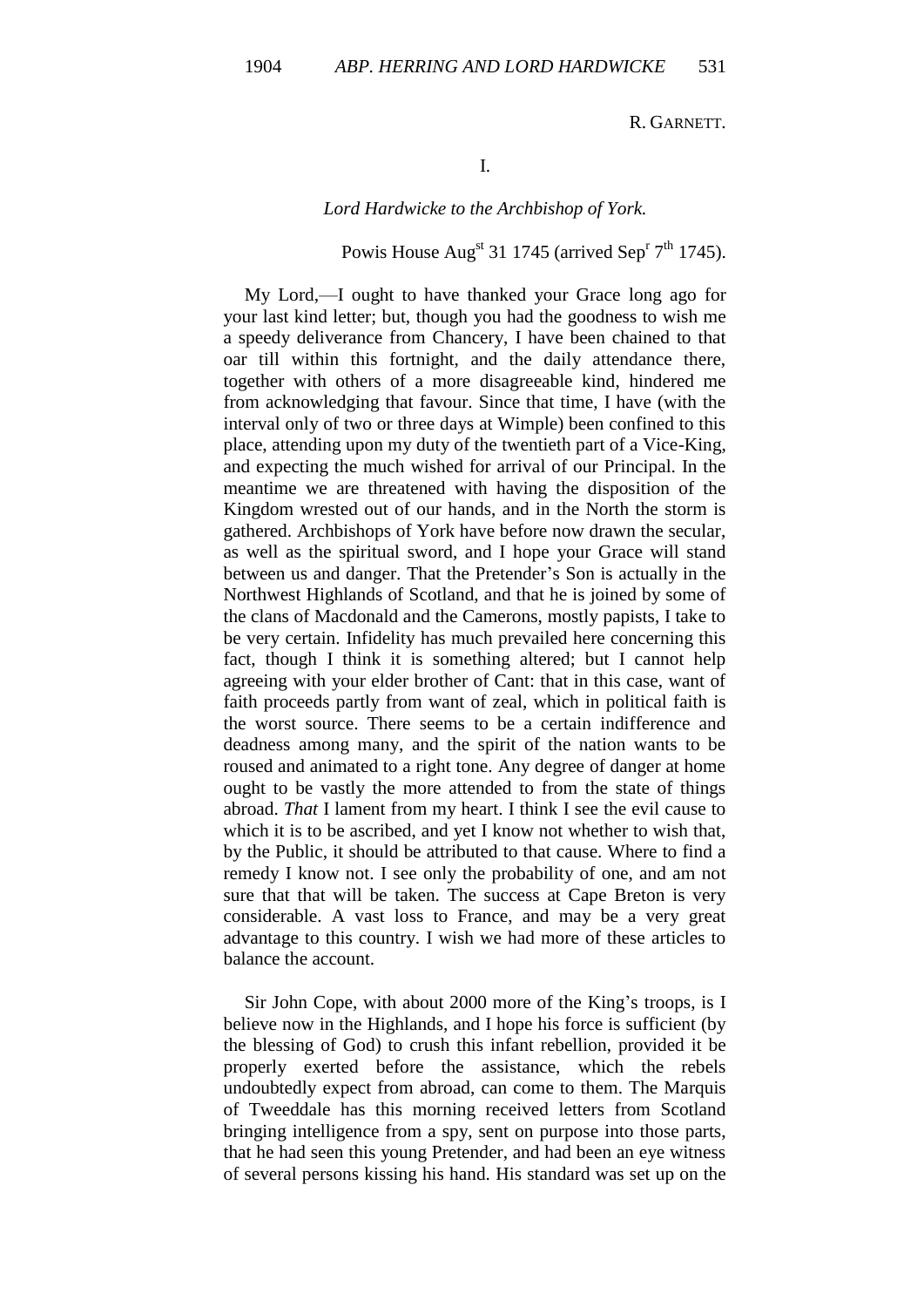19th inst. at Glenfinnan, on the borders of Moidart, the country where he landed.

I had writ thus far when a messenger from Margate brought the good news that the King landed there about half an hour after three this morning, and would be at Kensington within two hours. Accordingly His Majesty arrived there about two o'clock in perfect health, and really I think I never saw him look better in my life. He appears also to be in very good humour, and to value himself upon the haste he has made to us, when there was any apprehension of danger affecting this Country. I have not time to add more, except that his Majesty told me the election of an Emperor stood fixed for Monday next, and that I am ever,

My Dear Lord, most affectionately and faithfully yours,

HARDWICKE.

Is it not time for the Pulpits to sound the Trumpet against Popery and the Pretender?

# II.

#### *The Archbishop of York to Lord Hardwicke.*

Bishopthorpe Sep<sup>r</sup> 7 1745.

My Lord,—I am extremely obliged by your favour of the 31st of August, and must take the liberty to trouble you with my most early acknowledgment for it. We received here great consolation from the King's arrival, and are in hopes that it will give some stability to the Public Affairs; as His Majesty has fulfilled the duty of a good King in quitting his insignificant Electorate for the honour of his Crown and the safety of this great People. I hope he will meet with a suitable return of Duty and Affection from them, for indeed, my Lord, the times demand a perfect intelligence between Prince and People. I was glad to hear, as I do from several hands, that the King is so well and cheerful, and his Court so gay; I would to God they would contrive to communicate some share of this fine spirit to the country, where we meet with nothing but sadness and mortifying forebodings of danger, with little or no life or disposition to action. The common topics of conversation for the whole summer have been extremely disagreeable, and no company has come near me (and your Lordship knows my correspondence is chiefly with the friends of the Government), nor have I gone into any company, but instantly we fall upon the disaster at Fontenoy; the perfidy or the weakness of the D[utch]; the frightful progress of the French King, and the ruinous consequences of our engagements on the Continent. To these have been added the perilous situation of our troops abroad, an evil the more felt, and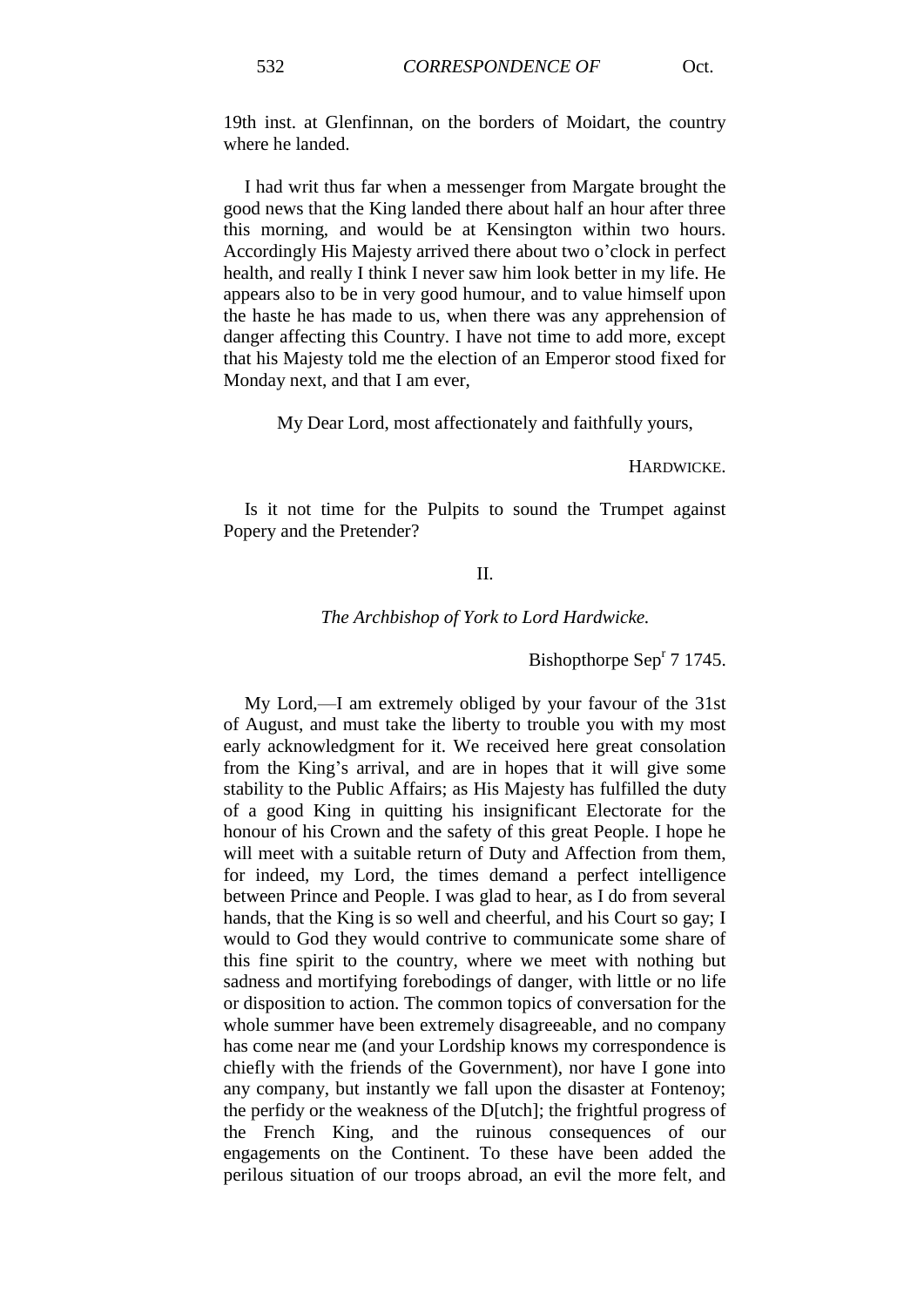more strongly aggravated, since the alarms from Scotland have taken place, and your Lordship may imagine how ready some people are to point out the absurdity of being left defenceless at home, from the absence of those very troops, the reason of whose support in the kingdom was our home security. As to the Scotch affair, I hope of itself it is not considerable, and that Cope will soon give a good account of the rebels there; and, to be sure, the Court have substantial reasons for their security, and, if it can be, for their infidelity on that head, but your Lordship wont be angry, if 1 communicate to you an Intelligence directly from Edinburgh from no insignificant hand, that the rebels have plenty of money, are bold and desperate, and that the King's friends among the Clans are afraid of arming, and, but for that fear, the Grants and Campbells could have crushed the rebels instantly. I feel too a great diffidence in Cope, and a sort of persuasion, that if they gain the advantage of him, the whole country will be their own, as far as Stirling. I pray God, all this may be ill-grounded, and that the next Post may bring good news and set our minds at ease. I find the D[utch] forces are hastening to our assistance. We will accept their help, but are we never to stand upon our own legs again? And upon every occasion of danger must all Europe be told, what I hope to God is a lie, that the King has neither the hearts nor the hands of his own people? For my own part, I own I have always looked upon this as a pitiful measure of Government; I think I see that it is like to become a hateful one; and, considering the conduct of the Government, and their present connection with France, it is certainly a very disreputable—God forbid it should turn out a dangerous—expedient. Surely these low applications to the D[utch] must destroy every degree of our credit and influence with them, and they must look upon us, after all our blustering, as their inferiors.

I thank your Lordship for the intimation in your postscript. So far as my example or monitions can go, I shall not be wanting in my duty, but your Lordship will give me leave to observe, that Preaching will be of little avail, where the countenance of the Magistrate is wanting. To say the truth, I think his immediate help is necessary in a place where the numbers and spirit and boldness of the Papists is such, that their public Mass House joins in a manner to the Cathedral; their service is performed daily there, and their congregation formed by the same public notice, and their congregation as large or larger than that of the Protestant Church. In this respect I doubt the lenity of our Government has almost proceeded to Establishment, and the check that gentlemen received last year in their prosecution of the Papists agreeably to the King's Proclamation has cooled their spirit. As to their present actings, I believe the wolf must be actually at the door, before they will rise off their seats to guard against him. This I think I see as plain matter of fact. I beg of your Lordship to forgive the length and impertinence of this letter, but the wisest men know sometimes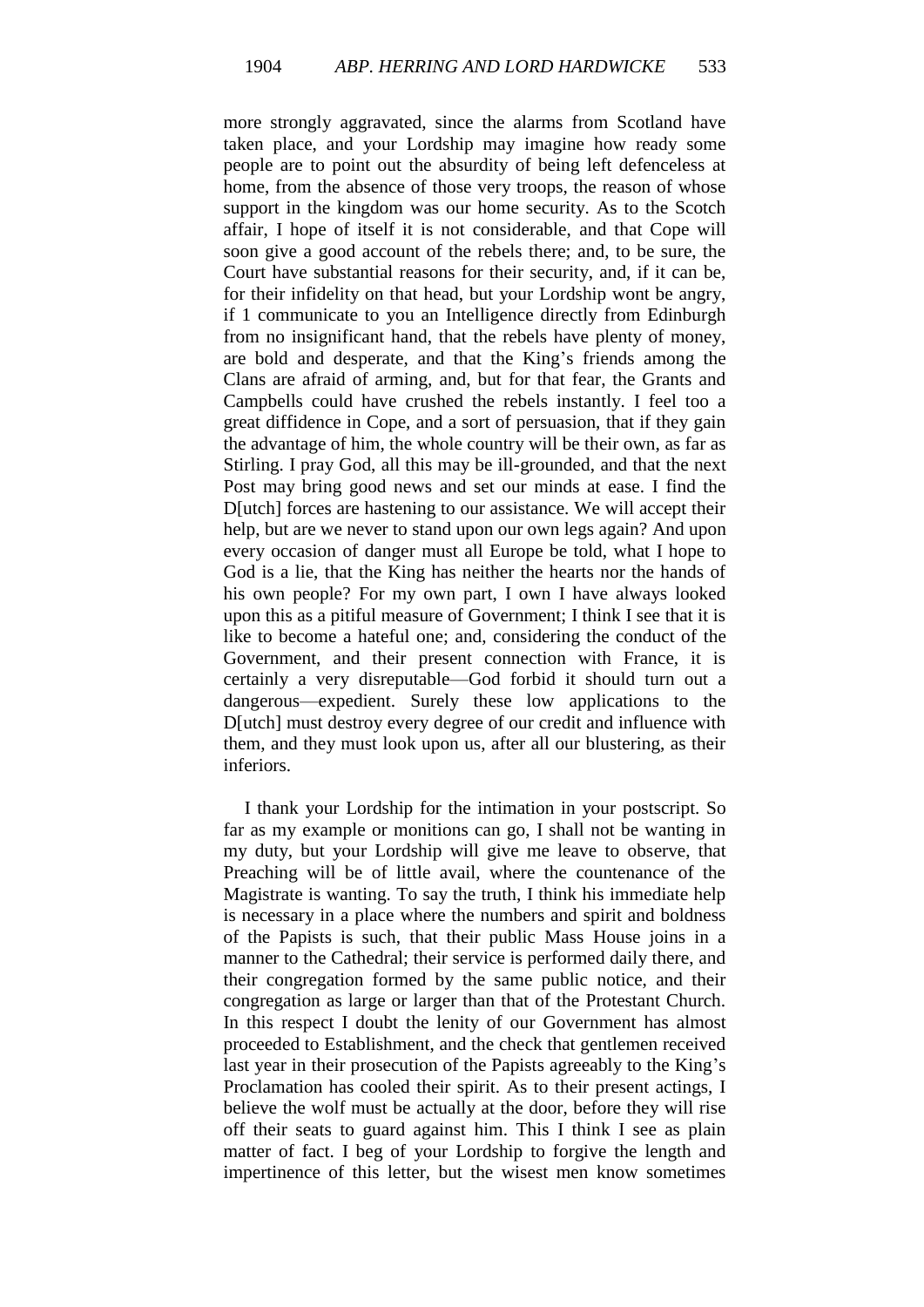how to profit by the suggestions of weak ones. I own, I am frighted at our present situation, and it looks like a demonstration to me, that we are now, as to the health of the Body Politic, in the condition of a man who does not ask his doctor whether he may recover, but how long he thinks he can hold out. I am sure your Lordship will not imagine by these observations that I am going to list myself among the factious. I scorn it. I will ever be dutiful to the King, and faithfully grateful to my friends, who will not be displeased with me for speaking like an honest man, though a weak one. I will answer for my Heart, though I cannot for my Head. It is always my heart that dictates, when I subscribe myself,

My Lord, your ever obliged and most faithful Friend  $\&$  Serv<sup>t</sup>

THO: EBOR:

# III.

#### *Lord Hardwicke to the Archbishop of York.*

# Powis House, Sep<sup>r</sup> 12th 1745.

My Lord,—I lay hold on this first opportunity of returning your Grace my sincere thanks for your very honest, friendly and wise letter. The zeal you express for His Majesty, his family and Government, and the affection and regard you show for your friends, are very becoming your character and known principles; which set your Grace far above the suspicion of acting amongst the *factious.* At least you are secure against any such imputation from me, who have often insisted on most of the topics you mention, and very lately in that *place* where it is most material to say them. As we so well agree in our sentiments, I will not trouble you with going through the several points, but wish that imminent danger may teach us to correct former errors.

His Majesty did a week ago yield so far to the advice of his faithful servants as to order six Regiments *(i.e.* 6000 men) of his British troops to be brought over from Flanders, with Sir John Ligonier at their head, for the defence of this country. I know this will be some consolation to your Grace, especially as the Lords Justices had some time ago sent our transports to Williamstadt, and they are actually ready to bring them over, so that they may be here with the first fair wind. But you will be surprised when I tell you how this measure has been misrepresented;— that it is deserting our Allies, and giving up the common cause; and the Ministry ought to be impeached for it. As if Great Britain was any otherwise essentially concerned in the common cause, than as the support of it tends to her own preservation; or the whole common cause would not be absolutely lost, if  $G<sup>t</sup>$  Britain (from whence it derives its strength and treasure) should become a prey to the Enemy?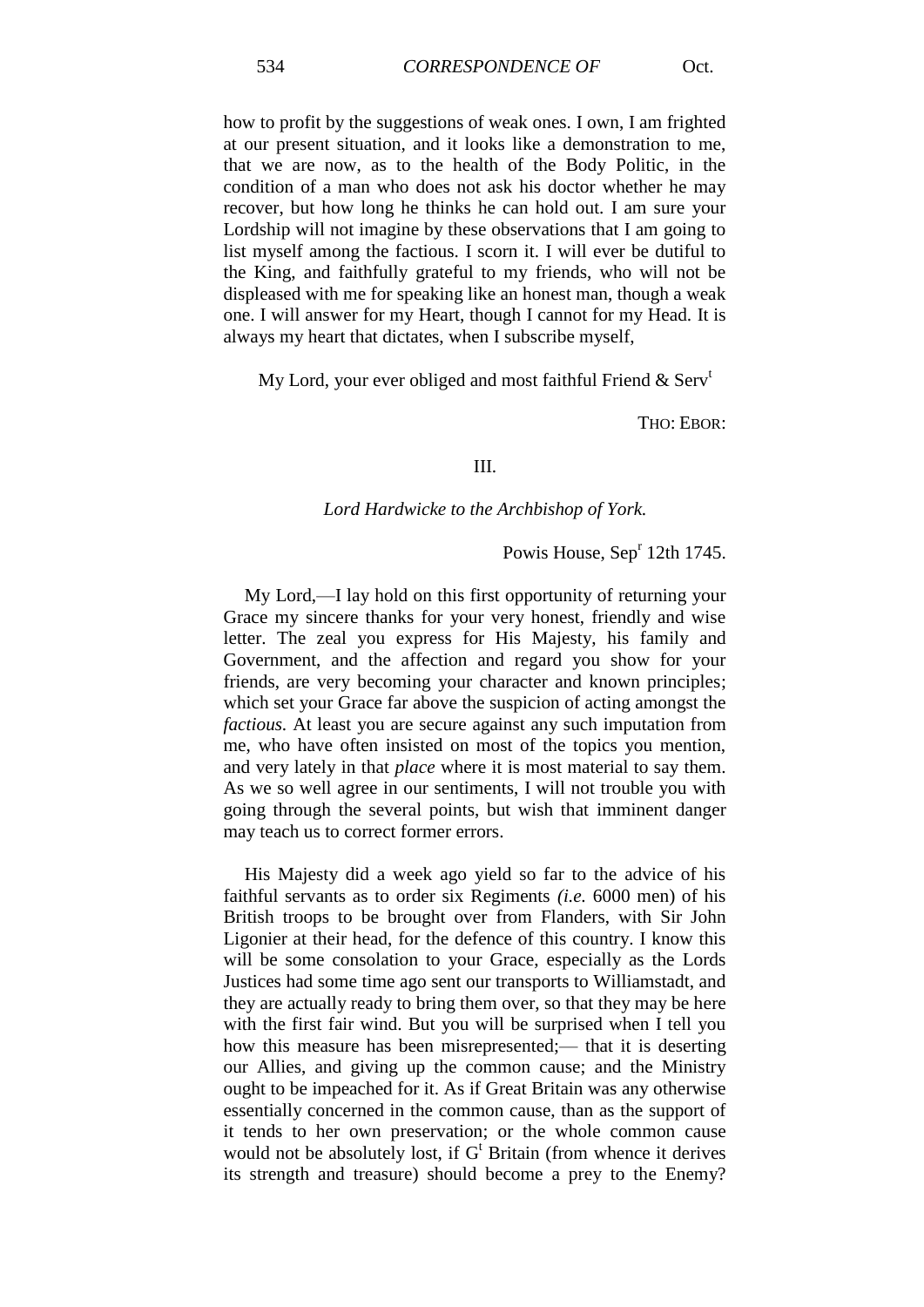And, as to the Ministry, I could draw a much better Article of Impeachment for leaving the country so unguarded, though even this they could not help.

The rebellion in Scotland proceeds. The numbers of the rebels increase, and the young Pretender is in possession of Perth, and I wish they may amuse themselves there for some time. I believe indeed they are not all armed with fire arms, and that (with the blessing of God) they might be easily subdued with regular troops; but without regular troops, I see not how. Some of the Dutch forces are sent to Leith, and we expect the rest in the River tonight or tomorrow morning, the wind being fair. You see how Cope has marched eastward to Inverness. I make no reflections on it, and he justifies himself and is now marching back again. Instead of being joined by the Clans of Grant, Lord Reay and Lord Sutherland, he has been joined only by Sir Robert Munro's son and brother with 200 men, much to their honour! But, what is more surprizing, advice is received that Lord George Murray, the Duke of Athol's brother, who was in the rebellion of 1715, and pardoned, and has lived ever since with his brother the Duke, and has received favours from the Government, and also a brother of my Lord Dunmore, have joined the rebels. What symptoms are these? And those, I mean of the King's friends, and some of his servants, who at first propagated the spirit of incredulity, do now, with the same views, represent the affair as dwindling; that the rebels are a despicable rabble, crushed with all the ease in the world. It is the duty of everybody, much more of those in employment, not to scatter terrors; but when there is a strange lethargy and deadness, and the spirit of the nation wants to be roused and animated, opiates should not be administered to them.

This brings me to the latter part of your Grace's letter, which relates to my postscript, in which too I do, in a great measure, agree with your Grace. The case of the Papists, as you state it, and as I have heard of it before, in your great city, certainly calls for the interposition of the Magistrates; and one would think that a few examples would keep such an enormity under. But the true difficulty as to the secular arm in England lies in this:—the laws against papists, as they stand in the statute book, are so severe, that they are the cause of their own non-execution. I am sure your Grace will do everything that zeal, directed by knowledge, can warrant, both by your example and your monitions. In order to show you what is doing in this part of the world, I send you enclosed three papers. The letter to the clergy of the diocese of Canterbury I will make no observations upon. The Salisbury one has more spirit. But that which meets with the most applause is the London one. I submit it to your Grace's consideration whether you will not think it proper to do something of the same kind in your own diocese; and, if you do, I am sure it will be such as both for matter and manner will deserve the approbation of all true friends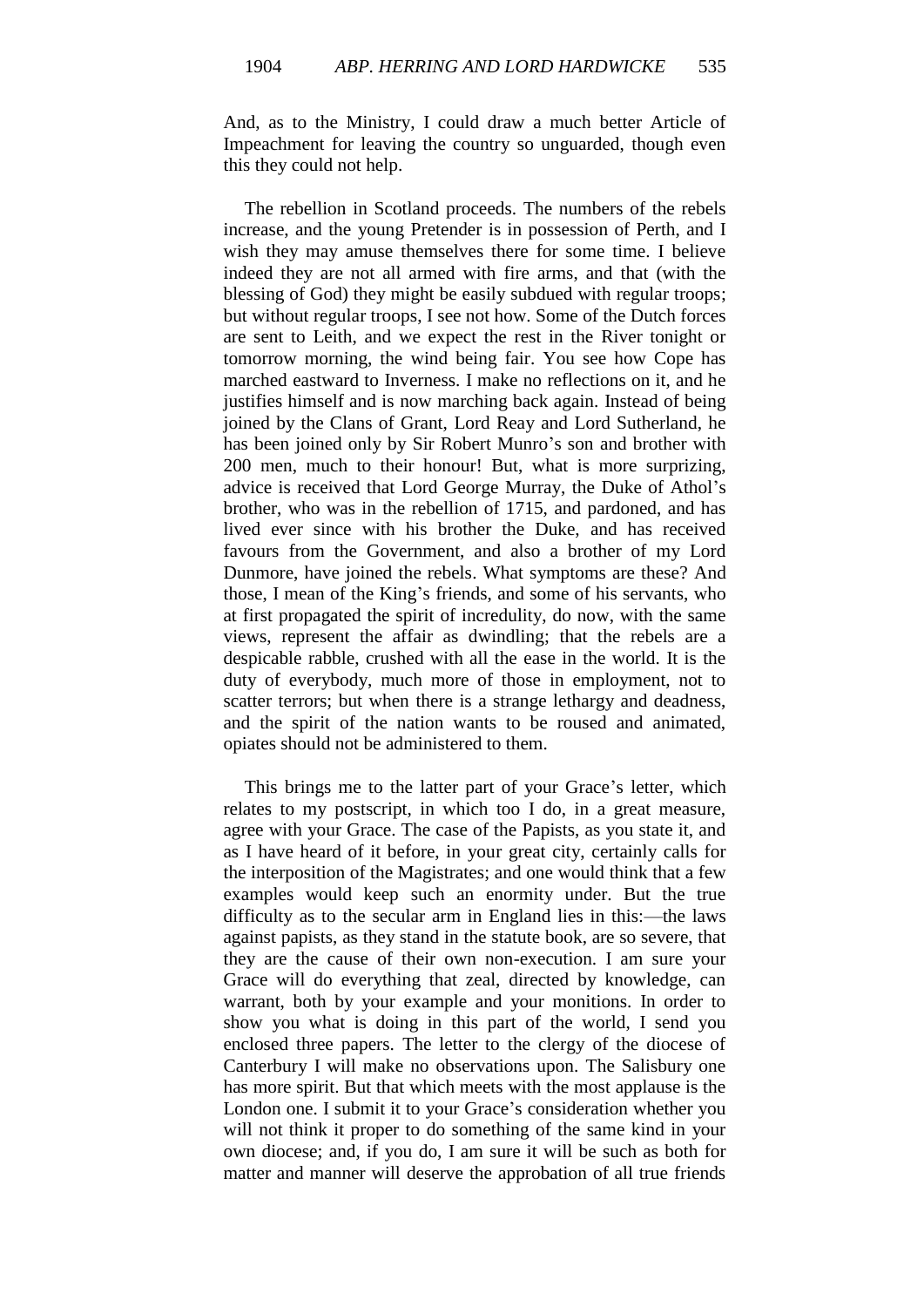to Liberty, the Protestant Religion, and the Protestant Succession. One thing I have always observed is:—that representing the Pretender as coming (as the truth is) under a dependence upon French support; I say, stating this point, together with Popery, in a strong light, has always the most popular effect.

I believe I have tired your Grace, and my time will not permit me to add more, except the sincerest assurances that I am ever,

My dear Lord, most faithfully and affectionately yours,

HARDWICKE.

### IV.

#### *The Archbishop of York to Lord Hardwicke.*

# Bishopthorpe Sep<sup>r</sup> 13 1745.

My Lord,—The history of the enclosed paper, which I trouble your Lordship with, in a few words is this. As I had received repeated and clear and concurrent evidence of the distress of Cope in Scotland, and the increase and strength and progress of the rebels there, I thought it my duty to communicate it to the Lord Lieutenant and other gentlemen of distinction in the West Riding. Their intelligence as to Scotland, though not quite so particular as mine, agreed in the main with it, and was sufficient to give them a very strong alarm. A meeting was agreed upon at Birom, Sir J. Ramsden's seat, for Wednesday morning, where were present; Lords Lonsdale, Malton, Irwin, Galway; Sir Rowland Winn, Sir William Lowther, Sir John Ramsden and myself. The evidences were produced and compared together, and at the same time the information which his Grace the Duke of Newcastle thought proper to communicate to Lord Lonsdale concerning the preparations from abroad; and Lord Malton produced His Majesty's Commission to put the country into the best posture of defence. All these things being laid together, it was the unanimous opinion of all present that something should be done to animate the King's friends, and, if possible, to repel the enemy, if it should please God they advanced upon us. The first step, in the common opinion, was for the Lords Lieutenant to advertise a general meeting at York, and there it is their intention, I believe, to enter into an association agreeably to His Majesty's direction on the Commission, and to engage in some measure of defence, to be adjusted previously to the meeting, and these to be prepared. As the application is to the Clergy, as well as Gentlemen, I thought it became me to sign, with the Lords. The 24<sup>th</sup> was the soonest and most commodious day. The advertisement will be worked off today and distributed as fast as possible. When I returned from Birom, I communicated the business to Lord Burlington, and Lord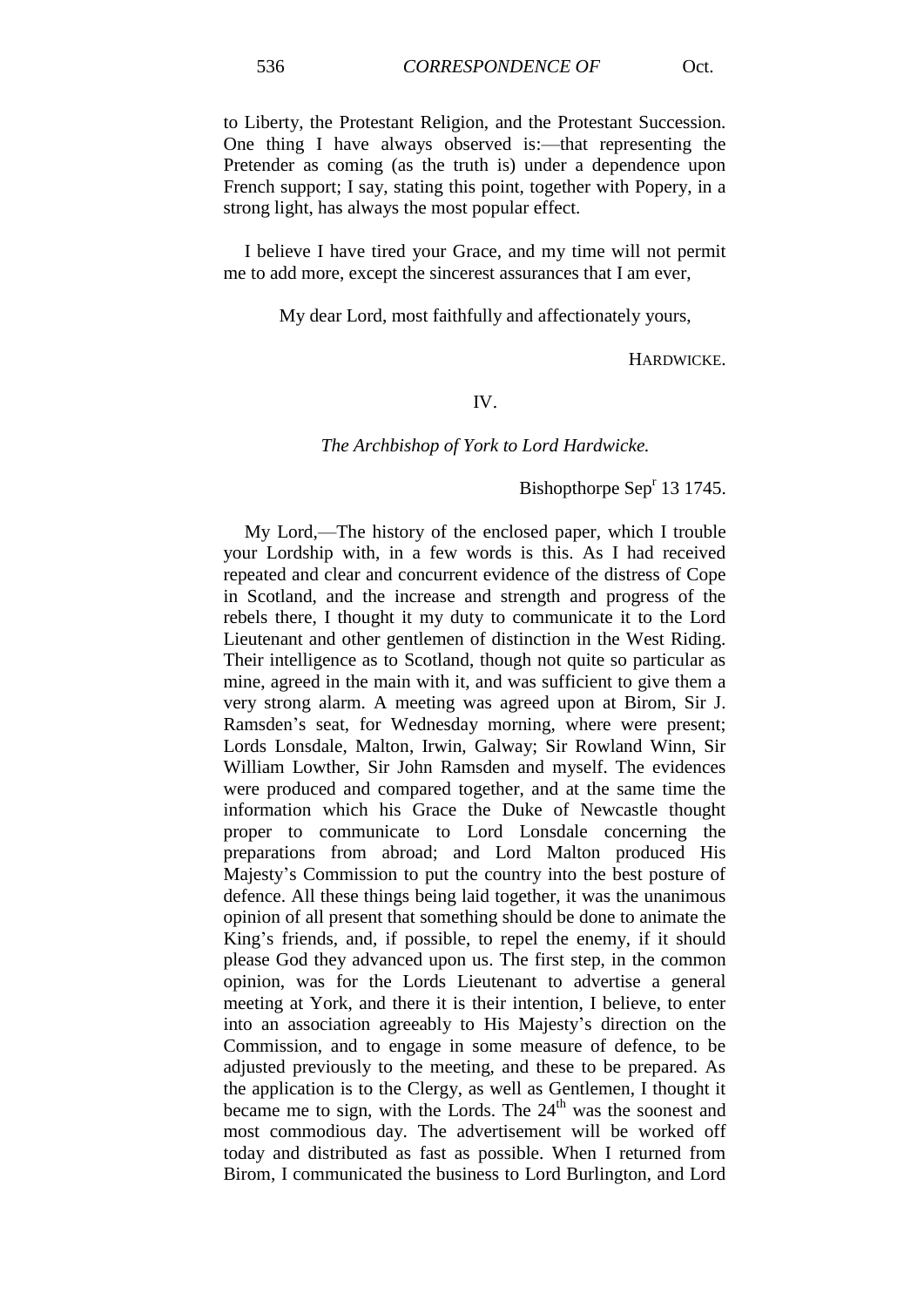Falconbridge, and went myself yesterday to Lord Carlisle, who approved the step extremely, and I have no reason to doubt but the meeting will be such as will give a Life to the King's friends. If there has been any error committed, it was not through want of zeal, but judgment. If the thing be right, I leave it to your Lordships judgment whether it wont be proper to approve it, to the noblemen concerned in it, and to give any orders from London that may be thought proper, before the meeting. Your Lordship is quite right in your notion of the public lethargy, and I must take the liberty to say, that the gentlemen of this country, who are His Majestys staunch friends, apprehend too little attention is paid to this affair above, and too little care taken to communicate right information. The rebels are certainly bold, and the Kings troops in the command of a man who (as the soldiers say who have served in Scotland) has shown most unsoldier-like conduct. The accounts here, of the  $7<sup>th</sup>$  inst. from Edinburgh, are that the rebels are 7000 strong; that perhaps is the number of Fear, but it is certain, that transports were that day getting ready at Edinburgh to bring Cope and his men by sea from Inverness.

> I am, my Lord, Your Lordship's most obliged and faithful servant,

> > THO: EBOR:

# V.

#### *The Same to the Same.*

# Bishopthorpe, Sep<sup>r</sup> 15 1745.

My Lord,—It is a prodigious satisfaction, and gives a great stability to my mind, when I find my sentiments agreeing with your Lordship's. Before I received your Lordship's I had printed and dispersed a short admonition to the Clergy over part of the diocese here, and must now continue it without alteration, but it displeases me prodigiously both as to the *matter* and the *manner* of it. It is indeed nothing more than a sort of Direction that I received from his Grace of Canterbury, with two words of my own at the end of it; and the reason of this was not neglect or coldness—his Grace's Monition was the very first thing of *Authority* that satisfied me as to the reality of our present danger from abroad, and as there is a great delicacy to be observed in matters of a public nature, especially when communicated to the Clergy from their Diocesan, I kept religiously to his word, who spoke, as I imagined, from the Council Board. If I had received the intimation sooner, and in a more direct manner, from the proper fountain of intelligence, I think I should have made a better use of it; I might perhaps have thrown out something warm and injudicious, and that at this juncture had been better than the cold phlegm of an old man. I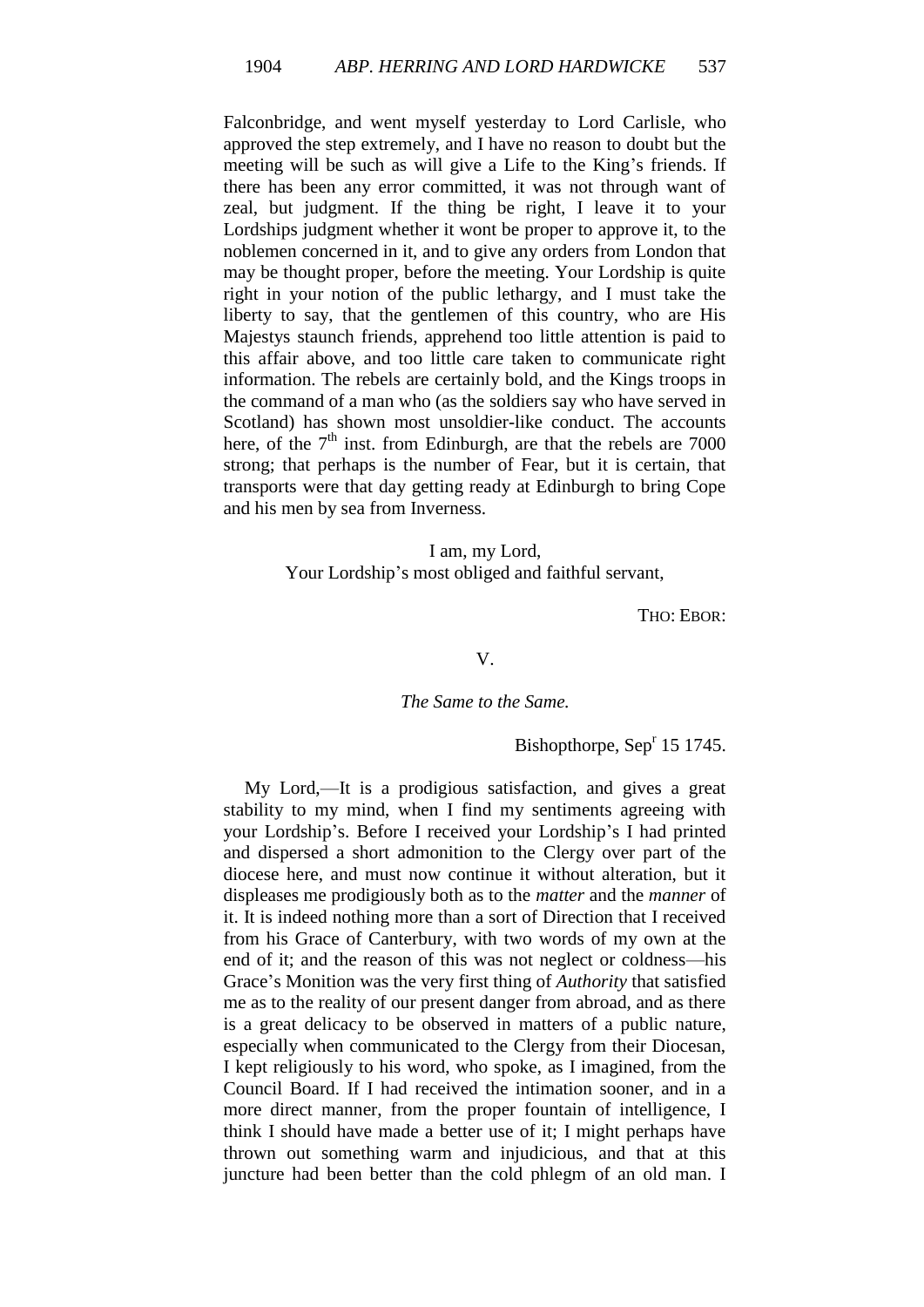know how full the heads of the administration are of more important matters, but I must beg the favour of your Lordship to intimate to my noble friend, the Duke of Newcastle, that I hope, as he has contributed to place me in a station of some eminence, he will support me in the figure of it, and let me know things which it imports me to know by some other canal than that of Canterbury. Your Lordship sees I am a little warm, but I will thaw my resentment by doubling my industry to serve my Royal Master and the faithful friends he confides in, and I hope one means of doing it will be to render this intended meeting in Yorkshire of as much importance as I can. I am considering how to make it general, and to that end, as I know and converse with men of both parties, and with equal civility, I try to recommend it to all as a case of common danger. I hope I shall succeed in it in some measure. M<sup>t</sup> Fox speaks heartily, so I hear does  $M<sup>r</sup>$  Wentworth. I have wrote to M <sup>r</sup> Dawnay, Lord Downe's guardian and uncle; I have wrote too to the Lord Mayor and Aldermen, and think I see a spirit of concurrence in many people of that Denomination, and I took it for no bad omen on our side, that York was much illuminated on the last news from Frankfort.

Lord Falconbridge dined with me yesterday and expressed a perfect uneasiness for the honour of this meeting, and will give it all his credit. He offered a sort of security for the honour and innocence of his relation and neighbour, Lord Fairfax of Gilling, and intimated to lodge a deposition with me. I told him that was a matter of some nicety, but whatever I saw in favour of Lord Fairfax, notwithstanding my good opinion of him, must rest upon his authority. I purpose to go on Tuesday to Temple Newsome to meet some gentlemen there, and settle previously the business of the meeting, in which the lords have all offered their assistance. I enclose Lord B[urlington]'s letter, which I am not quite pleased with. For, though  $M<sup>r</sup>$  Arundel was with him when he received mine, there is a coldness of Indolence or Incredulity in it.

If the present Administration should quit with no other imputation on their conduct than that of calling the forces from Flanders, they will certainly be canonized in this country; and the contrary conduct is as arrant rodomontade as ever was practised in the world. I hear from Scotland, that the plan there with the rebels is to magnify their expectations from England; I hope it may have no other foundation but keeping up the spirits of their ruffians. A very great man told me, that when he mentioned this Scotch tumult to Norfolk at Scarborough, he flouted it, as the errant in Romance; but added, that he could not answer for what might be done four or five years hence, if France got possession of the power they aimed at. This I think is matter of some observation for a Protestant. Give me leave to tell your Lordship a very short story I have heard. When the D. of Gordon gave his Bailiff orders to bring in his Clans for the King, the Bailiff drew his poignard, and told his master he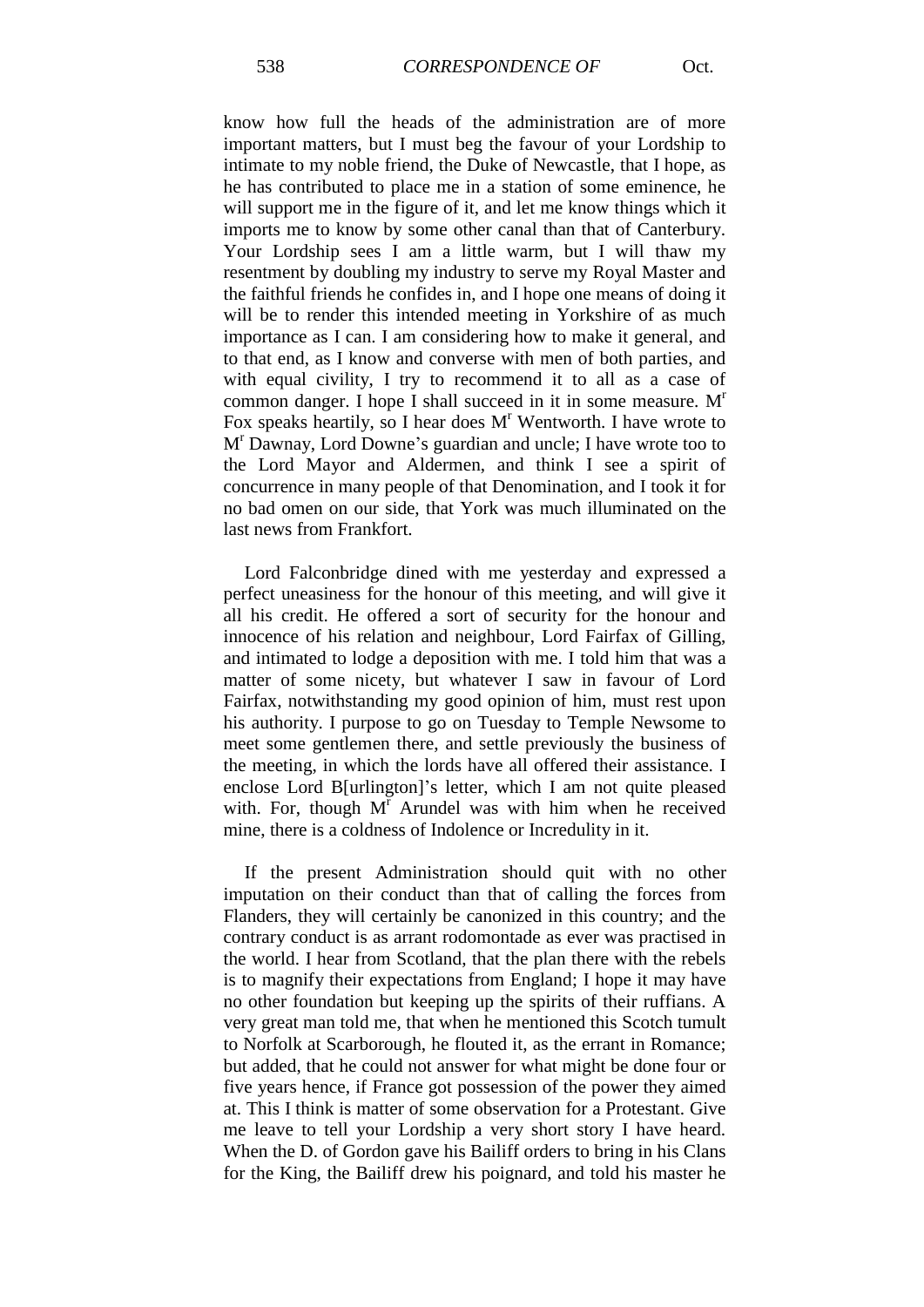would stab him, if he pressed that matter further, for all his clans must go upon another service. A story incredible enough, but a little truth in it would show the inveteracy of those people. Well, be they as inveterate as they please, I hope we shall deal with these beggarly fellows unassisted, but when I think of descents from abroad, *Totus tremo horrescens.* Pray God preserve us from the insolence and tyranny of France!

If his G[race] of N[ewcastle] or your Lordship have any commands for me previous to this meeting, for as the world goes, it may be a matter of moment, you will please to communicate them to,

My Lord, your ever obliged and faithful Friend & Servant,

THO: EBOR.

I am told from good hands that there is a fine train of artillery at Berwick; God forbid it should fall into the rebels' hands, and be pointed against England. The stopping of the rebels in Fife must be owing to fear, or weakness, or design, or expectation of assistance. I pray God their reason may be of the first sort. There is a report in this country, of what authority I know not, that if Cope had attacqud the fellows at Coriariek they were so well provided, that they would have torn him to pieces. However it is the general opinion that even in that case he ought to have retreated southward.

## VI.

#### *Lord Hardwicke to the Archbishop of York.*

# Powis House, Sep<sup>r</sup> 17 1745.

My Lord,—The proofs of zeal and vigour for His Majesty and his Government, which appeared so laudably in your Grace, and in the other Lords and Gentlemen, who met at Sir John Ramsden's, and which are so fully expressed in your letter of the  $13<sup>th</sup>$  inst., gave me the greatest pleasure. They have also given great satisfaction to His Majesty, and his Ministers, and I think the measures you have already taken, and also those you have further resolved upon, are extremely right. The only doubt I have heard made is whether the certainty of the intelligence of a foreign invasion is not rather too strongly expressed in your printed paper. But if that shall only tend to awaken and animate the friends of the Government to a greater degree of vigour in its defence and support, the effect will be good. I don't imagine you could appoint your day for the meeting at York earlier than the 24<sup>th</sup> inst., and I hope it will be very numerous and hearty.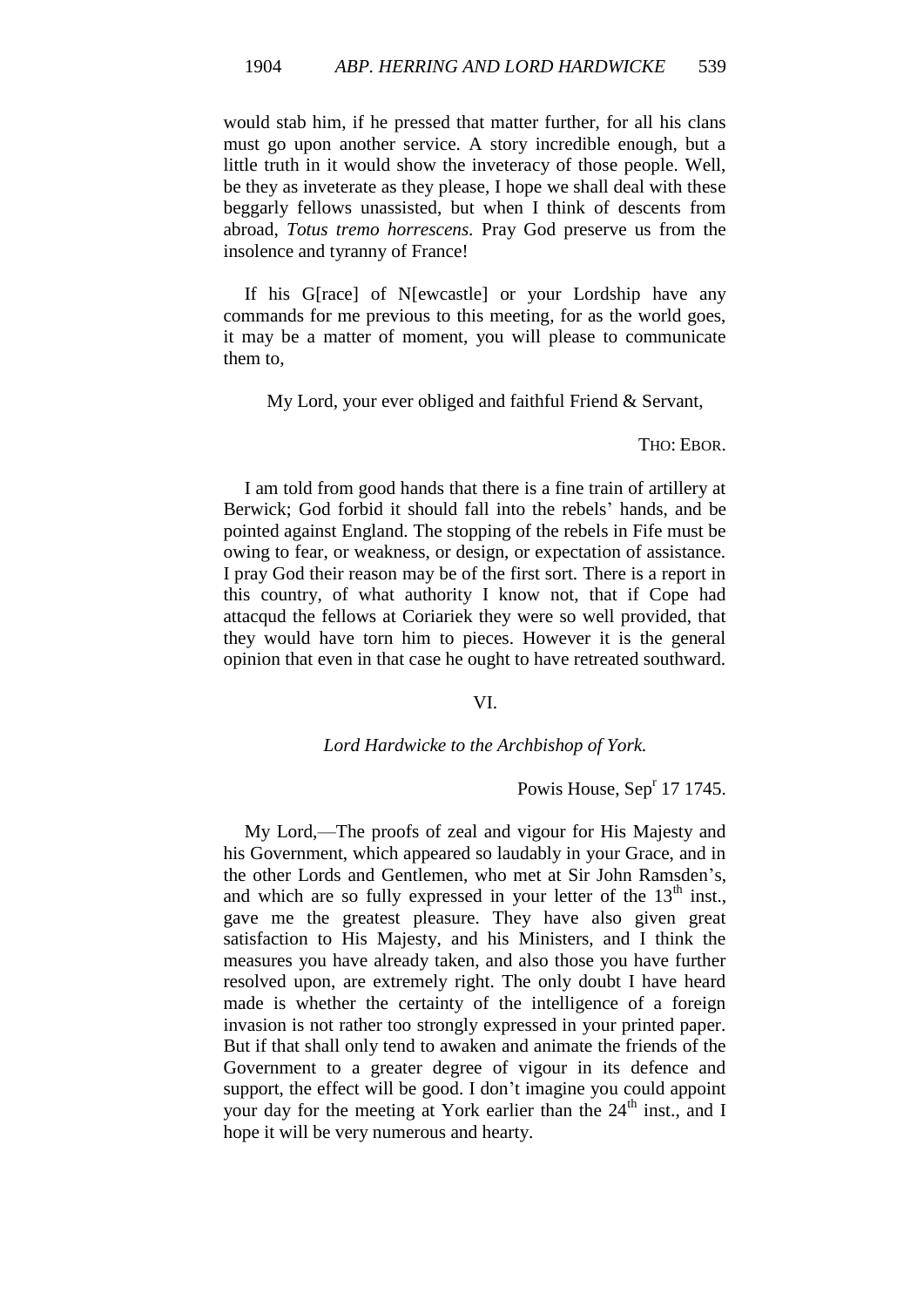Your Grace was extremely right in making the communication which you made to my Lord Carlisle, my Lord Burlington and Lord Falconbridge; and I take it for granted that you will have their company and assistance. Undoubtedly all the proper steps will be taken to signify to the Lords and Gentlemen, who have acted so meritoriously, the approbation and thanks of the Government; but I don't see what orders can be sent from home in the meantime, especially as my Lord Malton has His Majesty's Warrant in the manner he desired. One thing indeed might be done, which is Letters from the Lords of Council to the several Lords Lieutenant to have the Militia in readiness to march, which, as a Council is to be held at Kensington to morrow, may then be considered. Letters of that kind were sent ten days ago to the Lords Lieutenant of the four Northern Counties, but it seems a difficulty has been raised by some of them upon the month's pay, advanced in those Counties in the year 1715, not having been repaid to them. If this difficulty is stood upon, it may make it more necessary to draw out the militia of Yorkshire, who, I take it, are not in the same case as to that point.

At this Council I apprehend the Parliament will be appointed to sit to do business on the  $15<sup>th</sup>$  or  $17<sup>th</sup>$  of October, which is as early as possible.

Your intelligence that makes the number of the rebels 7000 is certainly the voice of Fear, or a voice spread to excite Fear. Possibly they may be about 3000, though some accounts make them fewer, and a great many not to be armed with fire arms. The letters of yesterday bring advice that they are marched from Perth to Dunblane, and that their design seems to be to pass the river Forth somewhere above Stirling, where it is fordable, and so to march into England on the side of Lancashire. Though this cannot be relied on as certain, yet it makes it necessary for the Government and all its friends to be upon their guard. A Dutch mail arrived this day informs us that the first embarcation of the Dutch troops (viz 5 Battalions) sailed from Williamstadt on Thursday last, and that they imagined that they were already in England. From hence we hope that the last orders have met them at sea, and that they are all sailed for Leith, to land thereabouts.

Though I have above hinted the writing letters to the Lieutenants of the three Ridings for raising the Militia, yet I am far from saying that measure will be taken; neither am I clear that it will be right; for if it should happen to interfere with your scheme of raising voluntary troops by associations, it may do more harm than good. Therefore all I say is that it will be considered tomorrow.

I pray God prosper your undertakings and am ever most truly and affectionately,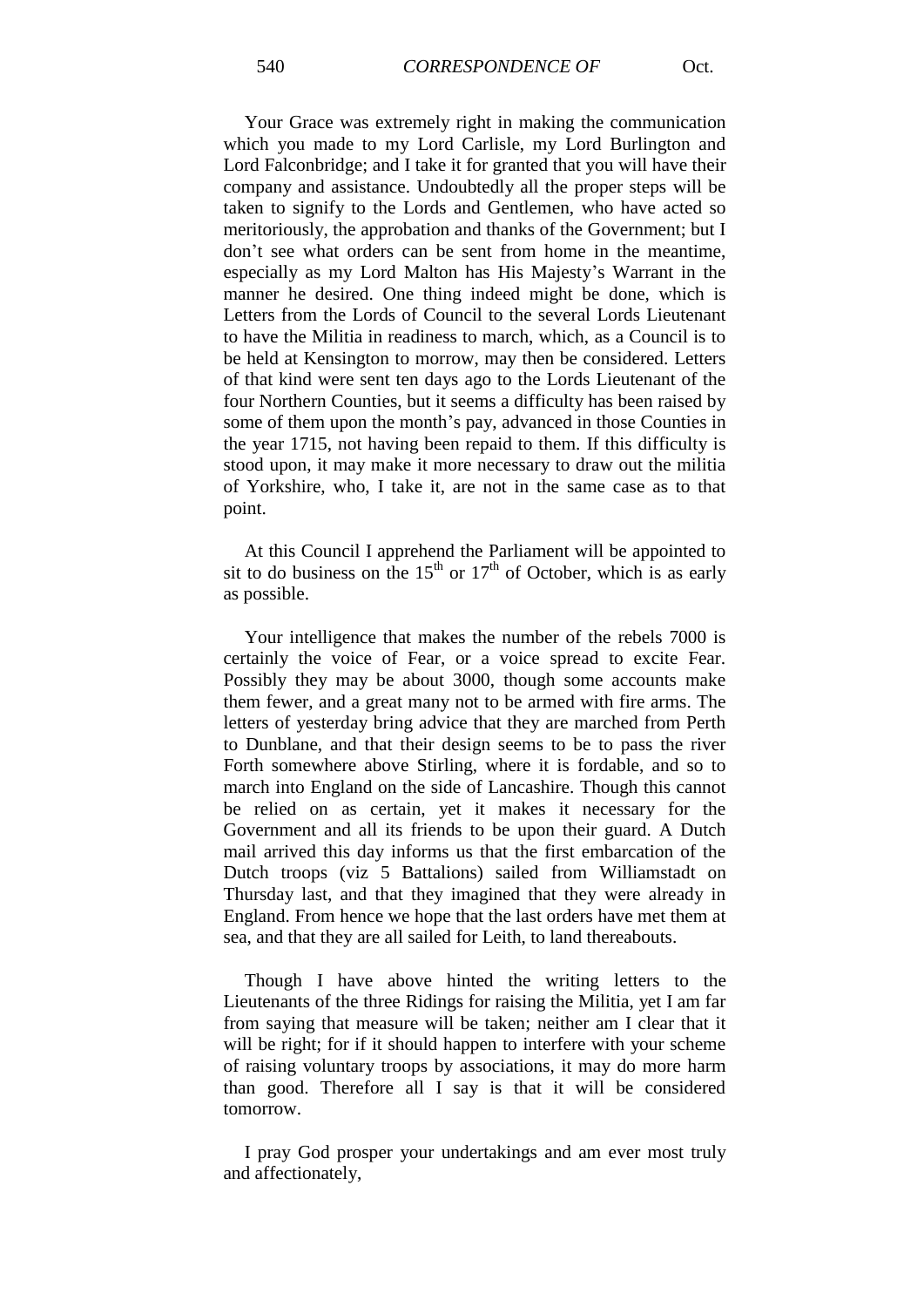My dear Lord, your Graces most obedient & most faithful humble Servant,

HARDWICKE.

## VII.

#### *The Archbishop of York to Lord Hardwicke.*

# Temple Newsome Sep<sup>r</sup> 17 1745.

My Lord,—I came hither to-day to confer with Lord Irwin and Sir Rowland Winn upon the methods of making the meeting of the  $24<sup>th</sup>$  (which is likely to be a very great one) of as much credit and use to the Kings affairs as may be. It has been agreed to settle the matters to be proposed at the general meeting previously the day before at my house at Bishop Thorpe, and such Lords and others will be invited to it, as are like to give judicious and cool advice, and such as understand the county. I am apt to think an Association will be the first thing agreed on, and I hope some present methods of defence, in case the mischief gathers strength, will immediately be entered into. Some soldiers of experience and affection for the King will be called upon to assist and form a practicable plan of self defence, which, it is hoped, will be supported by a subscription. If it please God to give a good turn to our affairs before that time, this meeting in favour of the Government will have its use, and show the Kings enemies, both at home and abroad, that His Majesty has one County, and that a great one, that will stand by and support him, in time of danger, at all hazards, I have got somewhat deep into this affair, before I was aware of it— I will do the best I can to carry it through, and, be the event what it may, nobody can rob me of the satisfaction of having discharged, as I was able, my duty to the Public. I purpose calling upon  $M<sup>r</sup>$  Fox on my way home tomorrow, and inviting him to the conference; For I have all along inculcated, that for the present all party considerations should be buried, and nothing attended to but the public safety. I send your Lordship a letter from Manchester, communicated by Sir R. Winn, who assures me that his correspondent is a man of understanding and integrity. I enclose too the Pretender's Deputation of his son, and his Sons Declaration.

# I am, my Lord, your Lordships most obliged & affectionate Friend and Servant,

THO: EBOR:

## VIII.

*The Same to the Same.*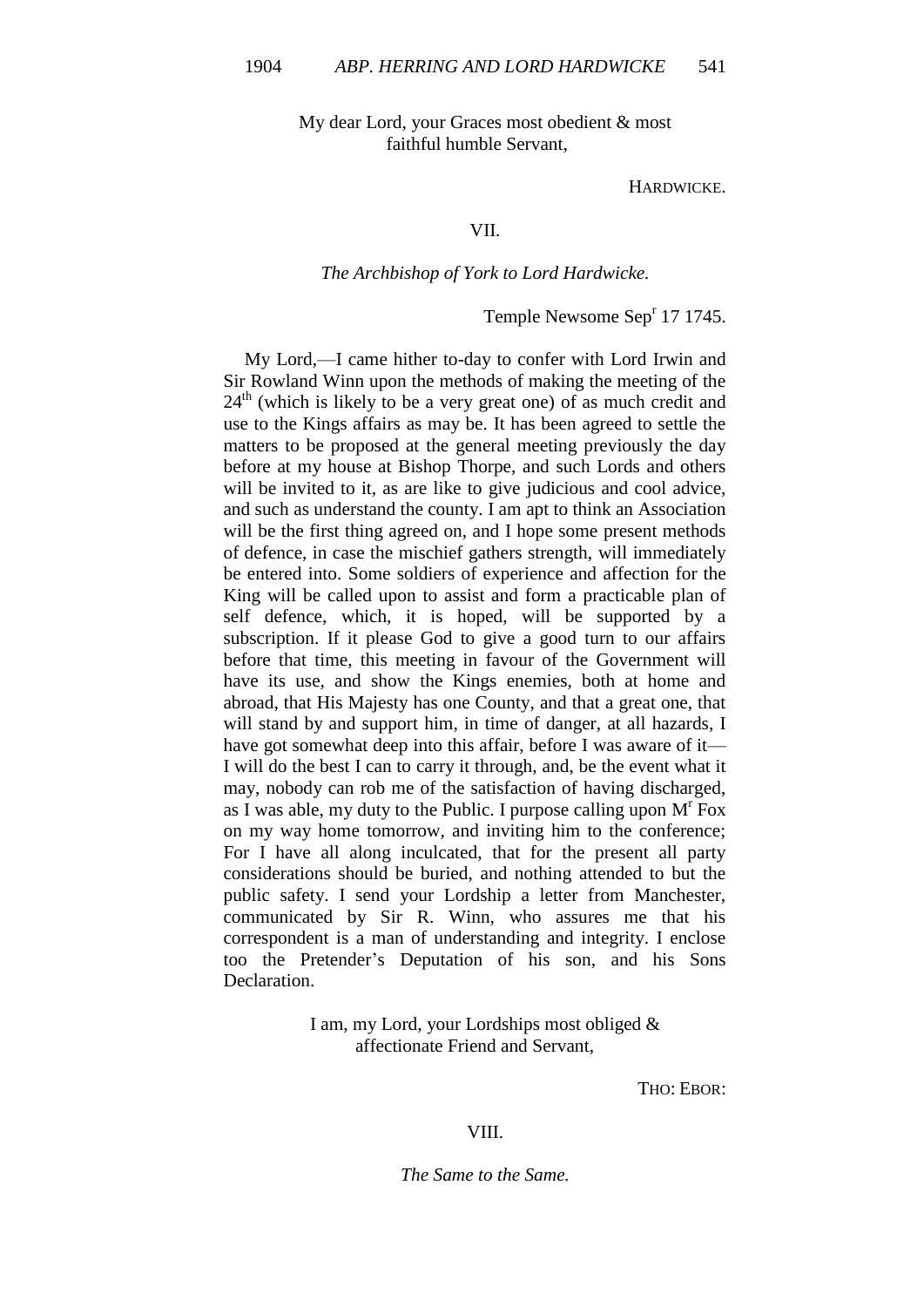### Bishopthorpe,  $Sep<sup>r</sup>21$  1745.

My Lord,—I have the honour of yours of the  $17<sup>th</sup>$  inst, and shall let the Lords know, in the best manner I can, how satisfactory their intended service is to His Majesty, and hope the meeting will prove of great use at this perilous season to the country in general.

The strong assurance of the danger from abroad was judged to be agreeable to the intelligence from London, but, for my own part, I had some inward doubts about it. I did not explain them; for as the Nation was in a lethargy (not yet I doubt full awake in the Southern parts of it) I thought it best to use such words as might tend to rouse them. If it is *mendacium officiosum,* I shall die without compunction about it, for those Powers are habitually bent on doing us all the mischief they can, and I wish experience may not show us, that the expression in the advertisement was not too strong, but premature.

I hear from all hands that the Meeting is like to be very general, and it is hoped, very unanimous. As I am in some measure embarked in conducting it, I begin to be very solicitous for such an issue of it as may be most for the service of the Public and the honour of the King. I believe a strong Association will meet with no difficulty; but I have my fears about a subscription for present defence. The money must be paid upon the nail, and in the quickest way; a body of Forces, Horse & Foot, they say will be three weeks or a month in raising. The Association in 1715 is now before me, and, *mutatis mutandis,* will be copied in this. That was followed by issuing proper commissions, and raising the Militia. Most of the Lords, I believe all the Protestant ones, will meet here early on Monday morning to settle the measures for the next day. Your Lordship may be sure I shall oppose nothing, but forward with my best abilities the most vigorous resolutions, but yet zeal must take counsel of prudence, and nothing should be proposed, but what the gentlemen of the County are sure can be carried into execution. There must be no debating at the General Meeting: I would to God, a large and exemplary subscription were practicable: if not, it is my opinion, that the stop should be at the Association of people who come together unanimous, sent home again in good humour, with an honest alarm upon their minds that the danger is real, and a resolution, if needs be, to stand up against it.  $M<sup>r</sup>$  Fox and  $M<sup>r</sup>$ Wentworth, members for York, are with us, and M<sup>r</sup> Dawnay, Lord Downe's guardian, and yesterday the Lord Mayor and Aldermen, a committee of them, came from York to assure me that they would give the meeting all the countenance and help they can in the body. I hope the King will have very strong assurances of a general obedience and attachment to him in this country. Since the news of taking Edinburgh, we have been relieved by hearing Cope is at Dunbar. He is now in his proper part, and I hope will at least stand as a barrier to England, but yet I wish to God, every soldier of the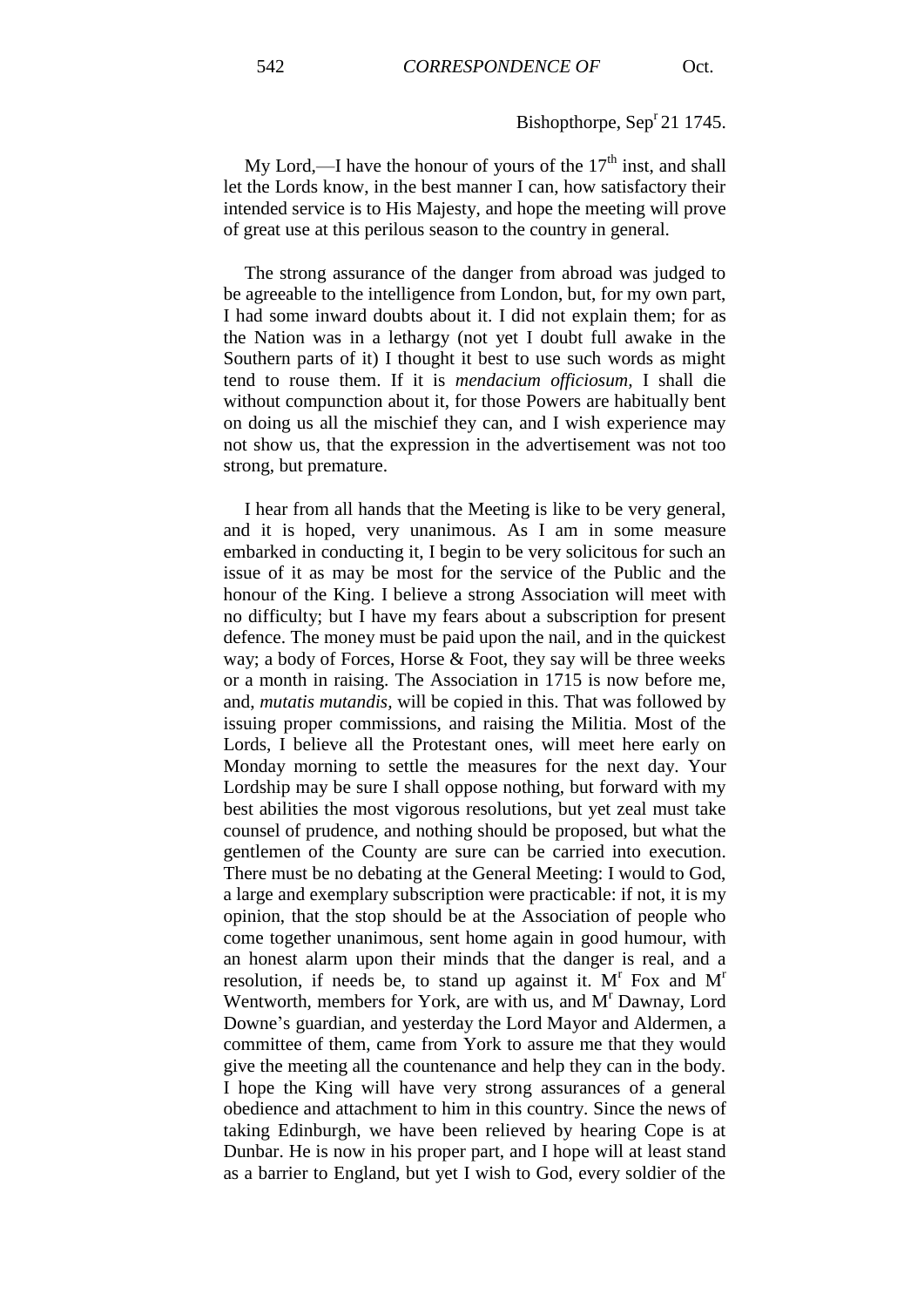King's were here to cover us instead of Brabant— God forbid we should be in the position of the man who is busy putting out the fire in his neighbour's house, when the flames have seized his own! I am afraid of nothing so much as treachery; if that be stirring, the King's friends must be more stout and vigilant.

Your Lordship will forgive me, but I cannot help hinting to you, that the great people of this County think that the intelligence to them from above is not so direct and authentic as they could wish it. Certainly, my Lord; we are in the most imminent danger, and I am informed from all hands that the Papists, who met at Stockton races, are in high spirits, and I could give some instances of insolent behaviour from them. I pray God direct the minds of the King and his faithful servants to put a speedy and effectual end to our fears and our dangers.

# I am, my Lord, with all possible affection, your Lordships most obliged & faithful Friend,

THO: EBOR:

I cannot be easy without saying another thing to you. I have heard the security at London censured in this manner in several parts of this country:—Why should we stir to support a Government that does not seem to believe its danger, or be inclined to support itself? God forbid this should run.

# IX.

#### *Lord Hardwicke to the Archbishop of York.*

Powis House Sep<sup>r</sup> 21<sup>st</sup> 1745.

My Lord,—I owe your Grace a thousand thanks for the letters, the first of the  $15<sup>th</sup>$ , the later of the  $17<sup>th</sup>$  inst, from Temple Newsome; and have taken care to keep His Majesty particularly informed of your laudable zeal and activity in his service, of which he yesterday did to me express himself highly satisfied, and spoke with the utmost approbation and praise of the part which your Grace so worthily takes in this critical juncture.

I now proceed to answer your letters in order. I know your Grace does not suspect the Duke of N. of any design not to meet you with the greatest regard, and I am sure you have no reason for such a suspicion. You will permit me to say that your imagination that the Archbishop of Canterburys Monition proceeds from deep consultation at the Council Board, is a little mistaken. No other intelligence was conveyed to him or any of the Bishops but the Recital contained in His Majesty's Proclamation against Papists, and it was left to every Bishop (how rightly 1 wont say) to act as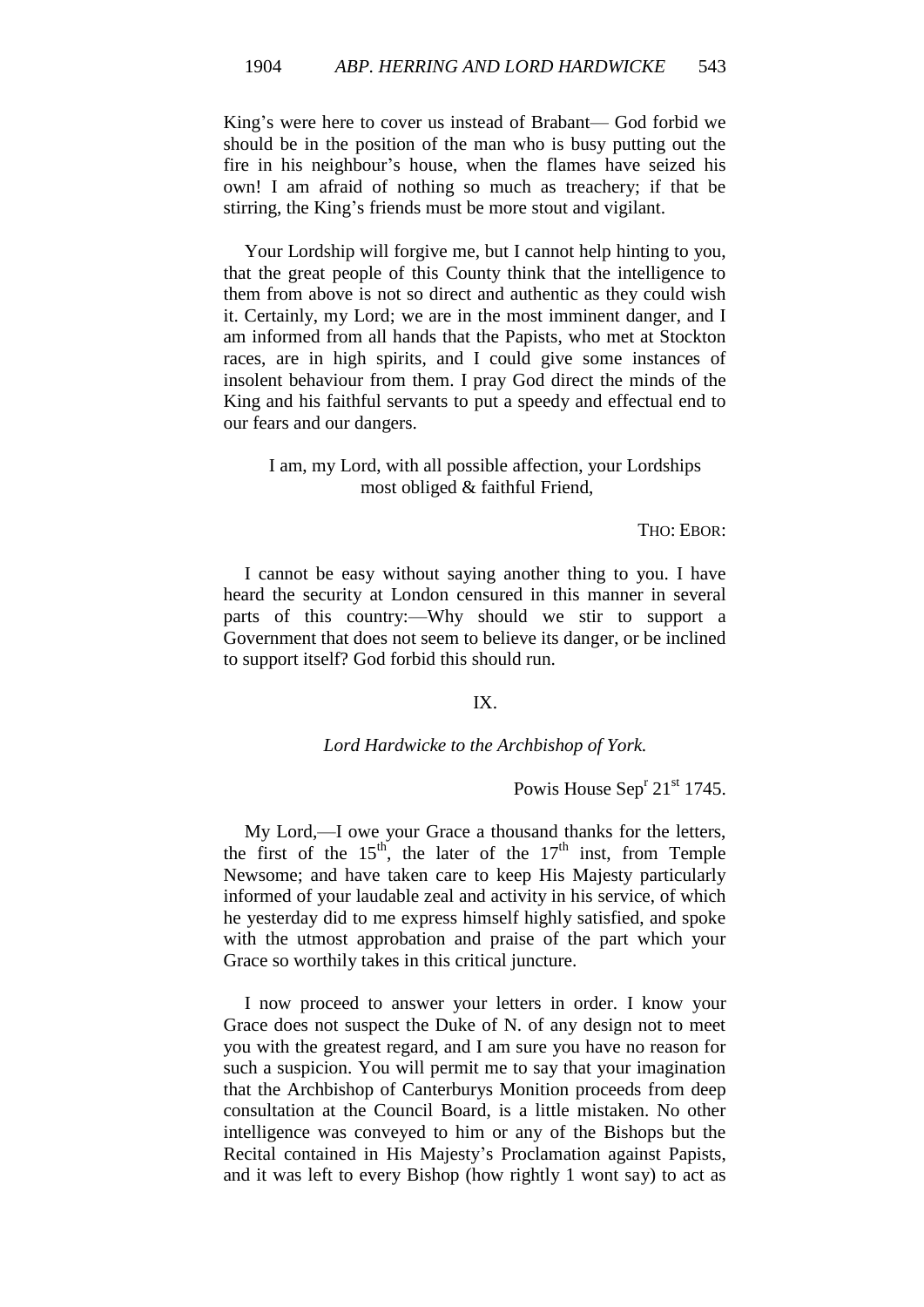## 544 *CORRESPONDENCE OF* Oct.

he pleased. And your Grace must observe that the Canterbury letter extends only to the Clergy of that diocese, and not even to the whole Province; and the Salisbury Monition expressly refers to the Preamble of the Proclamation. If there had been any general measure, you may be assured I should have taken care to have informed you earlier than I did. But this is now become quite immaterial, for the activity your Grace shows, and the acts you do, are ten times more importance than a printed paper.

As to your General Meeting at York, I think entirely with you that it is right to make it as extensive as possible, and to take in men of all parties and denominations, who are not Jacobites. I lay more weight upon the evidence and *éclat* that will arise from such meetings and Associations of the zeal and spirit, and good affections of His Majesty's subjects in support of his Government and against the Pretender, than upon the military utility of their troops, without however excluding that. For I think it material to convince Foreign Powers (as I told the King today) that the appearances in England are very different from those in Scotland, and that they will be mistaken if they take their measures from the latter. I return your Grace Lord B[urlington]'s letter. I take the coldness and dryness of it to proceed from the indolence of his temper, rather than from any other motive. Men must be taken as they are made. For these reasons I have not spoken of it to anybody, and should think it best for your Grace not to do so.

It was not thought proper to send any orders for raising the Militia in Yorkshire, for the reason hinted in the conclusion to my last—lest it should interfere with your scheme of Associations and voluntary troops, which indeed I believe to be a more effectual method.

By the contents of your last I think you are proceeding in a very right method, and a previous Conference of proper persons to settle preliminaries cannot fail, in my opinion, to bring things to some precision, and to have a good effect.

I have communicated a copy of the Manchester letter to the Duke of Newcastle, who writ to my Lord Derby last night by express.

I am glad your Grace is engaged deep in this affair. You cannot be engaged too deep when so much is at stake; and I am sure your wisdom and prudence will so regulate your conduct that it must end to your own honour, as well as the public service.

I dont wonder the Papists should affect to represent this rebellion as trifling, in order to bring about the neglect of it. But that Persons, who protest more zeal for the King, more flattery to his prejudices, and to enjoy more light of his countenance than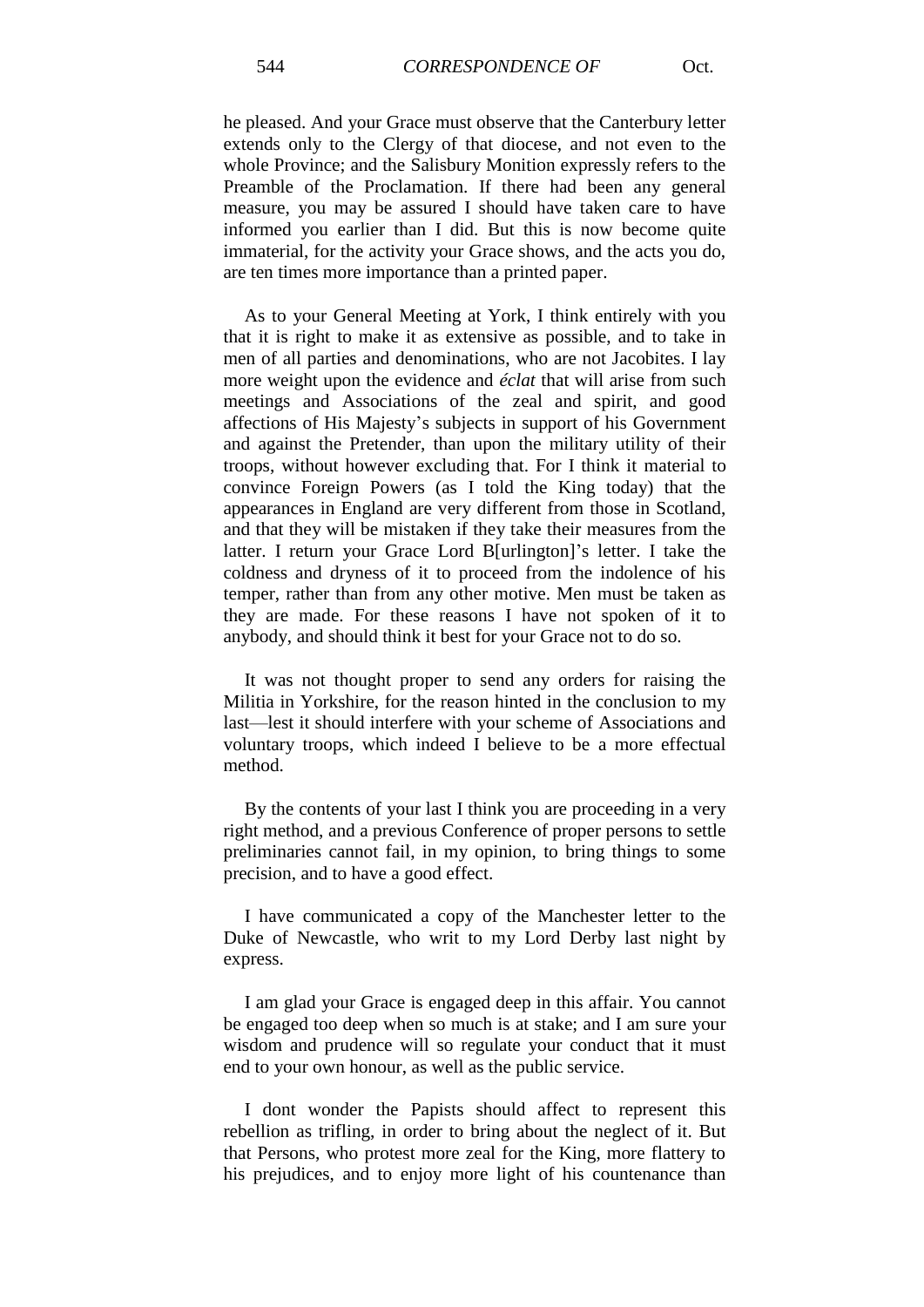others should do so, is astonishing. It is something like Count Kaunitz, the Queen of Hungary's Governor at Brussels, and the French General, by an odd concurrence, sending orders to stop the making the great inundation at Ostend, on the same day. It is the talking of it down, and representing it as nothing— a rabble that might be crushed in an instant, and dissipated of itself, which, in my way of thinking, has brought it to the height it is at. The industry of some people has, for this week or ten days past, represented it as dwindling, and dying of its own weakness; and yet on Thursday about midnight an express arrived, which gives us the strongest reason to believe that the rebels are before now in possession of the City of Edinburgh, the Capital of Scotland, and some accounts add that they are more than 5000 strong: I fear that in Edinburgh they will find friends, money and arms. However, I rather like that they should amuse themselves there than march for England. But let me turn the medal, and show your Grace the better side. Cope with his troops are come back, and landed on Monday night at Dunbar, and joined by the two regiments of dragoons; so that he was south of the rebels, and within 20 miles of Edinburgh. We expect every hour news, of some action. God grant it may be more soldierlike than the march, and a successful one! The last embarcation of Dutch troops (viz. the other four regiments) arrived this morning in the river. Some of the first are marching for Lancashire; one is gone by sea to Cope; and two regiments of those left will be sent to Newcastle. There are letters also come to the Admiralty that one half of the British troops embarked at Willemstadt on Wednesday last, and the rest now there were to embark on Thursday; so that, the wind being now fair, we expect those 6000 men in the river every hour.

As to the story your Grace has heard relating to the Duke of Gordon, it is well known here. It was not the Bailiff, but one Gordon of Glenbucket, a vassal of the Duke's, who was in the rebellion of 1715, and is gone into this; and your story is in substance true. A monstrous instance of a very old, but hardy, daring Highlander.

I had writ thus far on Friday night when an express brought word that the Pretender's son with his rebels marched into Edinburgh on Tuesday morning, and was proclaimed there, and was lodged in Holyrood House. This is no more than I expected; but the same express says they are now not above 3000 men at most. Cope's army was all landed; the two regiments of dragoons had joined him; and the transports with the Dutch Battalion were seen the same day off Tynemouth. But Good God! what a figure does this Country make, when such a rabble has overrun one Kingdom, and taken possession of the Capital, and what an encouragement to foreign enemies to invade us!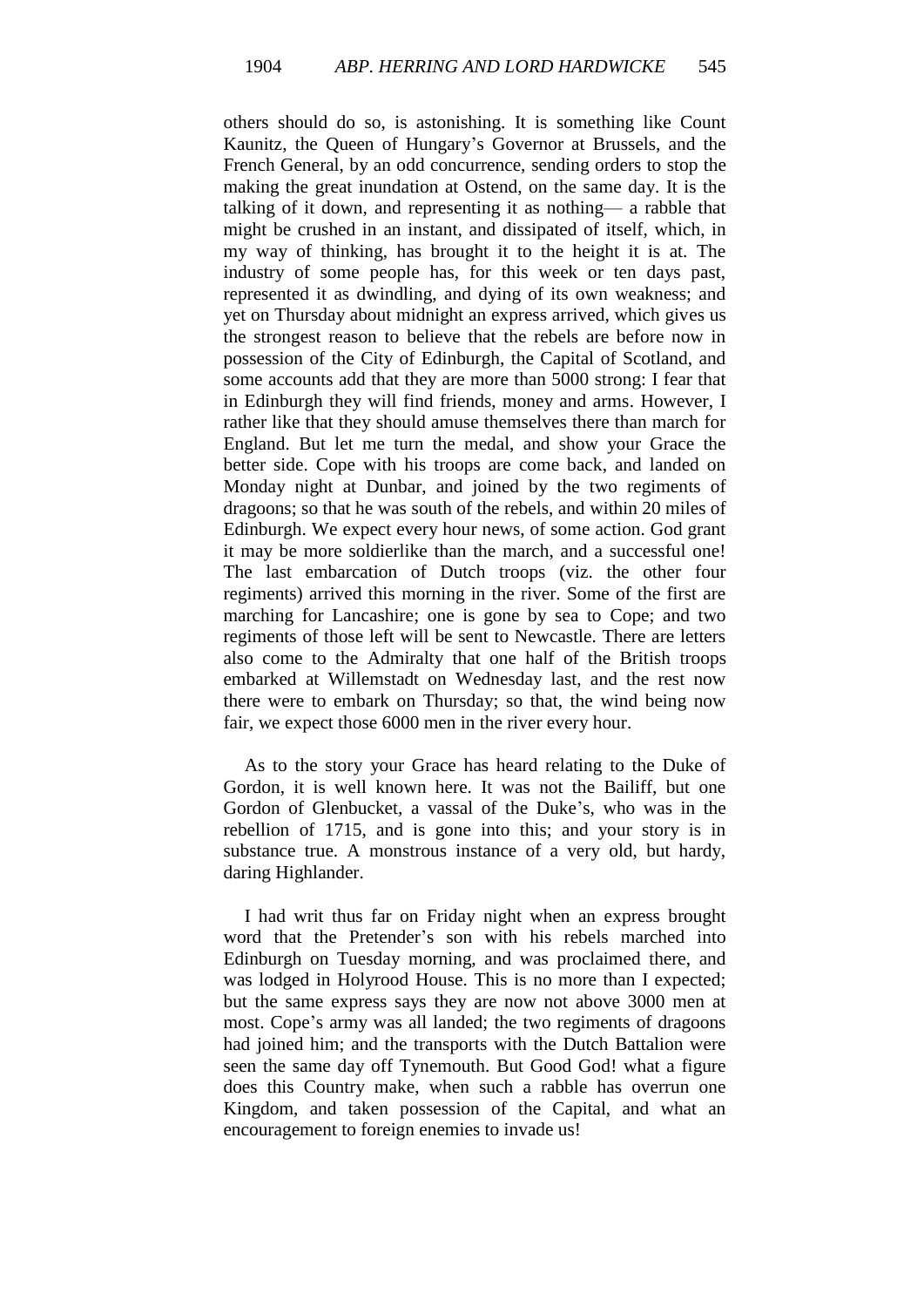I am called away, and can add no more but that I am, with my whole heart,

My dear Lord, most faithfully and affectionately Yours,

HARDWICKE.

## X.

#### *The Archbishop of York to Lord Hardwicke.*

# Sep<sup>t</sup> 27 1745.

My Lord,—It is a trouble to your Lordship, but permit me to write to you, as it is a relief to me. The Spirit of the Country is prodigious, and we are all in motion from one corner to the other, and the Lords will certainly do their duty. The city is so much in earnest, that they will make of themselves a considerable purse, and put between two and three troops into action. The Lord Mayor told me yesterday, that the lowest of the Citizens contributed something. Oglethorpe is here, and has persuaded thirty or forty young gentlemen volunteers to follow him to Berwick, a sort of Hussars. They are to rendezvous at Knavesmire on Monday morning, have a Ball at night, and march on Tuesday morning. We must leave it to the general to consider whether a Ball will inspire or enfeeble his myrmidons; but let the spirit of defence go forward. M <sup>r</sup> Wood came to me last night, with a message from Lord Burlington. He is now, I believe, angry with himself for not being at the meeting, and I believe thanks me at his heart for answering for him in the hearing of the county. He has sent his subscription, and is certainly a warm friend. I have sent a minute of the previous transaction to the D. of Somerset, as I have partly done too to the Earl of Ailesbury.

I conceal it, but I own I conceive terrible apprehensions from the affair at Preston Pans, where the conduct of our General was— I wont give it the right name, but that of the rebels excellent; and from what I can collect, and the judgment which I form upon the opinion of the soldiers here, they are admirably disciplined; and, our men have felt it, well armed. Their resolution and conduct in taking the little battery was admirable, and, as they are keen and savage, their leaders well know how to point their strength properly and effectually. There is something too in their artful taciturnity that alarms one, and they say, it is fact, that from their setting out to this hour, it is not easy to say who leads them, and they are not seen, in a manner, till they are felt, so silent and well concerted are their motions. I hope in God all this is known above much better than it is here, and that it is now seen that this rebellion is not to be quashed by small platoons of an army, but must be attended to *totis viribus.* Who can say what would be the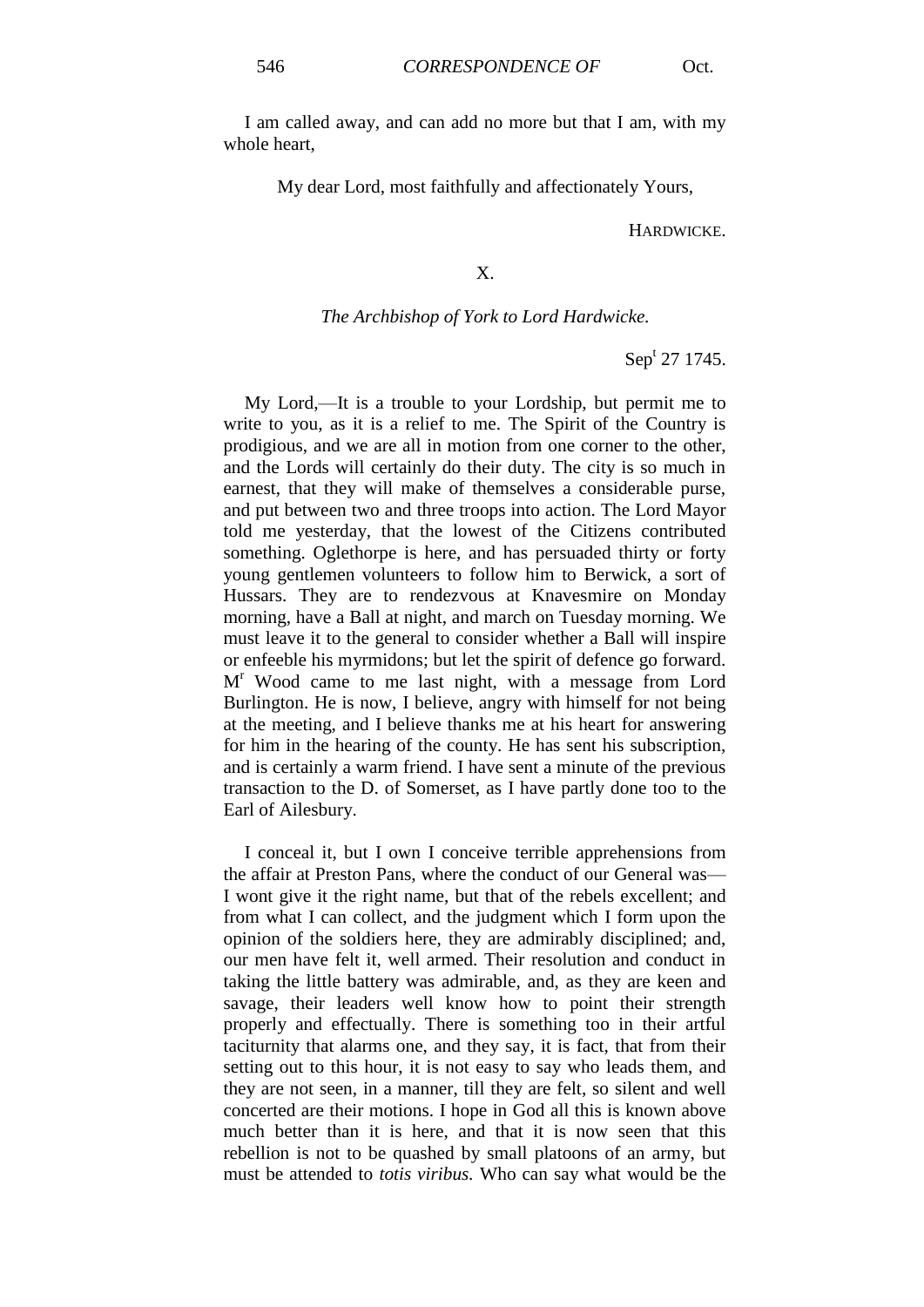consequence of such an advantage gained in England? What shall we think of the behaviour of the Scotch nobility upon this occasion? Strong marks of treachery, my Lord, when they fled their country, which they might have saved by only standing up in Edinburgh in their own defence, and lending Cope their advice and countenance. Lord Loudon is an exception to this, who has behaved like a brave and honest man. Some of the Papists here I am told have subscribed—*Timeo Danaos et dona ferentes.* The power of some of them is very great, and it must be left to the wisdom of the Government to consider whether Tempest of the W. Riding near Skipton, against whom an information of arms has been lodged on oath, and who is said to be very artful and zealous, should not be secured. I am told too that Constable of Holderness, Dunbar's heir, has a troop of three hundred at his command. Dunbar was secured by Lord Irwin at Hull in the year 1715. Lord Conyers D'Arcy told me yesterday, that young Duncombe had desired a commission, which may be a great accession of strength in the N. Riding. I write in some agitation of spirit, but I would do as I have done, were the rebels at Northallerton, and, by the grace of God, will die rather than live under a French Government. I hope Lady Hardwicke is in spirits.

I am, my Lord, your most faithful Friend,

THO: EBOR:

We have it from undoubted authority, that the meeting at York on the  $24<sup>th</sup>$  inst. was the most numerous that was ever known, being composed of almost all the nobility, Gentlemen and Clergy of that great County. It was conducted, as the occasion required, with great seriousness and quiet. The Association was signed most heartily and unanimously, and the subscription, which is going on, was very large and cheerful. The City of York showed a laudable example upon that occasion, the Lord Mayor and Aldermen undertaking to raise and maintain troops for their own defence. The town of Kingston on Hull is resolved to do the same. There appears at York a fine spirit in a set of brave young gentlemen, who purpose to act as volunteers in the service of their country, and began to form themselves on the very day of the meeting.

The foregoing paragraph contains matter of fact, and I submit it to your Lordship whether it is not proper to be inserted in every newspaper. If so, your Lordship will be so good as to order it.

Besides the general sense of the danger, it is thought the spirit and courage of the people was raised by the news of the action in Scotland, which appears to have been a surprise, not an engagement. The brave English were butchered in cold blood, a plain proof of the savageness of the rebel Highlanders, and that their leader is a man of blood.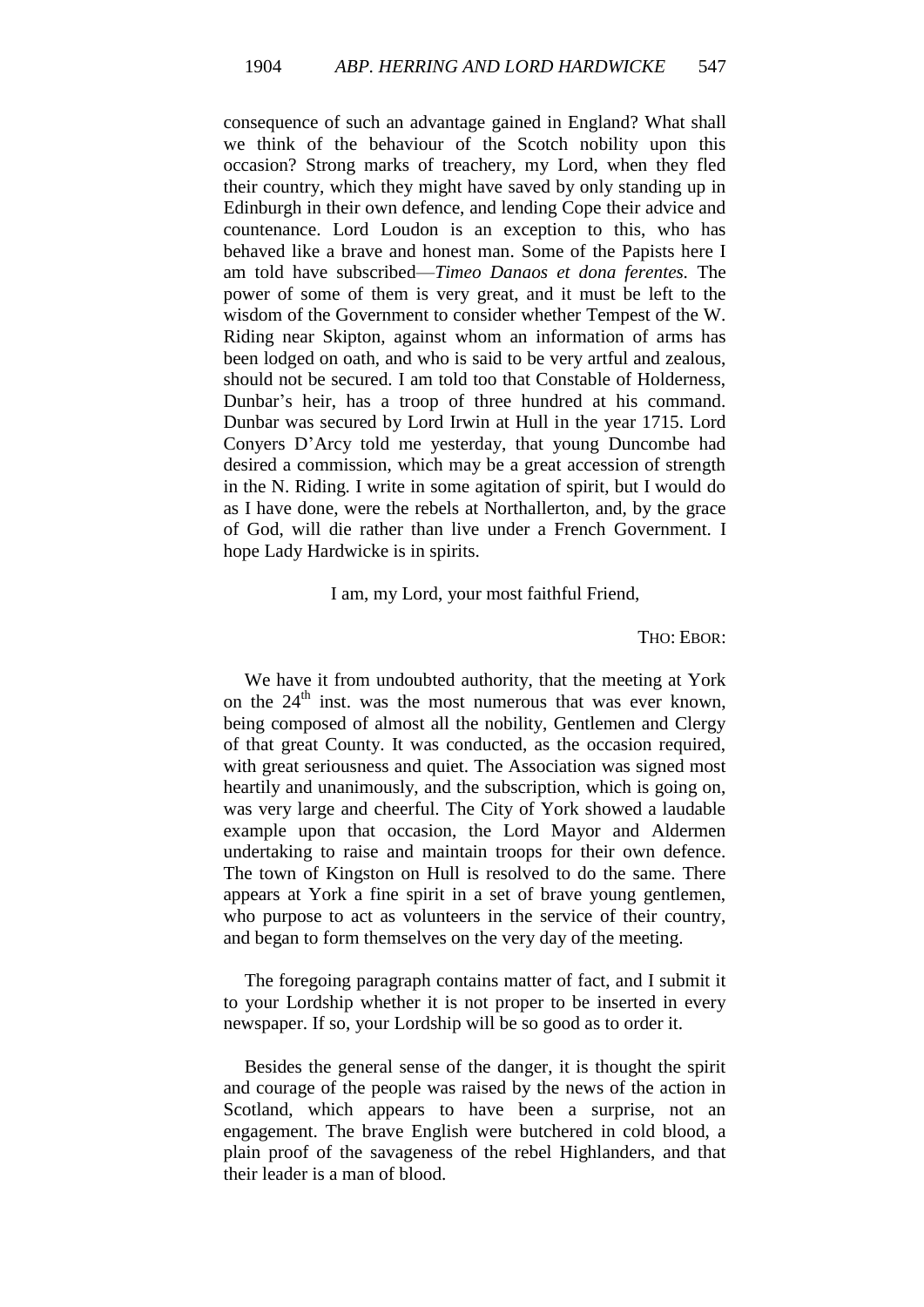This is grounded upon hearsay, and I should think, if true, not improper to be annexed to the other, that the natural indignation may run like wildfire. The intelligence from Berwick is, that the whole affair was over in twelve minutes.

# XI.

#### *Lord Hardwicke to the Archbishop of York.*

# Powis House,  $Sep<sup>r</sup> 28$ , 1745.

My Lord,—I return your Grace my hearty thanks for the honour of your letter and the several inclosures, which I received yesterday morning by flying packet. In this gloomy and melancholy season, nothing could possibly give me so much satisfaction as the uncommon zeal and ardour which has been shown, by so numerous a representation of your great and loyal County of York, in the cause of their King and Country. God grant that the glorious example they have set may be followed by other counties! But I own I feel a particular pleasure in the great and noble part which your Grace has taken on this occasion, and in the gallant, wise, and becoming manner, in which you have exerted yourself. I was so full of it, that I went immediately to Kensington, and gave the King an ample account of it in his Closet. I found him apprized of it by the Lord Lieutenants letters, which he received from the Duke of Newcastle; but he was so pleased with it that he desired to hear it over again. I informed his Majesty of the substance of your letter, the sermon your Grace had preached last Sunday, and with such prodigious expedition printed and dispersed; and when I came to your speech, he desired me to show it to him. His Majesty read it from beginning to end, and gave it the just praise it so highly deserves, and said it must be printed. I said I believed it was printed at York, but it is determined to print it in the Gazette. If in this my commission be exceeded, I plead my Master's commands, but I hope your Grace will not disapprove it, since my sincere opinion is that it deserves to be so published, and that the topics and animated spirit of your composition are calculated to do much good. When I had gone through this part, I said:—'Your Majesty will give me leave to acquaint my Lord Archbishop that you approve his zeal and activity in your service.' To this the King answered quick:—'My Lord, that is not enough; you must also tell the Archbishop that *I heartily thank him for it'* His Majesty also highly applauded the zeal, affection and unanimity which had appeared in the several Lords and Gentlemen on this occasion; the Association; the largeness and generosity of subscription; the union of all parties, and the general conduct of the whole; and doubt not, but the same zeal and industry will carry this good work through, and complete the utility of it; for which no assistance or powers from the Government will be wanting. But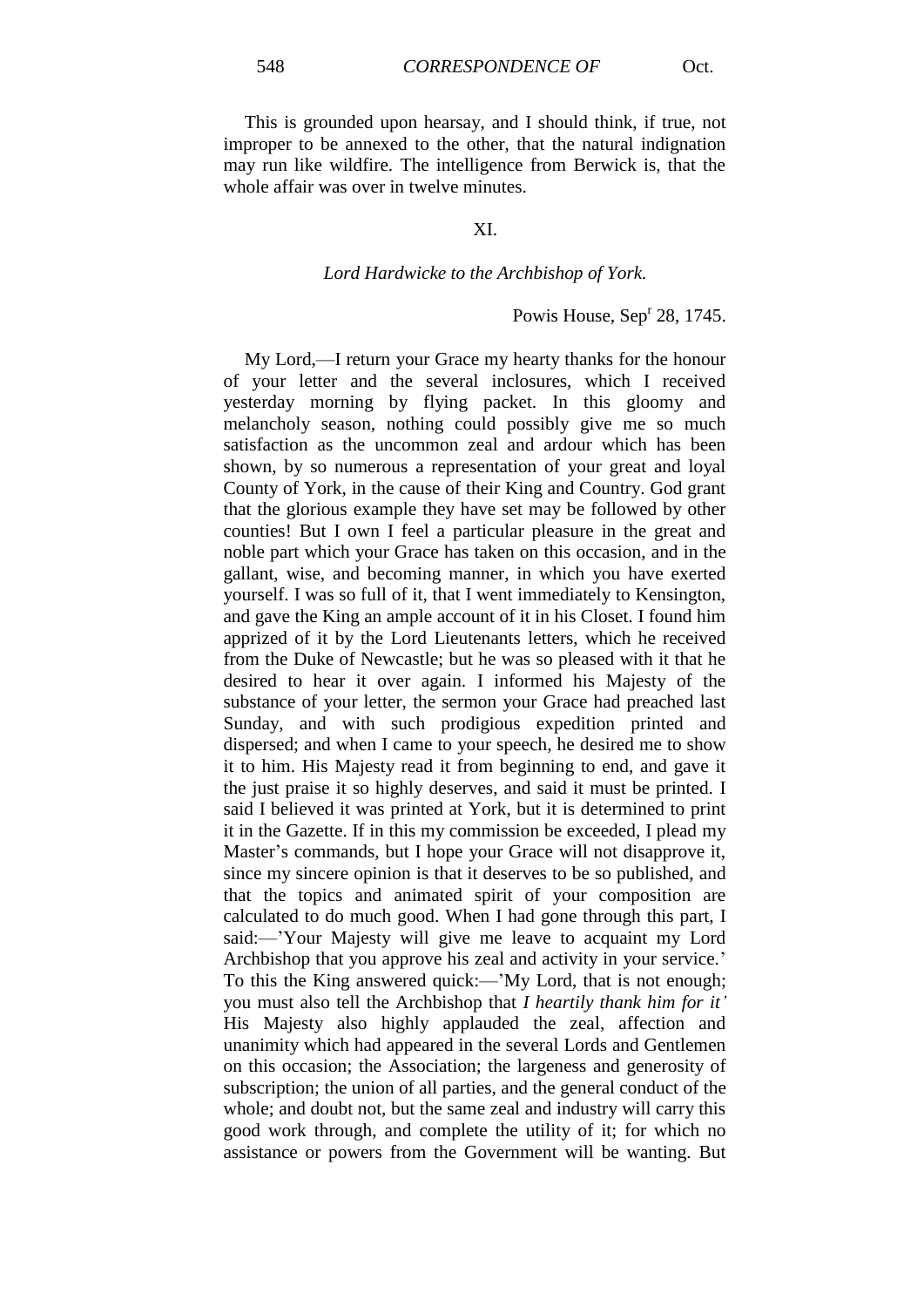these matters will be properly taken notice of and answered by the Duke of Newcastle to the respective Lords Lieutenants.

His majesty also took particular notice of the good affections and vigour expressed by the Lord Mayor, Aldermen, and City of York, which are highly agreeable to him.

It is a most happy circumstance in this affair that the unfortunate and shameful defeat of our forces under Sir John Cope did not cast a damp on your meeting. As it did not, the spirit and success of your meeting will I hope give new spirits to the people, and abate the ill impressions of so tragical an event; just as the providential arrival of the British regiments from Flanders furnished a kind of armour to us in London against the first shock of that bad news. If those troops had not come in the critical moment, God only knows what would have been the terror and confusion here. Let me tell your Grace, for your further comfort, that eight British battalions more, and 1500 dragoons are actually ordered to be brought over immediately; transports are already provided here; and other transports are ordered to be taken up in Holland, so that they may take the opportunity of the first fair wind. I know some friends of yours, who have talked themselves hoarse in contending for this measure, and whose early advice, if followed some time ago, would have prevented, in all human probability, this dismal scene. But the conduct of *some persons* on this occasion has been infamous. However I hope in God it is not now too late: a great body of forces will forthwith be sent to the north, and some of them are actually on their march. I contend every where that they must be a *great body;* for the King's Crown; the protection of his People; the work of the Revolution, which has been building up these seven and fifty years, must not be risked upon an even chance.

Your Grace sees by the printed papers what has been done by the merchants of London to support the Bank and thereby the public Credit. It is a step that never was taken before, and has had a prodigious effect to stop the run which was begun.

We know nothing here of the Castle of Edinburgh having fired upon the town, and I believe the report is not true; neither have we heard of any extraordinary instances of cruelty committed in or after the battle; which has induced me not to add this last circumstance to your advertisement, but I have directed it to be published as a paragraph of news in all the papers, just as your Grace sent it up.

> 1 am ever, with my whole heart, my dear Lord, Most faithfully and affectionately yours,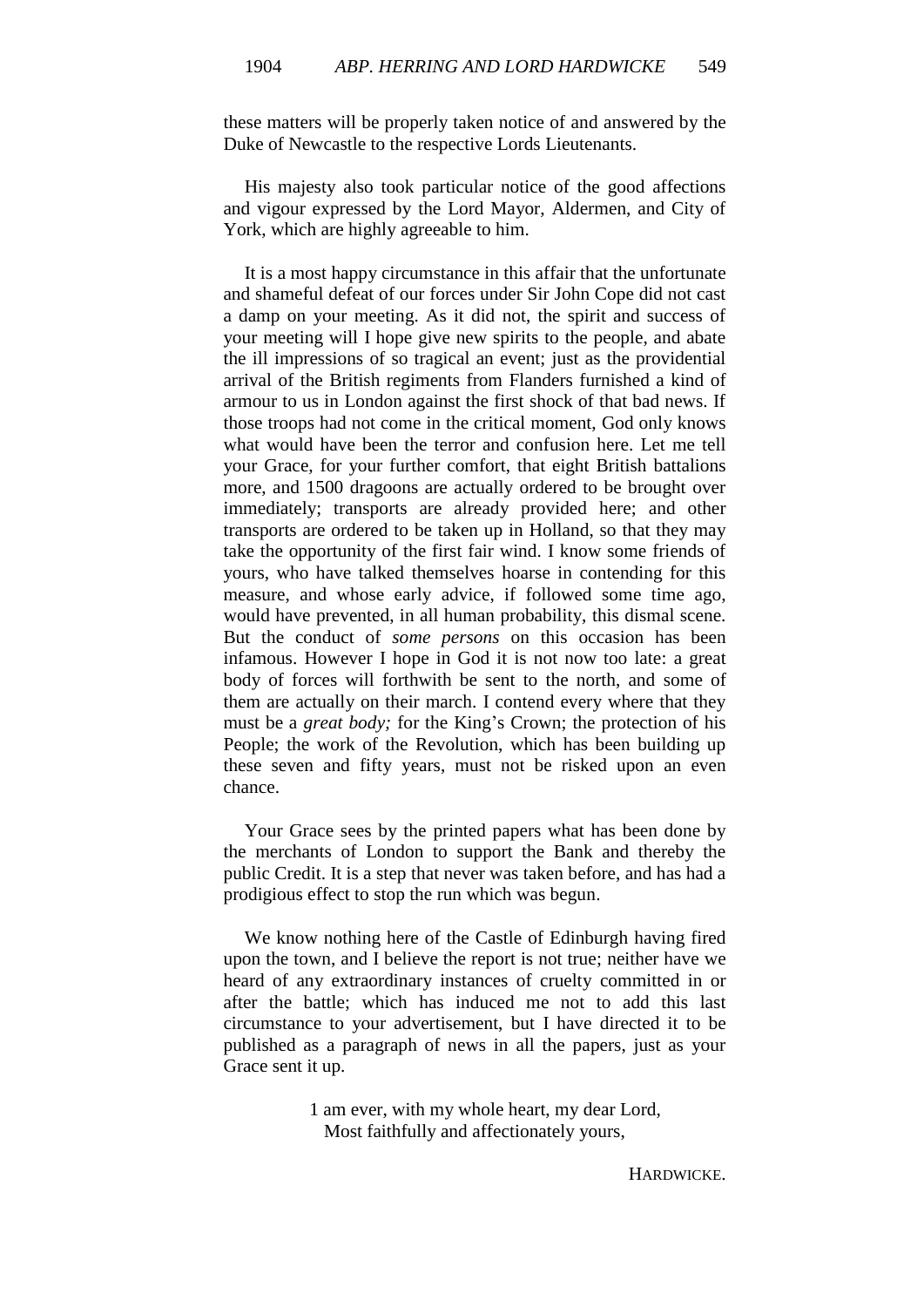# XII.

## *The Same to the Same.*

# Powis House,  $Oct^r 3. 1745$ .

My Lord,—You wrong your own good judgment when you say that your letters are a trouble to me. On the contrary, nothing is a greater consolation to me in these comfortless times than to hear from your Grace, and of you. By the former one is sure to learn something material; by the latter to hear of everything that can do honour to you, and credit to your friends. The part which I take in it I hope your Grace does me the justice to feel in some measure for me.

As I trust that my letter of Saturday last<sup>1</sup> got safe to your hands, I have little to add by way of answer to yours of 27 past. I am glad the raising of your troops goes on so briskly, and hope your corps of young hussars will prove of service. I dont doubt Lord B[urlington']s being hearty, and am very much pleased that you have writ to the Duke of Somerset, and the Earl of Ailesbury. The affair of Gledsmuir was a terrible one. *Pudet haec opprobria.* But as to the discipline and excellent manœuvre of the rebels, dont let your people be too much alarmed with it. 'Tis cried up by one set of people to excuse their own shameful behaviour; by another, to strike terror, and excite, if possible, a general panic. Much exaggerated by both. But I entirely agree with your Grace, that it will not be prudent nor excusable, to attempt to crush them by small bodies. You see by my last the doctrine I have preached, and still continue to inculcate *totis viribus.* In short I have pressed more in the Closet, and at Councils of war, on this subject, than perhaps belongs to my station. For your comfort, you will have, to a trifle, all the rest of the British foot brought over from Flanders, so that I hope we shall have one good army in the North, and another in this part of the kingdom, to be ready against an invasion.

The subscription of some of the Papists is surprising, and your Grace's Latin observation upon it is just. *Aliquis latet error; equo ne credite Teucri.* It can be only colourable, and to procure some relaxation in their favour. I know nothing, nor can I find that anything is known by others here, relating to the two considerable Gentlemen you mention.<sup>2</sup> If the informations your Grace mentions are before the justices of the peace and Deputy Lieutenants, they know the powers which the Law invests them with, and the positive directions given by the proclamation and Letters of the

1

 $<sup>1</sup>$  No. XI. above.</sup>

<sup>&</sup>lt;sup>2</sup> Tempest and Constable.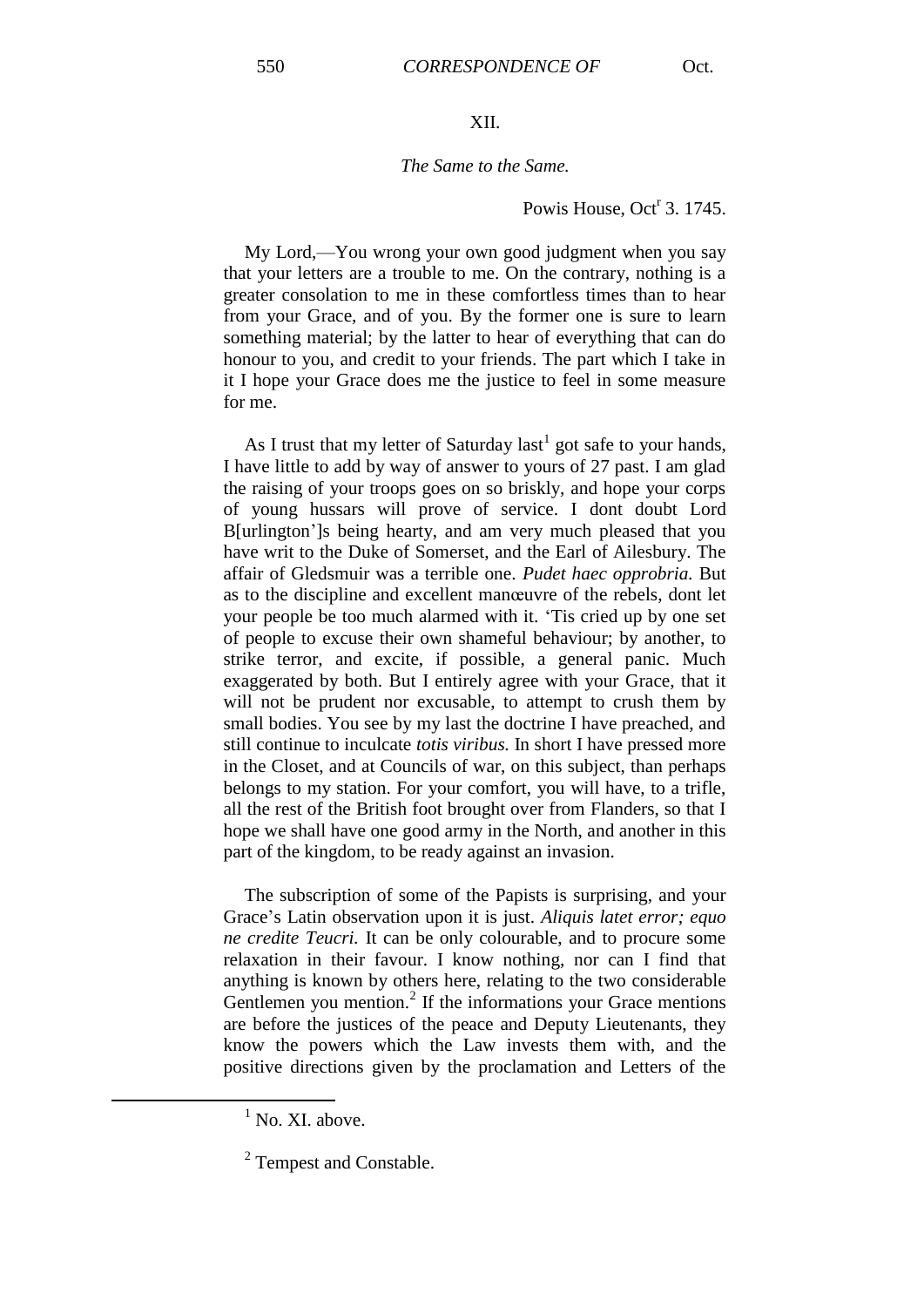Privy Council to put them in execution. *Hannibal ad portas.* This is no time for suspense and delay. I am glad of the Declaration of young Mr Duncombe, and think it an acquisition of consequence in that part of the kingdom.

Letters came today that  $Gen<sup>1</sup>$  Guest had threatened to cannonnade the Town of Edinburgh, unless they furnished him with provisions, and that, upon this threat, they had agreed to furnish the Castle with all they could want. This is good, provided he guards against a surprise, which he undertakes for. It is also writ that the rebels have begun to commit devastations and cruelties. I pity the poor sufferers, but the fame of it will do good. One inference I collect from their suffering the cattle to be supplied, which is, that they do not intend to stay there to compel that fortress to surrender, but will march forward, if they are not already set out. Some letters spoke of their designing to begin their march on Tuesday last. I wish Wade was nearer to them, but his troops advance as fast as possibly they can. I have a very good opinion of the zeal and good countenance of your volunteer corps, but I own my reliance is, under God, on the regular troops. Your Grace's resolution is a magnanimous one, and becoming every good Englishman and Protestant. The spirit you have shown proves you are above being intimidated. You are very good in remembering my poor wife. You know we have sometimes called her Cassandra. She is in raptures with you, and, with all the rest of the family, sends your Grace her best compliments, thanks, and wishes. Be assured I am ever,

My dear Lord, most faithfully and affectionately yours,

## HARDWICKE.

# XIII.

#### *The Archbishop of York to Lord Hardwicke.*

Bishopthorpe (rec<sup>d</sup> Oct<sup>r</sup> 4<sup>th</sup>).

My Lord,—I shall lay it up on my memory as incomparably the most happy circumstance in my life, if it please God, to be of any service to the Public at this dangerous juncture, and your Lordship may be sure that I feel a satisfaction not easily expressed from having the approbation of a friend so wise and good as yourself, whom I must love and honour, *dum spiritus regit artus.* I took the liberty yesterday to send my Lord Mayor the passage in your Lordships letter which expresses the Kings approbation of their doings. Though indeed they want no spur, for they have raised an incredible sum of money for this City, and will in a little time perfect their intended levy of near 300 men.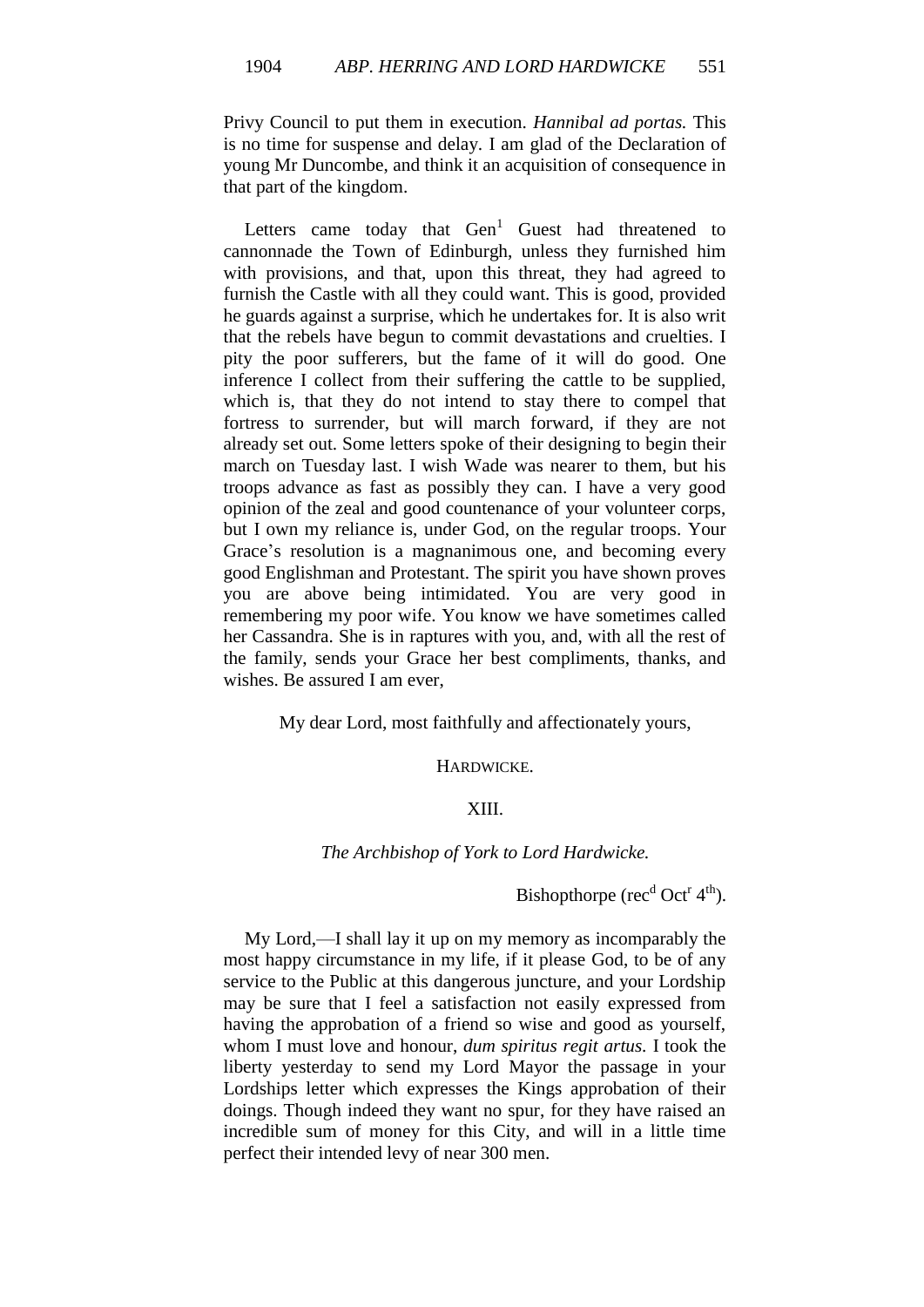#### 552 *CORRESPONDENCE OF* Oct.

Hull has been spoken of as in a panic. Upon inquiry I find it utterly false. The spirit is alive there, and shows itself in the most active preparations for defence. Nothing was ever better done, than sending Oglethorpe hither. He captivates the young fellows and the populace, and was received at his return from Knavesmire the other night with most prodigious acclamation. As the General desired it, I rode upon the ground with him for what he called Countenance.

The town of Rippon has showed a very good example; and as it happens to be so much under my peculiar jurisdiction, it was a peculiar pleasure to me to receive by the hands of their Recorder with the complete Declaration of Loyalty, a contribution of near 400*l*, and all this without solicitation, which makes it so much the better.

We were thoroughly alarmed on Tuesday with danger from the Papists, and particularly that Lord Fairfax of Gilling was on the point of rising. Search warrants went out instantly, and returned with the fullest justification of that noble Lord; who, I believe, is the King's friend. The alarm struck the more, as we had more certain intelligence at the same time that the Papists at Egton, a little town on the Moors full of them, had made public rejoicings on Cope's defeat, and had all like to have been cut to pieces by the protestant ship-carpenters of Whitby.

I believe it is very certain that Cholm[ondely] Turner will raise a thousand men in his own management for the service of the King in Cleveland.

I did not quite like the result of the previous meeting at Mansfield of the Notts Gentry. They wanted a Commission for their President, the D. of Kingston, and the subscriptions waited for the example of his Grace of Newcastle. I hope it appeared, as it should do, yesterday, for at this time what is done with spirit is twice done.

I purpose, God willing, to set out from hence this day sennight, and be in Town the Tuesday following, unless your Lordship should signify to me, and it should appear to me, that my being here is like to be of any use, and, to say the truth, that I have been of any, is owing to my having offended no man in point of party, and they happen to agree in me as Uno Tertio. I trouble your Lordship with our York Paper, for the sake of Oglethorpe's puff, and a paragraph relating to this young man's Cabinet Council, which comes to me from good hands and should be made public. They can't confute it, if it be wrong, but by telling truth, and that may have its use. We have had two or three papers dispersed here from Edinburgh, from the Pretender's press, called the Caledonian Mercury. One of them consisted of a journal of his progress,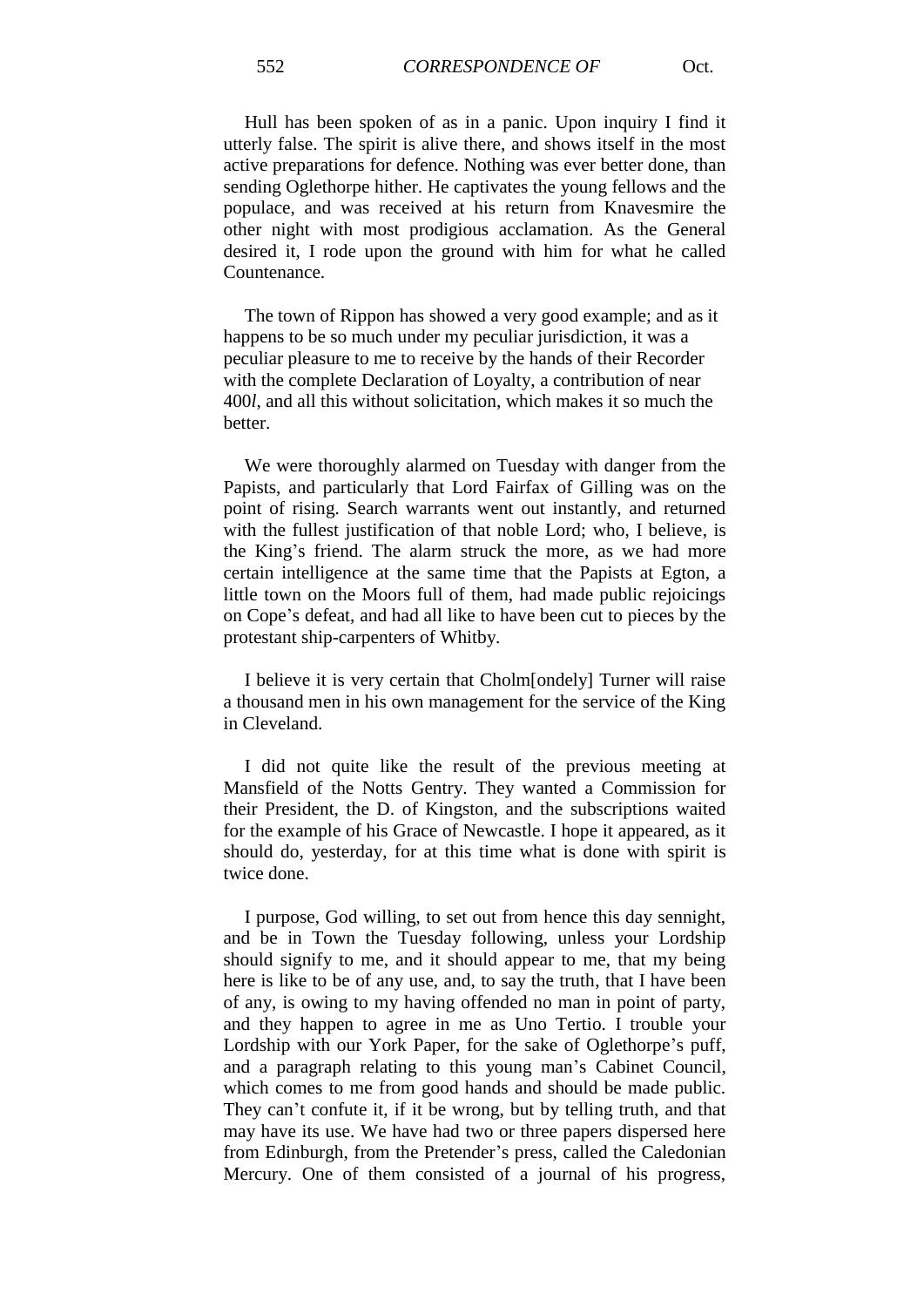agreeable to what we here know of it. Another was wrote with great fire and popular art, as the meditations of an honest, impartial man in his closet, raising an argument of the plain signs of God's finger in the manner and rapidity of his success. The third was a Proclamation issued after Cope's defeat, forbidding public rejoicings in Edinburgh for the victory, as it was purchased with the blood of his own subjects. These two last were calculated to do much mischief. I have ordered the Postmaster to day and for the future to open these letters, when he suspects them, and undertake to justify him.  $***$  I am my Lord with perfect truth

Your Lordships most faithful friend,

THO: EBOR:

## XIV.

### *Lord Hardwicke to the Archbishop of York*

# Powis House Oct<sup>r</sup> 5 1745.

My Lord,—I troubled your Grace with a long letter by the last post, and have been so much employed all this day that I have only time to answer the business part of your last. The principal point, and that a material one, is whether you should come to Town at present or not. I have not had an opportunity of seeing the King to day, but I have talked with the Duke of Newcastle and several of your Grace's friends on the subject. The letters from the Lords and Gentlemen in the North have all done you so much justice on this occasion, and every body here is so highly sensible of your Grace's eminent usefulness in those parts, that we are all of opinion that your Grace should postpone your journey for a short time at least, and that your presence in Yorkshire will be of infinitely greater service than it can be at Westminster, where no opposition is expected to any measures for the security of the King and Kingdom. You may be sure nobody pretends to prescribe to your Grace. I only lay before you our thoughts, leaving it entirely to your own judgment, which will be best formed upon the spot, where all circumstances must appear in the proper light. And in truth I dont know but this may be a better way than speaking directly to the King, for I am so fully apprized of the high opinion of the part your Grace has acted, and of the utility of your being there, that I know beforehand what his answer would be, and that might possibly put you under a difficulty.

I rejoice in the glorious progress of your subscriptions and levies; and am told that the second Nottinghamshire meeting succeeded extremely well, and that the first was only intended to agree upon the second, which was a general one.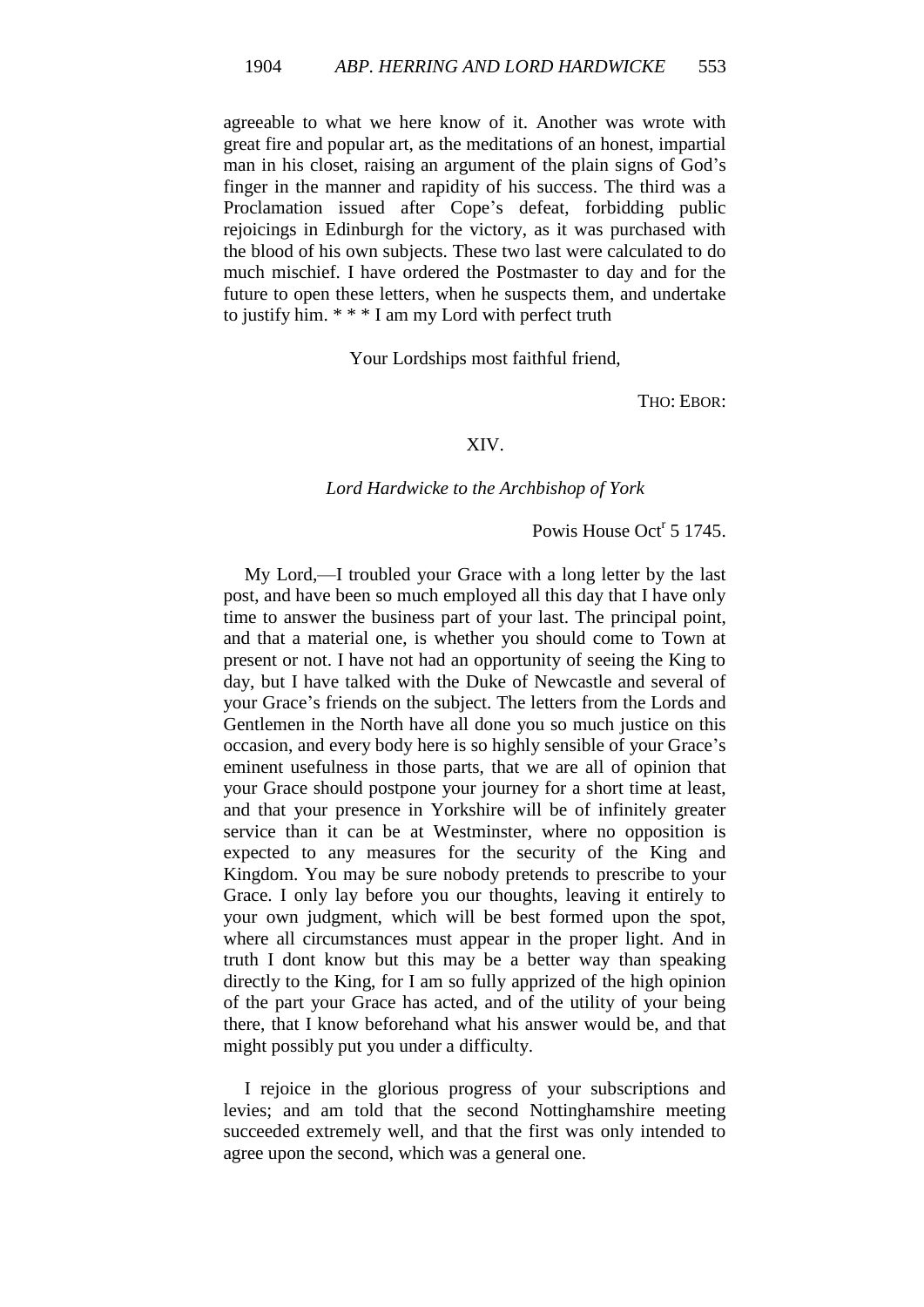I like your paragraph about the young Pretender's Cabinet Council. I believe it is in fact true; and it will be propagated here.

I entirely approve of what your Grace has done in order to suppress the distribution of that treasonable paper the Caledonian Mercury. The like orders have been given here, and will undoubtedly be justified and supported.

I am unfeignedly, my dear Lord, ever yours,

HARDWICKE.

*(To be continued.)*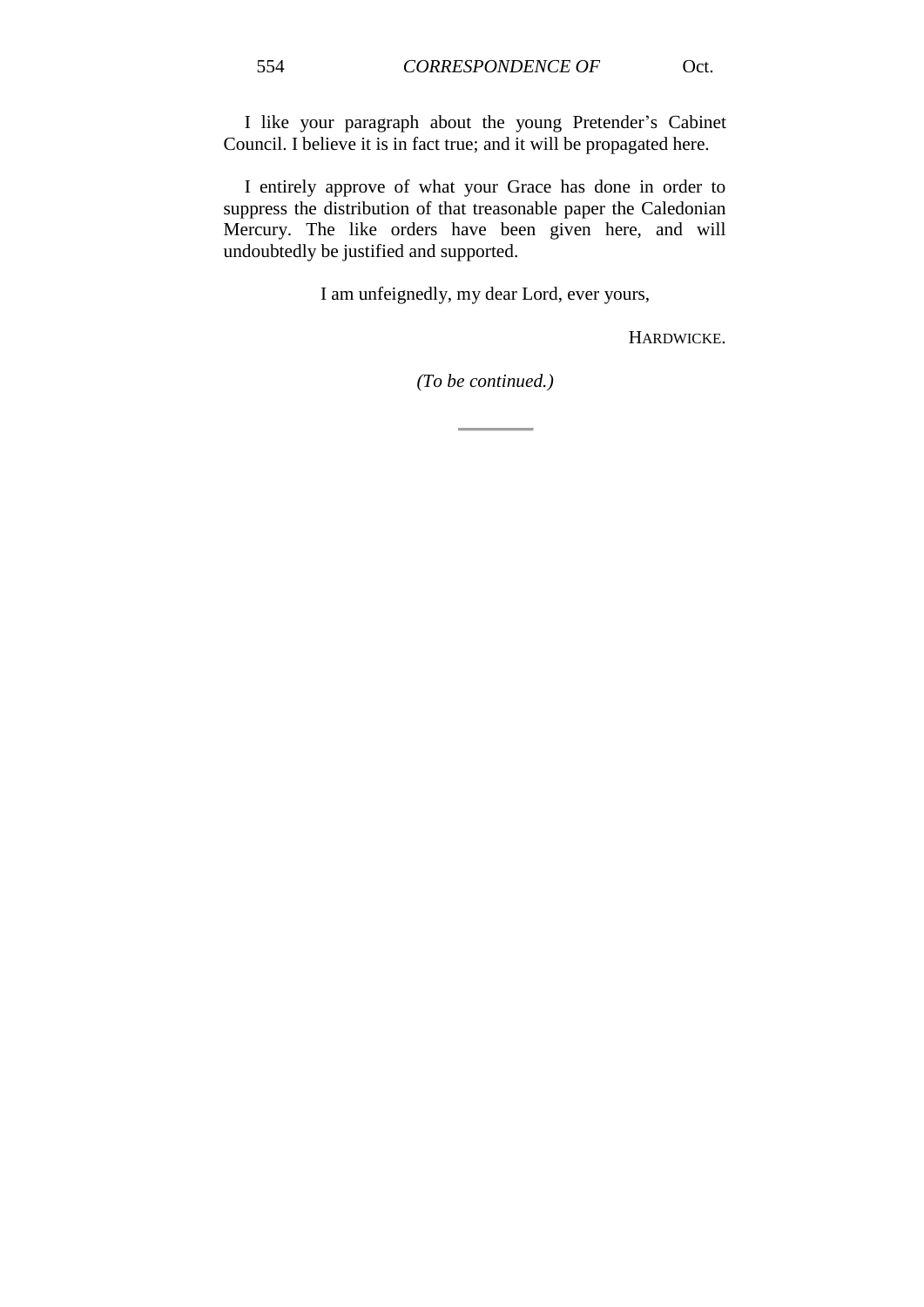# *[Correspondence of Archbishop Herring and Lord](http://books.google.com/books?id=EBspAAAAYAAJ&lpg=PA529&ots=auIj4LFoj0&dq=Eastall%20%22History%20of%20Southwell%22&pg=PA719#v=onepage&q=Eastall%20%22History%20of%20Southwell%22&f=false)  [Hardwicke during the Rebellion of 1745](http://books.google.com/books?id=EBspAAAAYAAJ&lpg=PA529&ots=auIj4LFoj0&dq=Eastall%20%22History%20of%20Southwell%22&pg=PA719#v=onepage&q=Eastall%20%22History%20of%20Southwell%22&f=false)*.

Part II.

# XV.

# The Archbishop of York to Lord Hardwicke.

October 6 1745.

My Lord,—I have the honour of your Lordships of the  $3<sup>rd</sup>$  inst. Nothing new has occurred here lately—We are at present in a state of great repose, partly supported by the spirit which is shining at London and in the southern part of the Island, and partly from assurances given us, that Berwick and Newcastle are in no present danger from the Rebels. Our last advices are that they are divided into three bodies, the large one of 4 or 5000 in Edinburgh and the camp, 2000 returned to the North to gather their oats, and 1000 marching towards England. Oglethorpe tells me today, this is their present situation. The Castle seems to be in danger, but I hope Guest will hold out till relief comes, at the worst. Their attention to that business, and the secession for the harvest time, will give the King time, what is more wanted at present, to collect and march his

VOL. XIX.—NO. LXXVI.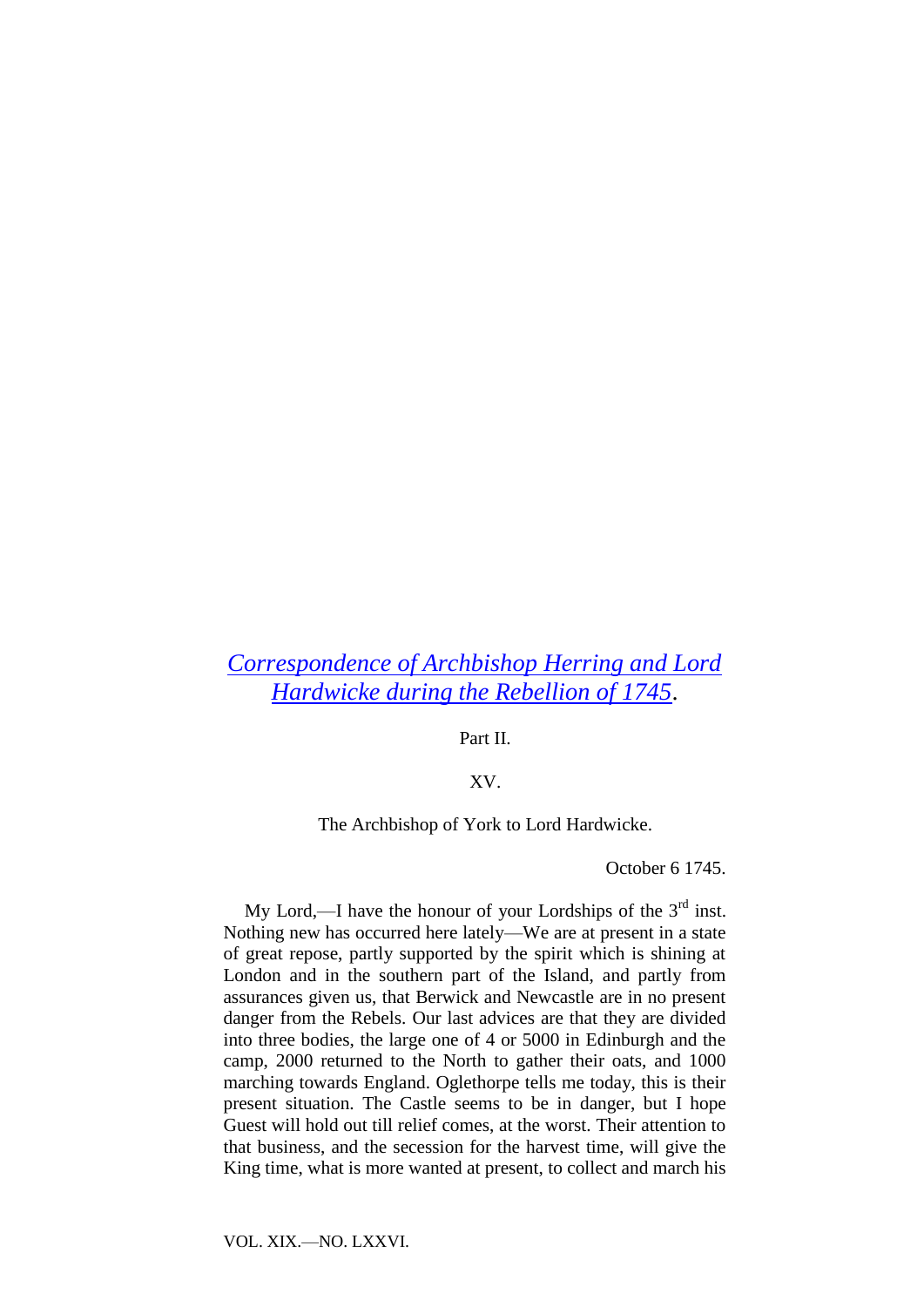## 720 *CORRESPONDENCE OF* Oct.

army. Oglethorpe is very alert, wants to collect our Lord Lieutenants and their forces together, and in conjunction with the Cleveland men to make the mien of opposition—at least to try to make these rascals suspend their incursions. I see from Lord Somervilles own hand that his house has been plundered, and three of his servants killed upon the spot, but two of the Highlanders were killed afterwards, which he feared would occasion setting fire to his house. Oglethorpe tells me, that the Scotch nobility in the Kings interest have offered, if empowered to do it, to regain the kingdom; it had been easier perhaps to have prevented the loss of it. I never had an opinion of Scotch faith, and now I am sure I never shall.

I purposed to have set out for London on Wednesday next, but I have had a sort of remonstrance from the City here, that it will create some uneasiness. There is a great matter in opinion, and if my presence at Bishopthorpe seems to support a spirit or preserve an Union, or that the people think so, I will not stir. For nothing is so hurtful at these times of suspicion, as a panic, which perhaps, as it is easily occasioned, is as easily prevented. I am sure it is so. If my presence will prevent it I have therefore put off my journey, but ordered my affairs so, that at the least intimation from your Lordship I can *vasa conclamare*, and set out in an hour. To talk in the style military (though my red coat is not made yet) the first column of my family went off a week ago, the second moves on Wednesday, and the third attends my motion. I purpose to leave my house in a condition to receive the Marshal if he pleases to make use of it, and there is a sort of policy in my civility too, for, while he occupies it, it cannot be plundered. I know your Lordship has even an anxiety for your friends, but, if I must fly, the General and his hussars have offered to cover my retreat. But enough of this—I had rather laugh when the battle is won, and could not help putting up an ejaculation at the Pond side tonight—God grant I may feed my swans in peace! Your Lordship will be so good as to excuse my attendance at the opening of Parliament to my Royal Master if he condescends to enquire after me. I am, my Lord, with perfect truth,

Your Lordship's most obliged and faithful friend,

THO: EBOR:

Fairfax and Tempest's houses have been searched, but no appearance of mischief.

#### XVI.

The Same to the Same.

Oct 9 1745.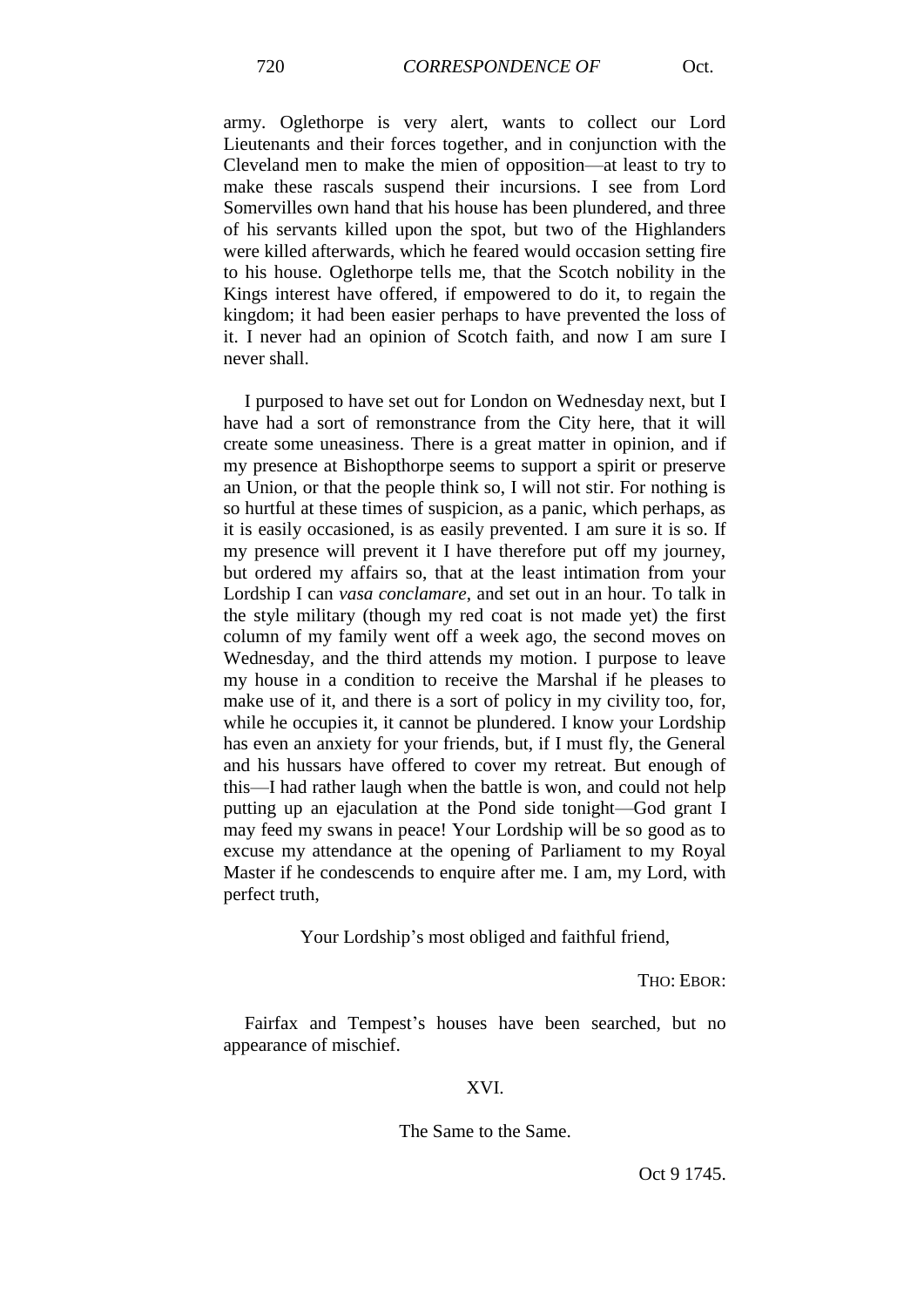My Lord,—I am honoured with your Lordships of the  $5<sup>th</sup>$  inst, and am very glad my intention of staying here falls in with your judgment, and the rest of my friends in London. I do it with pleasure, and have presumed upon M<sup>r</sup> Pelhams leave to keep one of his friends here as my assistant—Fred. Frankland, who however is ready to obey a call.

Our subscriptions here, I believe, will amount to more than 40000*l*., and the forces, York and Hull included, to 4000 horse and foot. I had spoke to the Postmaster here about the Caledonian Mercury, and he had reason to suppose that one came last Post, but dare not open it, though I sent word I would justify him. He is an honest man, and would readily submit to proper Powers, and therefore if it is judged right to enable me, at this juncture, to open any letters, I will see it executed while I stay. A fellow in York, Dr Drake a Surgeon, $<sup>1</sup>$  who was long suspected to be a Jacobite, has</sup> declared himself so by refusing publicly to take the oaths. It is a good discovery, for his insinuations here have done much mischief. My secretary is going to York, to watch the Northern Mail, and if anything material comes, to communicate it to your Lordship. I am with most affectionate Esteem, my Lord,

Your Lordships ever obliged and faithful friend,

THO: EBOR:

#### XVII.

## Lord Hardwicke to the Archbishop of York.

#### Powis House, Octr 12 1745.

My Lord,—I have now two letters of yours unacknowledged, for which I return your Grace my sincere thanks. The continuance of that fine spirit, which has shone forth with so much lustre in your part of the North, rejoices me, as well as the success which has hitherto attended your meritorious labours. In the south it has been greatly propagated, and the raising of regiments does in several parts go on, though I cannot Bay that the Association of Subscription in the City of London has made all the progress that one could wish. The meeting in Surrey was a prodigious one, and showed great zeal and alacrity. As to General Oglethorpe's intelligence, that the Scotch nobility had offered, if empowered, to regain the kingdom, I cannot say that I have heard of any such offer. Some few Lords indeed have talked of raising men in Scotland, in case the rebels leave it, and march into England, but I

1

<sup>&</sup>lt;sup>1</sup> Francis Drake, author of *Eboracum*. He was compelled to enter into recognisances, and lost his post as city surgeon.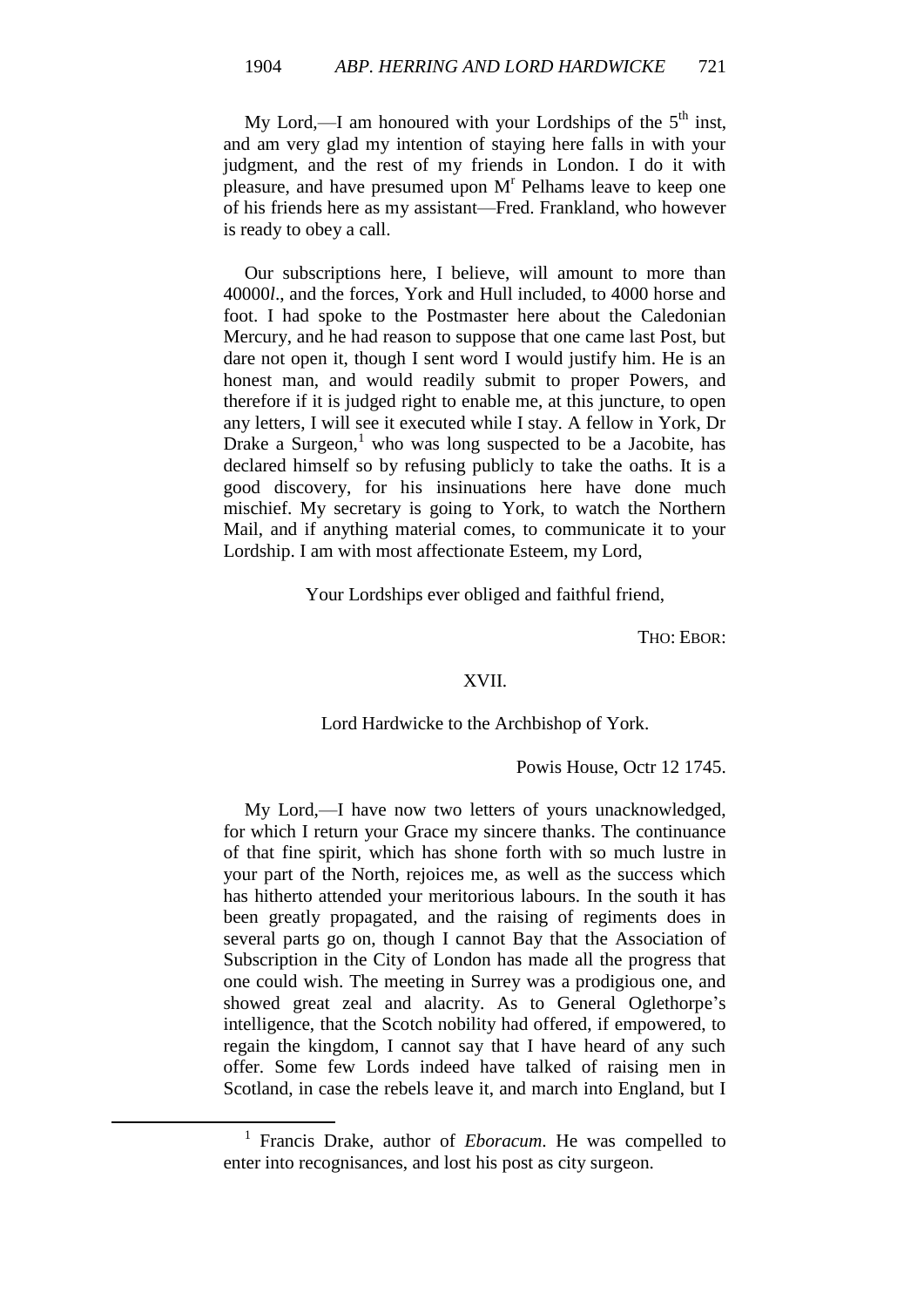## 722 *CORRESPONDENCE OF* Oct.

fear that will be a work of time, especially after all that has happened. I think your Grace has determined quite right in staying for the present at Bishop-Thorpe, and everybody here thinks so too. As soon as M<sup>r</sup> Pelham returns from Sussex, whither he went on Thursday to a general meeting, I will acquaint him with the reason of M<sup>r</sup> Frankland's staying with you. I find your Grace has learned the Style Military, and presume, though the paragraph about your Grace's red coat was not true, yet you are by this time skilled in the exercise, and can use the word of command. It brings to ones mind Shakespeare's Henry IV<sup>th</sup>:—'My gentle Lord of York . . . assembles all his Powers,'—though it happened that predecessor of yours mistook his side.

I am glad Edinburgh Castle, partly by threats, and partly by a little execution, has found means to relieve itself, and get in some provisions. I never thought that would be complied with till the last extremity. Possibly it is their despair of starving out the Castle makes them think of marching southward, and we have intelligence here that they intended to begin their march as upon Tuesday or Wednesday last; but we have heard nothing further. It is surprising that there should still he such an uncertainty about their numbers. Lockhart of Carnwath is come to Berwick, and has put himself into the power of the King's officers. This looks like a good symptom, and yet he, whose disposition and conduct is well known, has no great opinion of their success.

I am sorry your Postmaster is so nice. In such times as these people must take something upon themselves. I will speak about proper orders being sent to him.

I am ever, with the truest esteem, my dear Lord, most faithfully yours,

HARDWICKE.

#### XVIII.

#### The Archbishop of York to Lord Hardwicke.

# Bishop Thorpe, Oct<sup>r</sup> 19 1745.

My Lord,—It is not possible for me to forbear sending to your Lordship everything that occurs to me of moment at this nice and perilous season. The companies that were raised here by the Gentlemen have been completed some time, and they have been in daily expectation of arms for them, which they say they had assurance from above were put on shipboard for Hull, but afterwards, for reasons of despatch and safety, removed into waggons, above three weeks ago. They have heard nothing at all of them since, nor have any sort of information where they are. You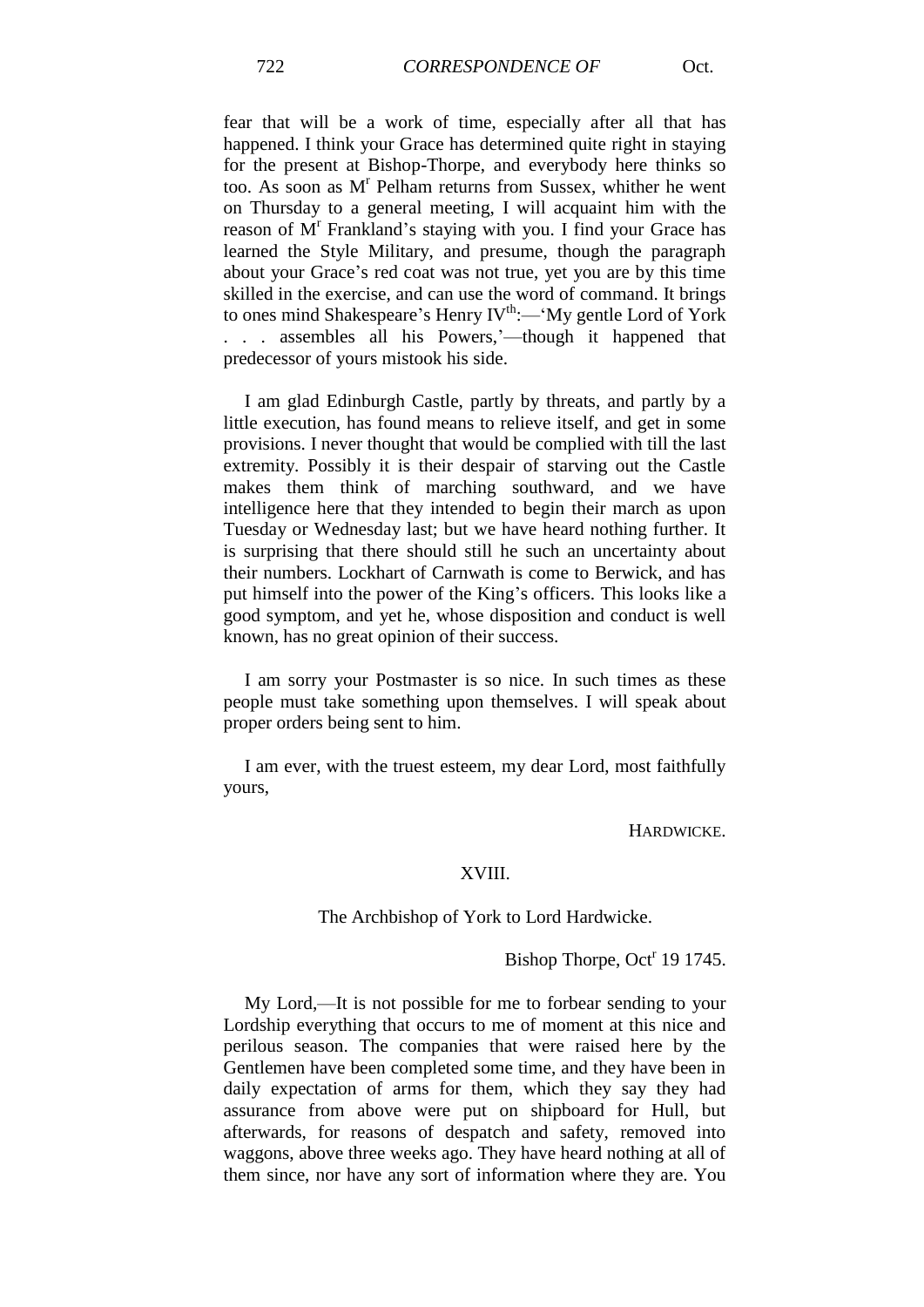cannot imagine, my Lord, what an effect this disappointment has upon the whole Country; I see and hear a world of people every day, and I will tell your Lordship, as becomes an honest man and the Kings faithful subject, what they say upon the occasion. Before they speak, they lift up their eyes and shrug their shoulders;— 'What, no news of Arms yet? Have we deserved this neglect? Are the Ministers asleep? Or do they mean to despite all we can do to defend ourselves, and tell the world so? Or do they intend to expose us to the derision of our enemies, and, after an expense of some thousand pounds, to gather together and clothe our people, will they put us into the poor condition of the well-affected clans in Scotland, without arms, at the mercy of these ruffians?' I do assure your Lordship this is the plain literal truth and matter of fact, and I do in my conscience think, if this affair is not *instantly* attended to and satisfaction given to people's minds, this uneasiness will grow up into a rank and strong indignation. I pray God send us good news to day from Scotland, for if the rebels are in motion Southward, I can't describe the terror it would occasion—I am sure of it; the noble spirit of defence which has appeared here will, from this single circumstance of want of arms, sink into despondency and lame submission, if it produces nothing worse. Wade intended to move northwards tomorrow or Monday, but if he was here in Quarters at York, with all his army, the gentlemen of this country are disposed to the highest resentment, if the men whom they have raised have not at least the credit of arms in their hands. Your Lordship cannot imagine how shamed and vexed the King's friends are, that their men are forced to exercise with broom staffs. In good truth, this is a most serious matter, and well known to the rebels, who, by means of an open and uncontrolled post, have to my knowledge a regular correspondence with people in the City of York. I hear extreme bad news from the Camp at Doncaster quarrels, mutinies, and almost a murder, but the temper and prudence of the Magistrate has composed them for the present.

I received another paper from Edinburgh by the last post, which I transmit to day to your Lordship, but I presume they are scattered all over the Kingdom.

Upon reviewing my letter, I doubt I have run into a sort of saucy freedom, but if your Lordship thinks it of moment to be shown to the D. of N. I am sure you will answer for me, that it comes from an honest principle, and from an anxiety that nothing should be done or omitted, that can tend to the hurt or embarrassment of the King's affairs, or the discredit of his faithful servants.

I am, my Lord, your Lordships ever most affectionately,

THO: EBOR:

*Extract*.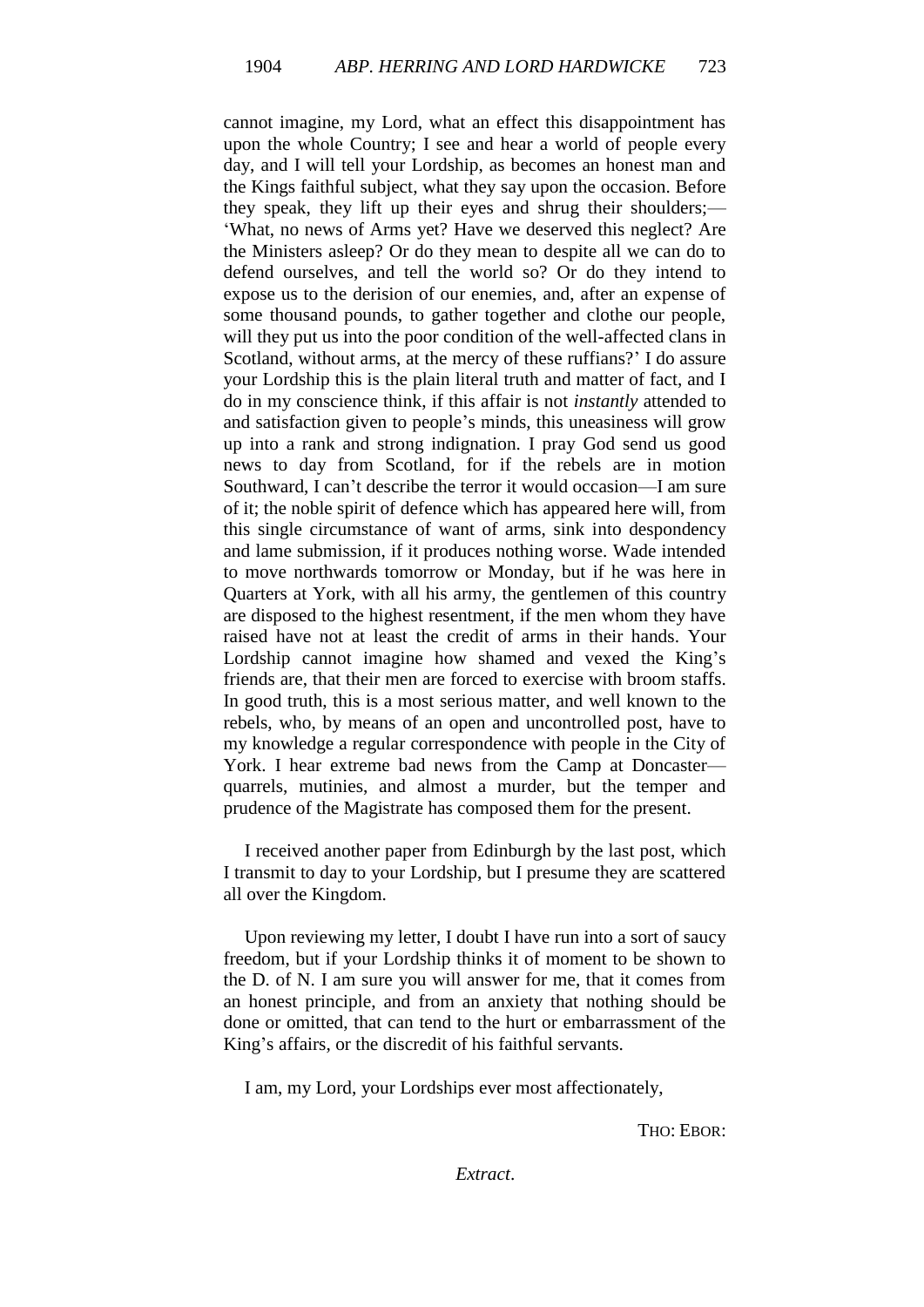# Bishopthorpe, Oct<sup>r</sup> 23 1745.

—I am frighted with stress of bloody frays every day between the Dutch and English. It seems our fellows are perpetually twitting them with their poltroonery at Fontenoy. Would to God we were rid of them, and in due time with all connection with their perfidious masters! They quarrelled on Monday night at Ferrybridge. Good my Lord, dont forget the affair of arms for our Yorkshiremen. I feel I press that matter unhandsomely, but if it be not immediately taken care of, every thing that has been done here will be in a manner undone. I know this to be true from certain intelligence from every Riding.

# XIX.

#### The Same to the Same.

# Bishop Thorpe Oct<sup>r</sup> 28 1745.

My Lord,—It was with great pain to me that I troubled your Lordship so upon the subject of arms, and I was fully sensible how cruel it would be to teaze the Ministers at this unfortunate juncture, but I thought it a point of duty to the public, and agreeable to that friendship with which I desire to be for ever attached to your Lordship, to apprize you fully of a thing of that consequence. I had yesterday the honour of your Lordships, and soon after an express came to Lord Irwin, who has been with me these two days, that a competent number of arms was or would soon be ready at Hull. Due notice shall be given of this instantly, and I dare say, the spirit of the country will continue such as it was a month ago.

I send the enclosed to your Lordship. The memorial may possibly be new to you; I think it is good. It is remarked at the bottom of one edition of this paper that it was published at the time the contribution was raised in Glasgow. It is added too that 900 Highlanders had deserted. I had a Kirk Minister with me the other day, who was a Volunteer at Edinburgh at the surrender of the town. He was a man of sense and apparent credit, and gave a confident account of things. It is beyond doubt that the City was betrayed, and that the Lord Provost did of most deliberate perfidy give up the guns upon the Walls, and the arms lent out of the Castle for the defence of the City. I except the arms of the Volunteers, which were put into the Castle again. . . . My secretary is just gone to York to attend the northern mail, and has my orders, if anything material arrives, to send it to your Lordship. General Wade does very prudently in concealing any disagreeable circumstances with regard to our joint forces, and is the best man in the world to prevent mischief. He has done it hitherto. The army marched in good spirits, and the better for receiving £9000 from Leeds of the public money. It has been well received. It halted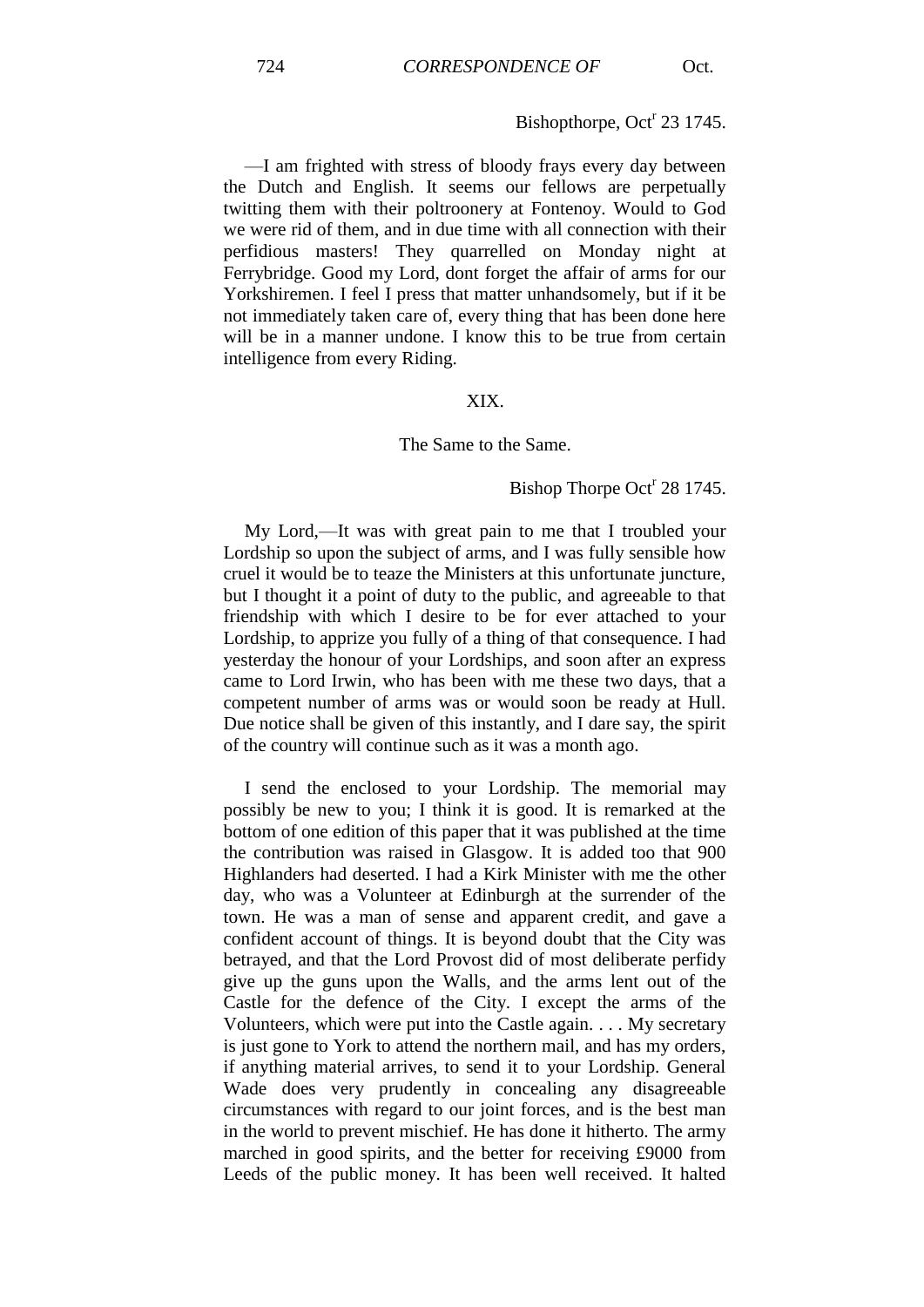yesterday at Northallerton, proceeds to day onwards to Newcastle, which the Marshal purposes to reach on Tuesday. I hear Lord Malton received instructions from Wade at Doncaster how to make the best use of our country forces, which I hope he will put in motion. The mischief that ugly affair does is incredible. It has put an absolute stop to trade and business, and if it holds a little longer, I believe I must go upon credit for my bread and cheese. But that want of business in the W. Riding has made it much easier to raise soldiers there, for the manufacturer<sup>2</sup> has no other way to get bread. I hope some folks will consider the Chevalier's declaration very maturely, and ask themselves, whence he has received some of his principal topics of encouragement. I am sorry to hear that a spirit of *previously* redressing what are called grievances is stirring in a Certain Place. As to that, I think a single question would be worth a years debate. 'Sir, my house is in flames. Shall I try to put out the fire, or first satisfy myself by whose neglect or wickedness the mischief happened?'

My best compliments wait upon Lady Hardwick and your young soldier. I am sure he would not be frightened with a Highland broadsword as poor Lascelles was. God forbid, though, he should come in the reach of one. I accept the appellation of Camerade from him with all my heart. I find I must get into regimentals in my own defence in a double sense: for an engraver has already given me a Saracen's head surrounded with the Chevalier in chains and all the instruments of war, and the hydra of rebellion at my feet, and I see another copper-plate is promised where I am to be exhibited in the same martial manner with all my clergy with me. By my troth, as I judge from applications made to me every day, I believe I could raise a regiment of my own order, and I had a serious offer the other day from a Welsh curate at the bottom of Merionethshire, $3 \overline{ }$  who is six feet and a half high, that, hearing I had put on scarlet, he was ready to attend me at an hour's warning, if the Bishop of Bangor did not call upon him for the same service

I should mention to your Lordship that the Scotch Kirk Minister named above expressed himself extremely solicitous that the Government should not lay the imputation of disloyalty on the Scotch nation at Geneva.

I am, my Lord, your Lordship's faithful Servant,

 $\overline{a}$ 

<sup>2</sup> Clearly equivalent to *operative*, a sense of the word now entirely disused.

<sup>&</sup>lt;sup>3</sup> Merionethshire was in Archbishop Herring's former diocese of Bangor.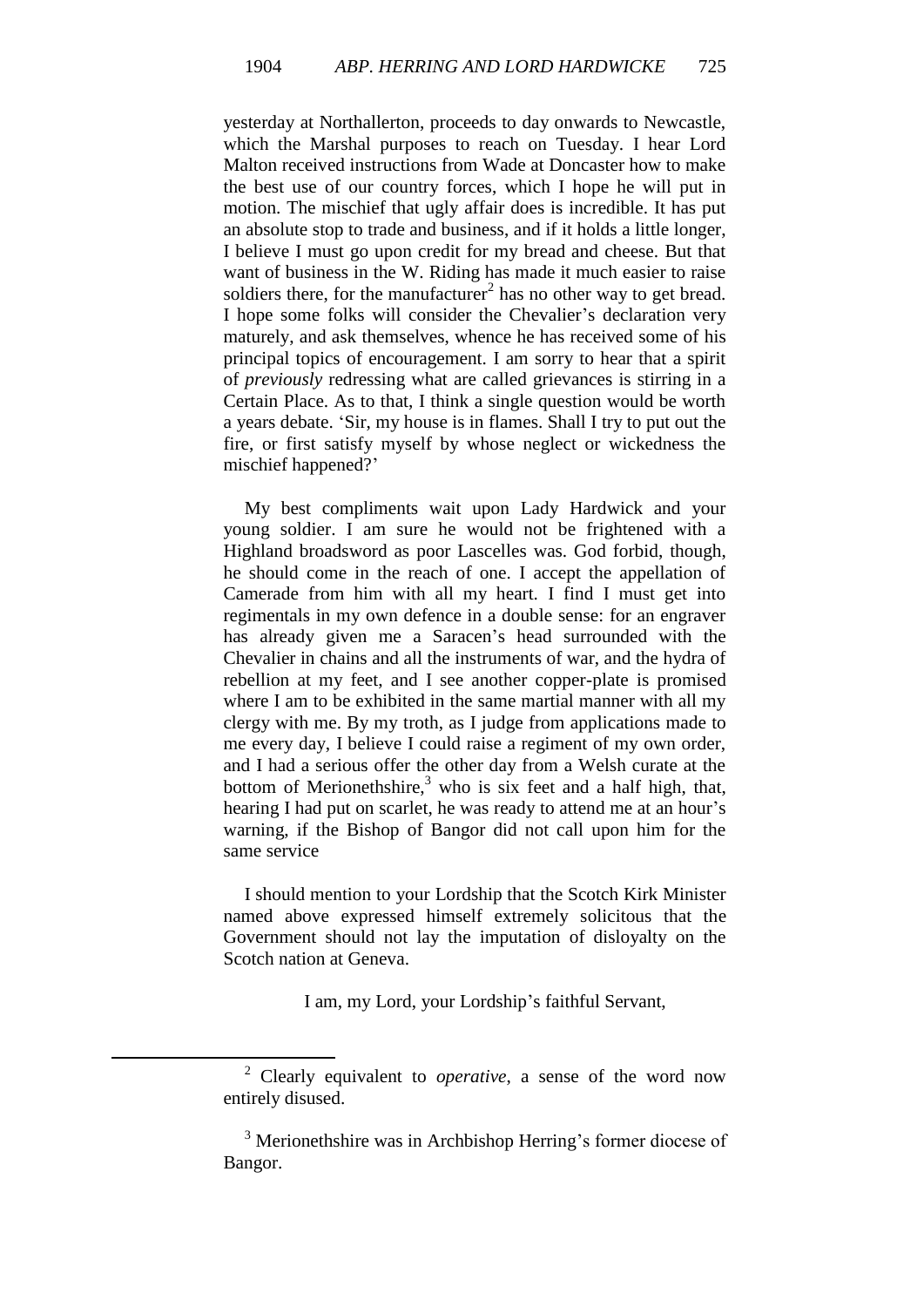THOS: EBOR.

# XX.

#### The Same to the Same.

# Bishop Thorpe Nov<sup>r</sup> 3 1745.

My Lord,—I now sit down to communicate some things possibly worth your Lordship's observation, which I have just taken from the mouth of a Scotch Refugee, as they call themselves, who dined with me, and is just come out of Aberdeenshire, and a man of figure in his country. He appears thoroughly well affected to the King. He made a shift by steering westward to get into England, clear of the Rebels, and passed through Newcastle to talk with Wade and make his observations there, after having informed himself pretty well of the circumstances of the rebel army. To begin with what he says of their condition, and, as is natural, what he has heard of the character and qualities of the leader. He is told, that he is of undoubted courage and resolution, and determined to conquer or die, as he has publicly professed. His presence is good, and he affects a very winning affability, conversing almost with the lowest now and then. He is said too to have a good understanding, and my author thinks himself pretty well informed, that most of the things that have been well done in the progress of his affairs, have been done by his advice, and he was with great difficulty restrained from charging at the head of his men at the battle of Preston Pans. I enquired into what is said of the truth of his attachment to his religion, and was assured that he and all his people have purposely avoided showing anything like it. That he never has Mass said, has not a priest about him, and declined any communication with the Episcopal divines. As to his army, he confirms the notion of their being 8000; that they have the best intelligence, that they certainly will not disperse for reasons of fear. That they will act pro re natd, and not come into England unless it should appear the eligible scheme, and that, if they do slip Wade, they will march like a torrent. He speaks of it as a certainty, that their chiefs extremely regret their not pursuing their advantage at Haddington, which does indeed look like an infatuation in them. They boast that half Wade's army, and particularly the D[utch], will either be passive or act with them and endeavour to persuade their people, that many of the English gentlemen who are associated will in due time pull off the mask and declare for them; it being, they say, the only method left for their friends to arm in their favour.

Thus much for the rebel forces; my friend halted at Newcastle, and made his observations there; and the reports he brings are disagreeable, but I must and will relate them to your Lordship. He says that the numbers, he is told, are far short of report; that there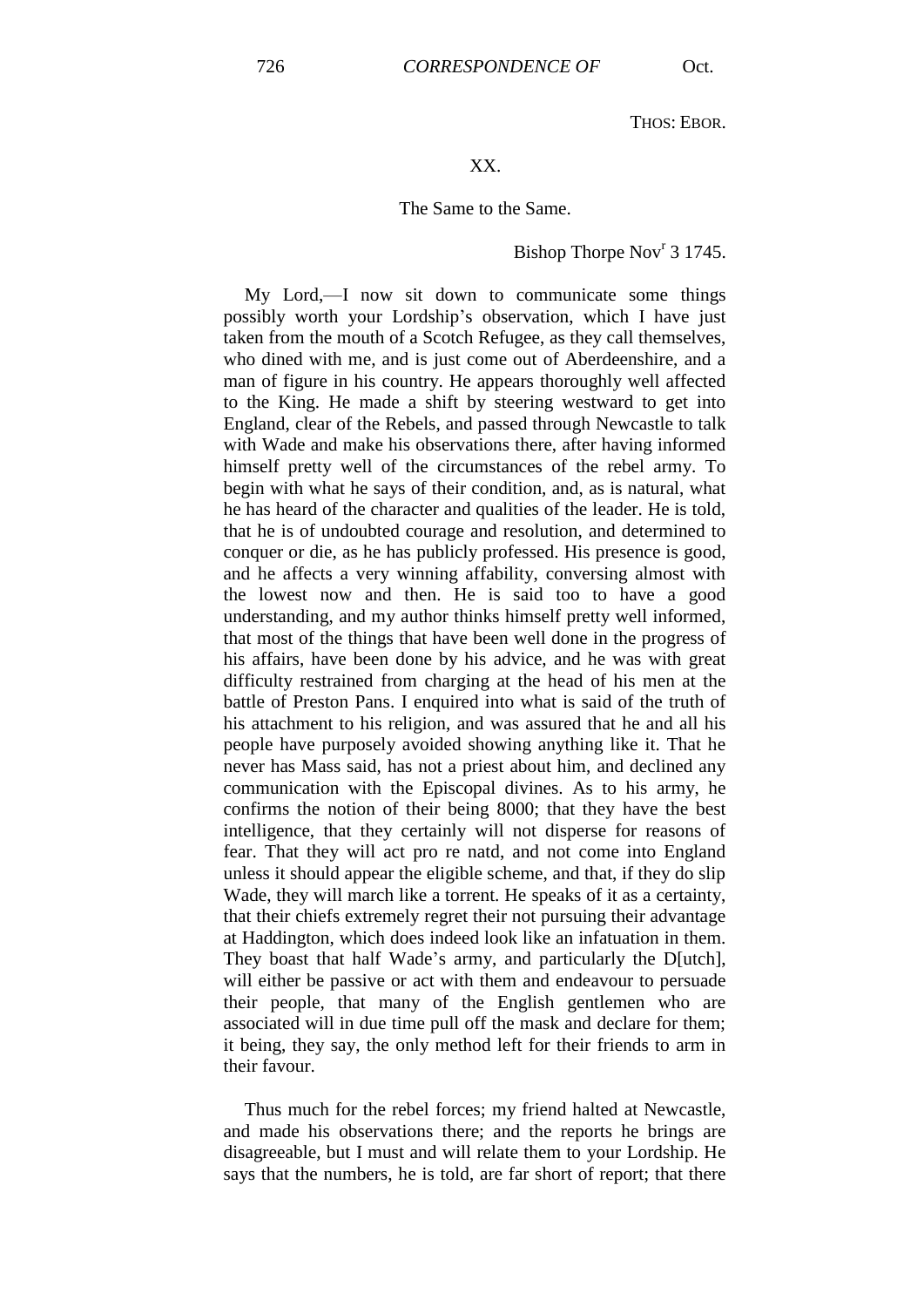are great deficiences in the corps, and besides that very many of them are sick. That as to those that are well, there are great doubts of their integrity. That the Scotch and Irish are suspected to be false, and the first not disposed to fight against their countrymen. That most of the D[utch] are Papists, and that, if there are not many priests armed among them, that they are there in disguise. He says that one of St George's dragoons was discharged at Durham for declaring over night in his cups, and standing to it the next morning when he was sober,—That Right was with the Pretender and his son,—and there certainly have been such facts in Sinclair's and other regiments.

These things he said he mentioned in private, and as reasons of caution, and so far they are good, for, great as our army is, Prudence to be sure would suggest that we should not contemn our enemy, but consider some resource in case of a disappointment. My guest went on in the following manner. If I may speak the sentiments of an honest man:—Our Governors, as they paid too little attention to the King's friends at the beginning, seem to continue in the same bad politics still. The true friends of K G are nine parts in ten of Scotland, but without authority, arms, or money. The Lord Loudoun and the president are in the north, but for want of the materials above mentioned can do nothing. Lord Loudoun has carried £4000 and some arms, but very insufficient. Soon after the beginning of this affair, the Grants alone assembled in the number of a thousand good men, but could not stir nor act for want of power, but yet their assembling only defeated the rebel levies for ten miles round them; They are still in the same disposition, and so are the men of Argyllshire, and many in the West, and nothing can import the Government more than to collect and arm a competent number of these men, who might be of incredible service to the King's affairs, by cutting off the retreat of the rebels, and their communication with the northern ports, which are now all open; or, in any case of any disaster to the King's army, affording a resource or reinforcement. He says the rebels give out great expectations from the Western Isles, but none have yet come in, and he hopes will not. He mentioned one thing, which may be deemed of little consequence at London, but he thinks very material, That care should be taken to circulate good intelligence in the northern parts of Scotland, which would be well read, and obviate the mischief arising from delusive lies of the rebels.

I have now told your Lordship my facts and my reasonings. Sir Archibald Grant is my author, and he gives me leave to name him. Your Lordship I daresay knows him; I do not. Perhaps the Ch[aritable] Corporation affair has not helped his reputation, but he is a man of sense, and the Grants he says have been Whigs at origin, but, in their cases, one would hear a fool, and receive information, if one could from an Enemy. Sir Archibald says that the people publicly about the Pretender are weak ones, but that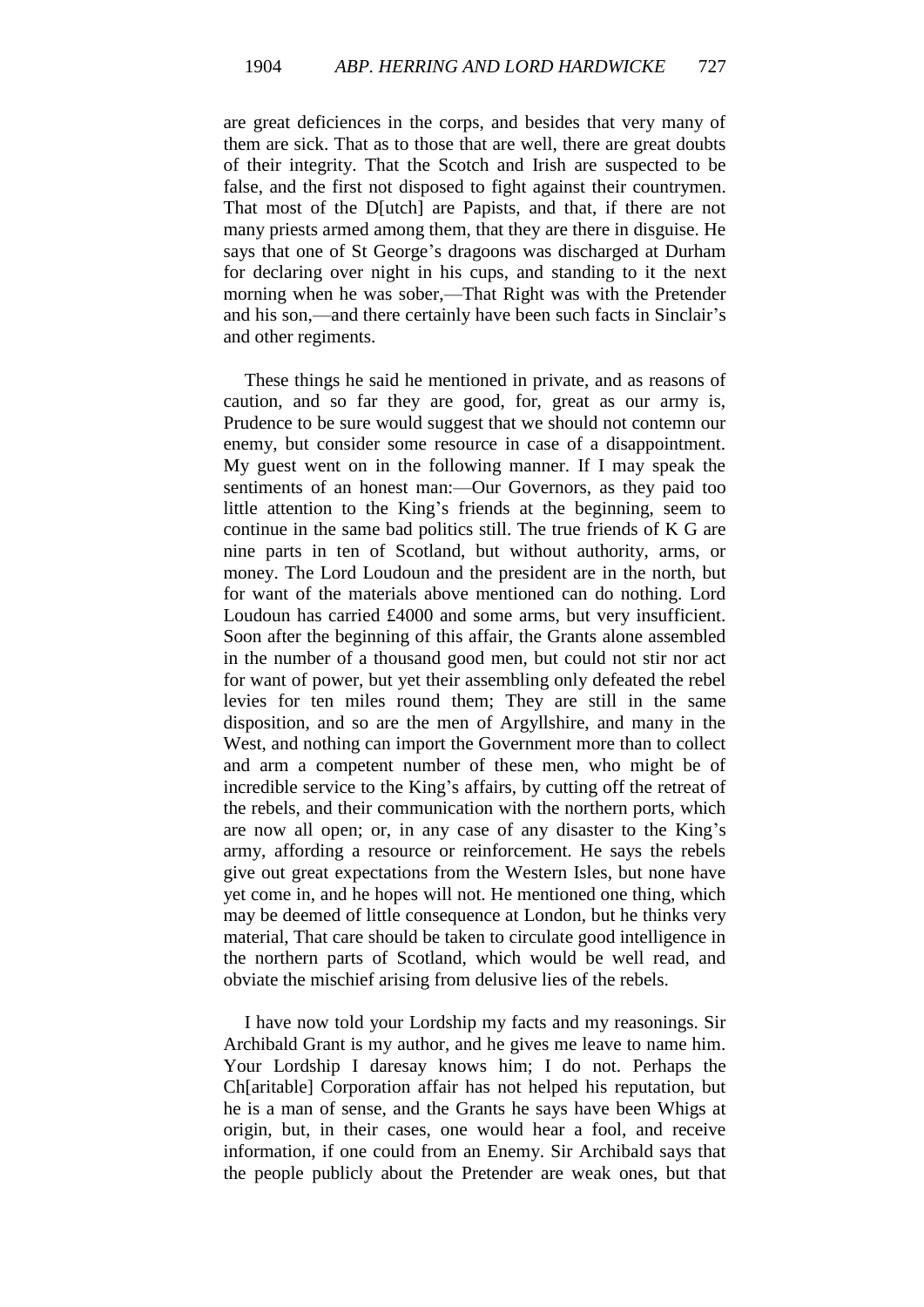there are abler hands behind the Curtain, who draw up all their public things. . . .

I am ever your Lordships most faithfully,

THO: EBOR.

I was going to fold up my letter, but your Lordship will pardon me for two or three stories of chit chat. As to what I have said of this Young Pretenders affability, I have reason to retract it, being assured that his behaviour is rather stiff. I would observe that Sir Archibald s account of the temper of the rebel army as to courage was speaking of them three weeks ago. There is one thing worth observing, that the spirit of enthusiasm is very strong in the army, and that there is amongst them a sober turn of religion, an instance of which he knows in the behaviour of two Highlanders, who were treated by Dr Wisheart's lady. She said the fellows covered their faces with their bonnets, and said grace, observing to her that they kept up that good old custom, though the fashionable folks had dropped it. They professed themselves protestants, and determined friends to Hereditary Right. I must give your Lordship a mark of this young mans religion. Upon being called to attend his father to mass, he refused with an oath to go, for it has cost his father three kingdoms. For his courage, it seems Schulemberg said of him, that he should be loath to have a crown which that man had a right to. I find two stories current in Edinburgh to the disadvantage of a great D[uke], one, that he gave it as a reason for his inaction in Scotland, that he did not choose to have two halters about his neck at once, from the severity of the disarming Act, and the progress of the Chevalier. The other intimates the opinion people have of him, for in a conversation, where some Highlanders were jocosely parcelling out his estate, a sly Highlander asked the gentleman whether the Dukes neutrality had no merit in it.

M<sup>r</sup> M<sup>c</sup>Laurin, who converses with many young gentlemen that have travelled, seems to think it likely that this young [man] is in the scheme of no religion at all, but of the loose Deistical turn prevalent at present.

\* The Young Pretenders character is now well known. He had no great personal courage, but obstinacy enough. He certainly professed to have his religion to choose, and has said to Humphries the painter, that his family had suffered too much from priests for him to have anything to do with them. He grew sottish, indolent &c after his escape from Scotland, is said to have been in London a few years after the rebellion, and the late King being told of it, forbid any notice to be taken of him.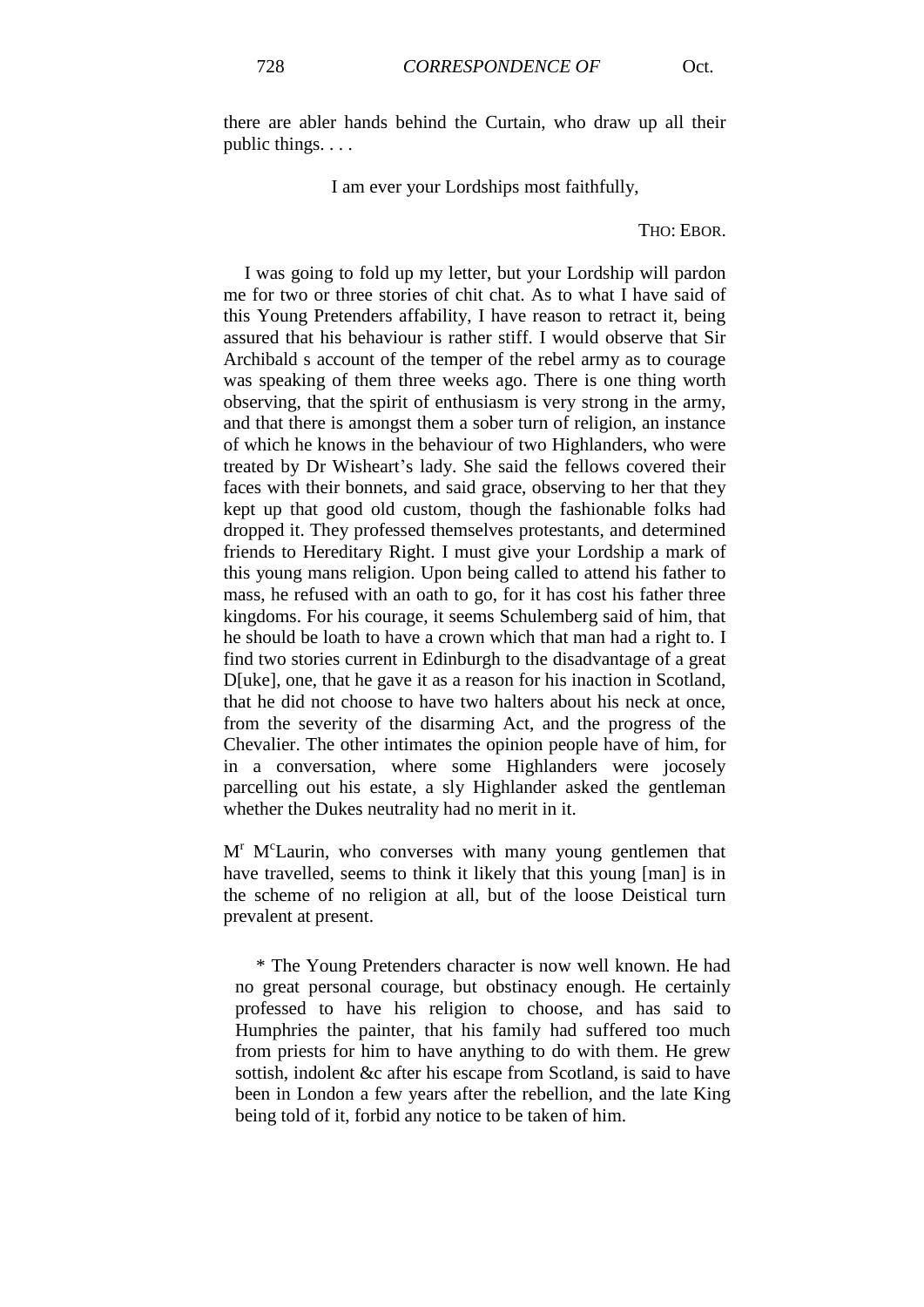#### XXI.

#### The Same to the Same.

# Bishop Thorpe Nov<sup>r</sup> 6 1745.

My Lord,—I am afraid your Lordship will think that my letters smell strong of the gloomy North and the despairing month of November, but, if I am of any use here, it is by communicating to your Lordship what I hear of any moment, and leave it to your consideration. The perusal of the Gazette this morning of the  $2<sup>nd</sup>$ inst. has put me upon troubling your Lordship now. I find there several encouraging circumstances to the Kings friends mentioned, as received from Berwick, relating to Lord Lowdon and Col. Campbell, which I doubt have no truth in them, and your Lordship will please to hear the reason of my doubt.  $M<sup>r</sup> M<sup>c</sup> Laurin$ , who left me this morning for the North, showed me a letter yesterday from  $M<sup>r</sup>$  Pringle, a refugee now at Durham. It is dated Nov<sup>r</sup> 2<sup>nd</sup> and cautions M<sup>r</sup> M<sup>c</sup>Laurin from believing any thing of the reports from the North mentioned in that day's Newcastle Courant. Now those

\* The following paragraph is manifestly a much later addition by another hand. Ed. E.H.B.

reports are of the same favourable sort expressly with those in the Gazette. He adds that a messenger is returned from Edinburgh despatched by Baron Craigie and Lord Arnistown, who reports the present number of rebels at about 7000. It is asserted on all hands that 5000 of these are as fine fellows as any in Europe. I have great confidence in General Wade, but I own I think we take it too much for granted, that he can't possibly miscarry, and I wish our credulity in one respect now mayn't hurt us as much as our incredulity did some time ago in another. I fancy if I was with your Lordship now, you would send me up to a Lady whom you are pleased to call Cassandra. I own frankly our present situation does call to my mind instances in which great wicked nations have been severely scourged by very despicable instruments. The proceedings at Westminster do not tend to clear me of these apprehensions. I am so chagrined at the unreasonableness of some late motions, that I think the Patrons of the Divisions would have hurt the public less if they had subscribed to a regiment or two forthe services of —.

I am ever, My Lord, your Lordship's most faithfully & affectionately,

THO: EBOR: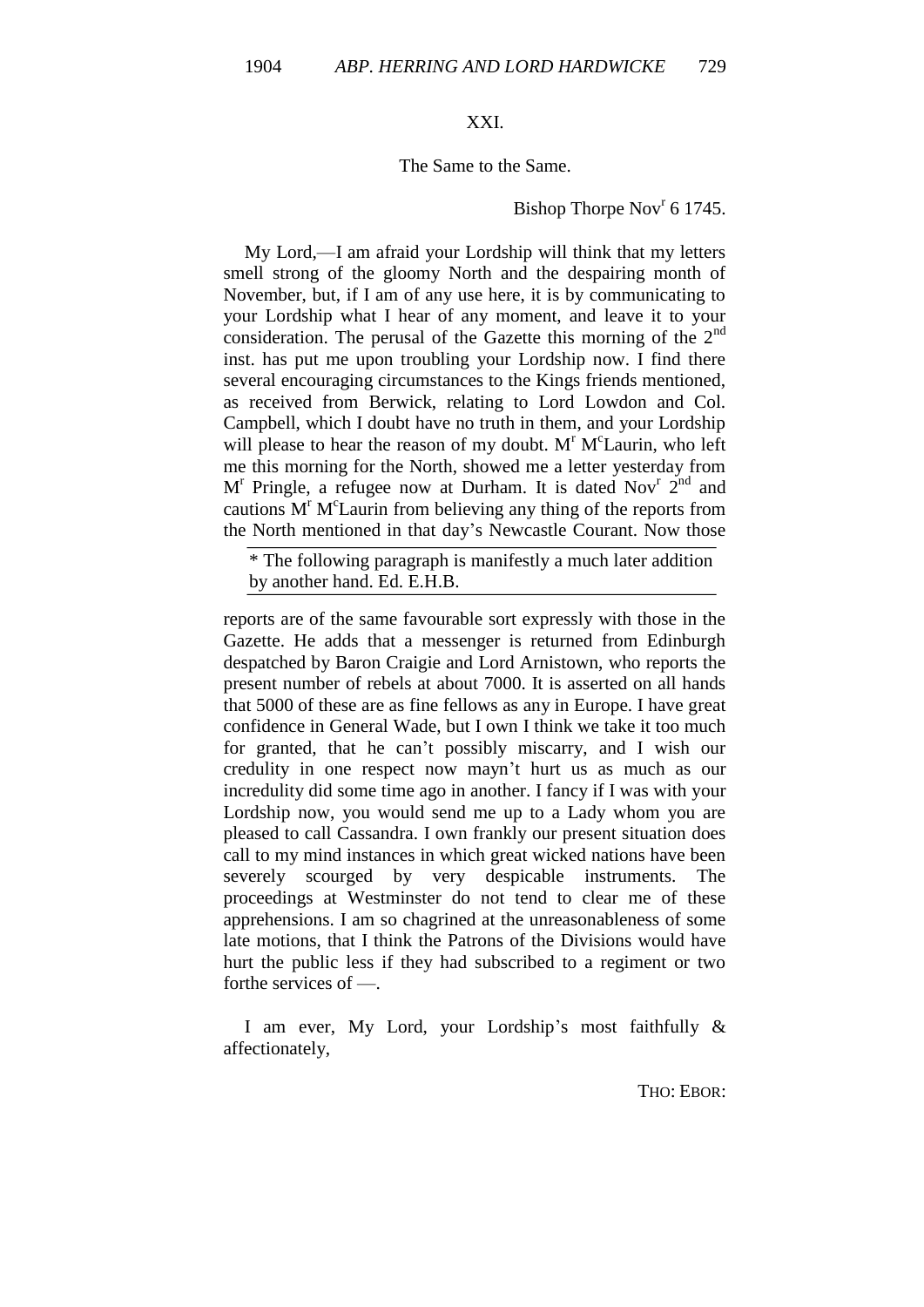#### XXII.

#### The Same to the Same.

Nov<sup>r</sup>  $10^{th}$  1745.

My Lord,—Whatever be the issue of this doubtful state of things, and however it may please God to deal with this distracted nation, the present Ministers, who have the confidence of His Majesty, and the conduct of public affairs, will be sure to have the approbation of all good men for their integrity and very singular patience, which certainly has been tried to the utmost. The great consolation I received at this fearful juncture arose from the prospect of our hearty unanimity, which certainly, if kept up to its first appearance, would have done its work without bloodshed. But that prospect is over, and long before this our enemies are convinced from London, that there are still people enow, that are either so weak or so designing as to help their cause much better than their faithful ally from France can do; for I do assure you such is the judgment of all good people here upon the late Divisions at W[estminster\ Nobody would much have wondered to have seen such behaviour in Jacobites, but that any man of sense of a better denomination should join such malcontents is beyond our comprehension here, more especially when we are told that the dependants of a certain very great man have lent an helping hand to ruin their Masters family. For my part, I can give but one reason for the conduct of some Whigs on this occasion, but that they really think that the danger is all over, and that they have nothing to do but debate *en gayeté de cœur*. It were well if those gentlemen would consider, that before we set about improving our constitution, they should be quite sure that we have any Constitution at all. I shall long to hear the result of the conference of the two Houses; for if a man is found, that can scruple to lend an helping hand to repress the insolence of the enemy in their public declarations, he should be furnished with accoutrements and *transire in castra hostium.*

I send your Lordship the enclosed, not from any new intelligence in it, but for the certainty of what is there. The writer is a very good honest young clergyman, chaplain to the Royal Hunters, and his account is more consistent than any I have seen. The postmaster at Dumfries told me by Wednesday's post he feared he should be able to write no more, and by his silence on Friday I judge the rebels were at that town, and are now moving westward. For God's sake, my Lord, obviate as much as possible the notion that the enemy is contemptible, and Wade invincible; neither is true, the enemy is certainly extremely formidable. The enclosed, of which  $M<sup>r</sup>$  Yorke has a copy, is a proof of their spirit, and what shall we say, if they have advocates in S<sup>t</sup> Stephen's chapel?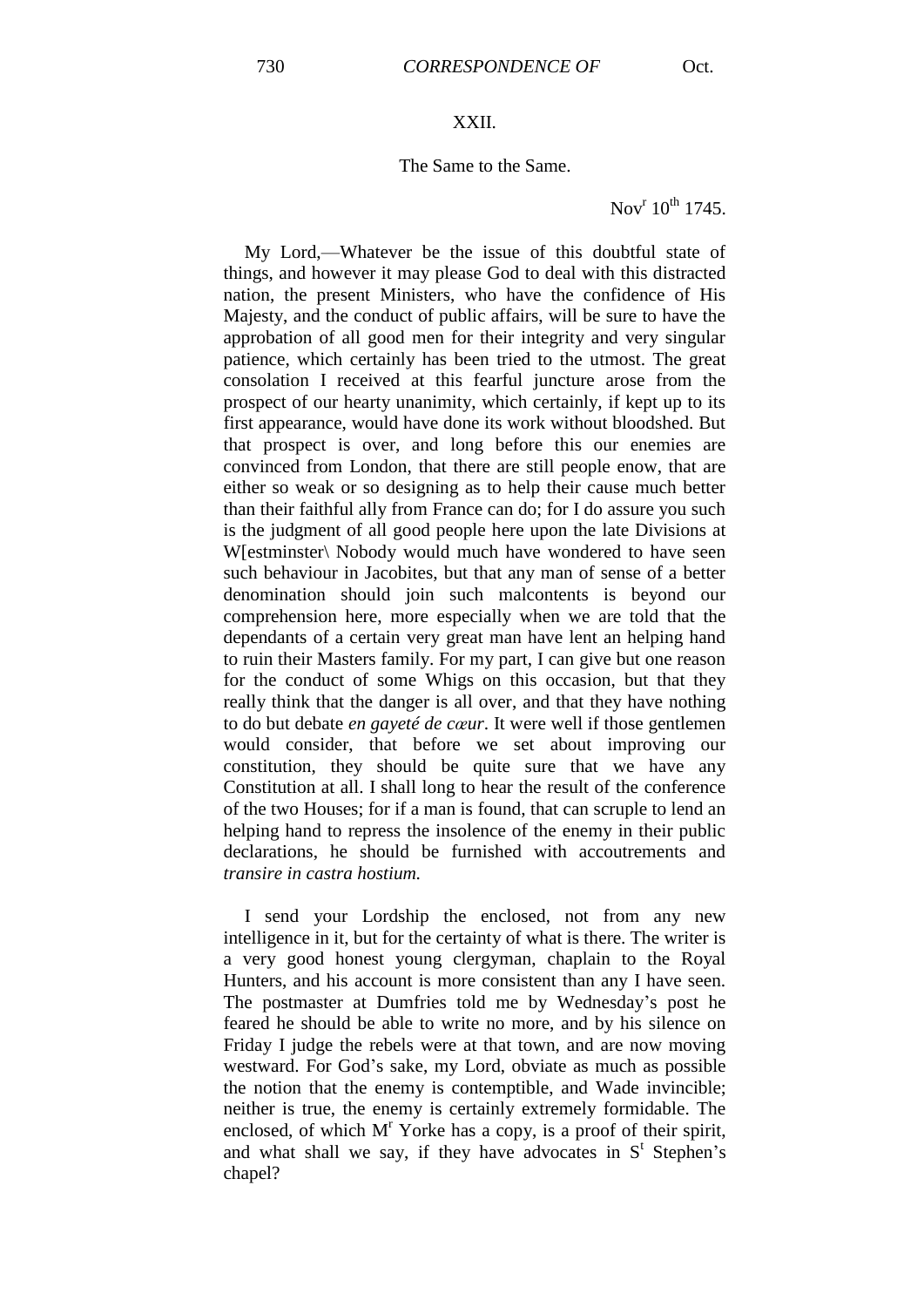We are extremely at a loss here to account for our hearing nothing of the President and Lord Lowdon. It is to me the more surprising, as every Scotchman I have seen, and I have seen and do see many, assures me that the K's friends there are at least six to one, and ready to unite at an hour's warning.

The enclosed appeal is a mark of the lion, before he is in power. It raised my indignation, and on Saturday I set myself to transpose it, and I submit it to your Lordship's judgment whether it is right it should be answered, and if it be, whether I have hit upon the proper method of doing it. If your Lordship approve of it, I have desired my friend M<sup>r</sup> Say of Ely House to attend your summons. His brother is a printer, and I can safely trust  $M<sup>r</sup>$  Say with the whole management. Your Lordship will please to inform me, that it came safe to hand. If I had more time it should not have come in so slovenly a manner. If Say has the answer, your Lordship may safely trust him with the printed papers.

I am ever, My Lord, most faithfully,

THO: EBOR:

## XXIII.

#### Tlic Same to the Same.

Bishop Thorpe Nov<sup>r</sup> 18<sup>th</sup>1745.

My Lord,—I am extremely obliged to your Lordship for yours of the  $9<sup>th</sup>$  inst.<sup>4</sup> on many accounts. It has given me a clear and right notion of my Scotch Bart, and a good key to his intelligence and his reasonings. I have received a letter from him since on his road to Sir James Grants, in Town, where he now is, but that contains so romantic a scheme of public defence at this juncture, that I begin to suspect his head, but I shall thank him for the civility of his letter. Another consolation I received from your Lordship was the assurance of so good a force marching to Lancashire, for I do believe the rebels have hopes—though groundless—from thence and Wales, and I hear from a very good hand, that there is a very unpromising coldness at Chester. I send your Lordship the enclosed more as matter of curiosity than useful intelligence, for the information is particular, and seems to be given *naivement*. We had repeated assurances yesterday, that Carlisle had within their walls 15000 able and resolute men, who would not submit tamely. Nothing in the world was more acceptable here than the vigourous and unanimous Resolution of both Houses. I observe no mention of the Declaration of the Chevalier's Nobility, or of the Appeal to

1

<sup>&</sup>lt;sup>4</sup> This letter is not in the collection.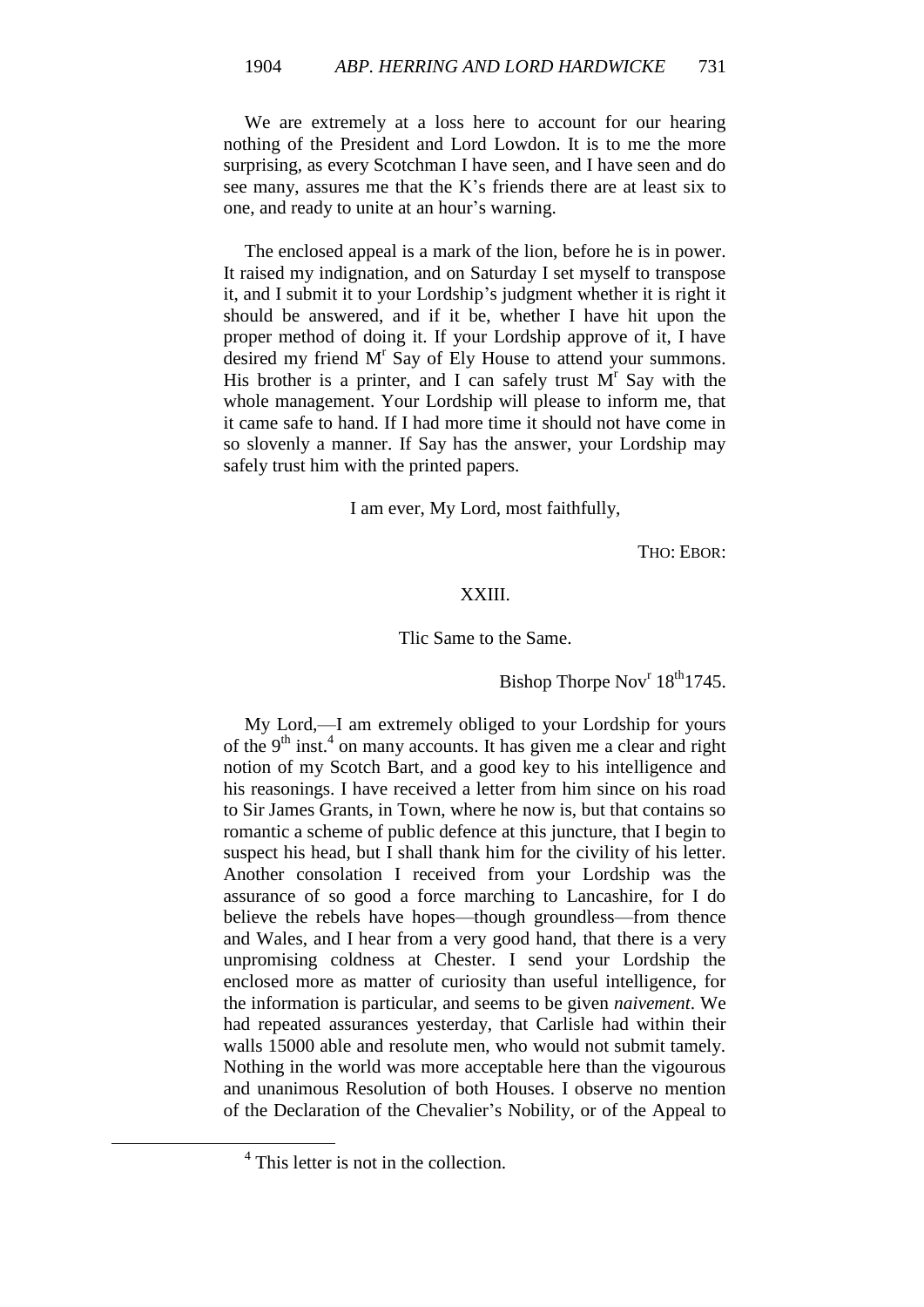# 732 *CORRESPONDENCE OF* Oct.

the People.—I suppose they were either not received, or nothing thought worth such solemn notice, but what had the sanction of J[acobua] R[ex] or P[ro] R[ex]. I think my scheme of an answer may very well be looked upon as superseded, or, if your Lordship judge it proper to go forth, I believe I need not intimate it must be anonymous, as I have told Say.

I thank the Colonel for his supposed emendation of the skull cap; that shall remain for a soup dish, and the velvet be converted, as was meant, into breeches. M<sup>r</sup> Prankland left me yesterday, and purposes to be in town tomorrow. He will be proud to wait upon your Lordship, whenever you are pleased to signify that you have half an hour to spare.

I am with perfect sincerity, My Lord, your Lordships most obliged and affectionate Friend,

THO: EROR:

I should be ashamed to show Dr Dunstan's letter to any one but yourself, and I send it now on account of its relation to Lancashire.

> XXIV. The Same to the Same-

> > Bishop Thorpe Nov<sup>r</sup> 20. 1745.

My Lord,—I thank you extremely for your last letter,<sup>5</sup> and the honour of your Lordships judgment with regard to the papers I troubled you with. M<sup>r</sup> Say has my orders to commit them to the flames. I am going to York to a sheriffs dinner, and I dont know, but the Trouble-Feasts may spoil our stomachs, or make us scamper. If they come forward on the York Road, I will endeavour to take care of one, and march off Southward. We can certainly make no sort of defence against their depredations, for I cannot tell by what policy or what direction, but our Lord Lieutenants with their respective corps are all in their own Ridings, when, if they are like to be of any significancy, they ought, I should have thought, to have been together.

I heard last post that the Court have had an alarm of risings in Wales, Shropshire, and Chester. This makes me conjecture that the destination of these wolves is through Lancashire. It would be a satisfaction to me if your Lordship would order my good friend the Colonel to acquaint me what truth there is in this, and whether Sir W[atkin] is concerned in it.

1

 $<sup>5</sup>$  Not in the collection.</sup>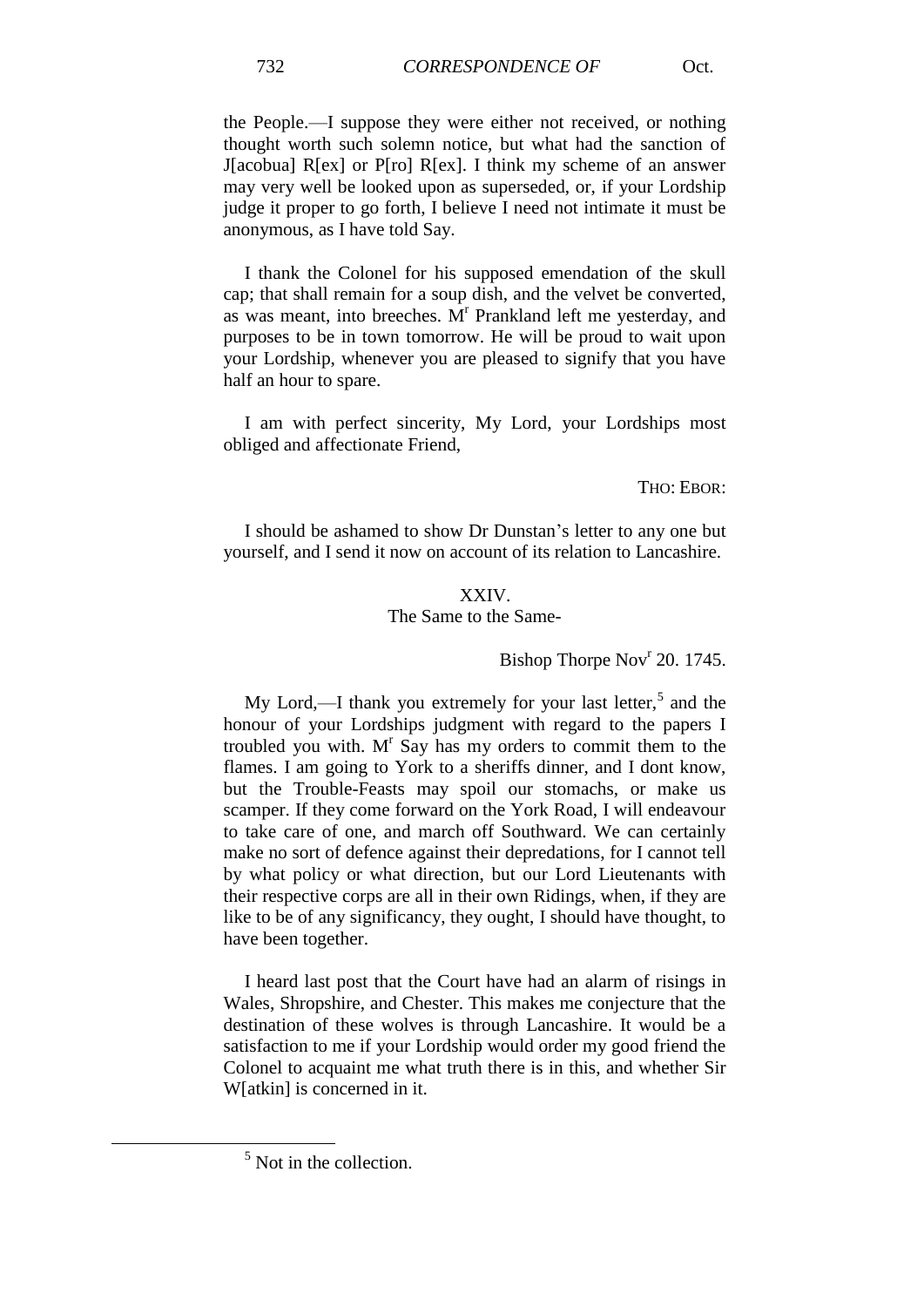It has blown all night, and threatens to blow a great storm. The rebel army lay last night at Penrith.

I am, with great truth and affection, my Lord your Lordships ever,

THO: EBOR.

#### XXV.

## The Same to the Same.

Bishop Thorpe Nov<sup>r</sup> 22 1745

My Lord,—I am just returned from York, where I have been ever since Wednesday morning. It is very necessary that your Lordship should be acquainted with the true state of our City. I have informed myself, not only from my own observation, but from the best evidence, that York is in no sort of condition to make any resistance, if the rebels move this way, and therefore I have given it as my opinion to one of the principal Magistrates, that the best way is to let these people in without hesitation. I hope and believe that none except Papists (if they) are in a disposition to rise up against the King, and that the whole county are loyally affected, and all will be quiet. Upon enquiry of the Recorder, what care had been taken that the arms of the Militia should not fall into the Highlanders' hands, he told me very frankly, there were none of any significance in the City, and that the arms coming from Malton and Birmingham had been countermanded. Our people here are in strange apprehension of mischief from the Papists, and it has been proposed to me that the principal of them should be apprehended and secured. I opposed that for many reasons, but one in stead of every other; that it would be too nice and dangerous a point for us to set such a precedent, and that the necessity or propriety of it ought to come from the Administration. The rebels are come to Penrith, and we are told today that the most advanced party of them are on the Lancashire route to Kendal. It is not to be conceived, how frightful the hurry was in the City of York on Wednesday, while the apprehension was strong that they would take this road. They are a little quieted today by the hopes that they are turned toward Lancashire. If the next express differs from this, and they come this way, not a soul will stay in York that can move from it. If they plunder the City, the loss will be prodigious to the King's subjects, and yet perhaps even that would be better for the public than civil and cajoling usage from them. It is high time that a check was given to this insolence, but it will hardly be in the power of Wade to do it till they have advanced far into Lancashire, for they move with uncommon spirit and rapidity. Your Lordship is a far better judge than I am of the consequences of their getting York and Leeds in this road, or Manchester or Chester in the other.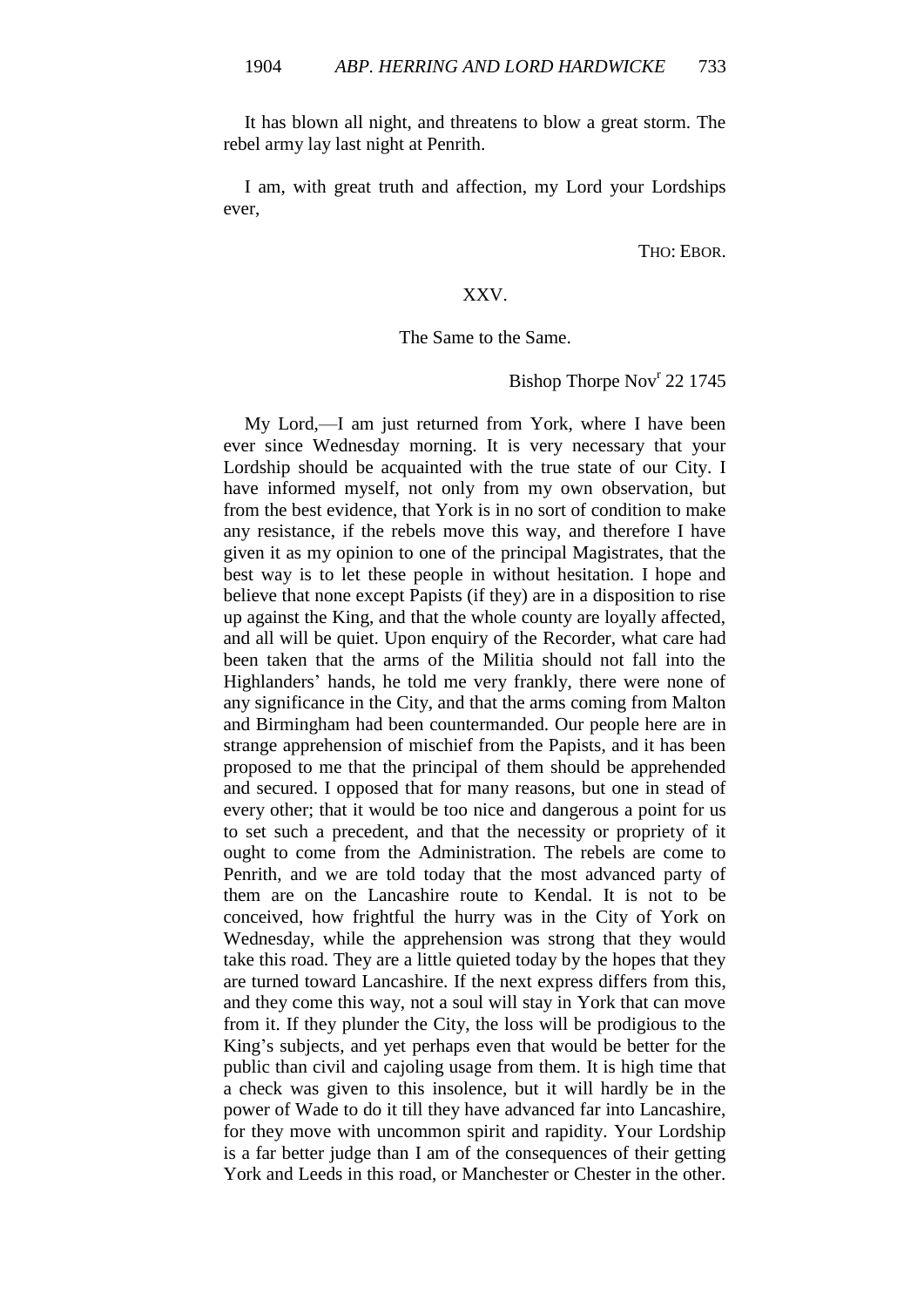If I am rightly informed, Shrewsbury has shown an inclination to receive them. One thing I am quite sure of, that the attempts of a Militia or new raised forces to preserve these Towns are arrant folly.

Every sensible gentleman whom I converse with in this country sees this matter more in a light the most alarming, and if it be otherwise in London, it is an infatuation that will ruin us. I should think from some of my correspondents to day, that London is in great security, but for my part, I have so strong a sense of the public danger, as Wade is so far off, and so fatigued and encumbered, and Ligonier not come much forward, that, had I my Royal Master's ear, I should think it the duty of an honest man and good subject to tell him that his crown was in danger of being shaken, and that whoever at this juncture could give him contrary advice, either knew nothing as he ought to know, or meant to betray him. This is warm, my Lord, but uttered in no spirit of fear, but from the clearest and strongest evidence.

As to my own safety for the present, I will stay till the last moment, and if any scheme of defence of any likelihood can be formed, I will share in the common danger. If not, I know of no duty that obliges me to run the hazard of being knocked on the head, or taken prisoner. I stand ready to escape at half an hour's warning, and shall endeavour to do so. This upon supposition that these ruffians take the York road. If they take the other, I am determined to fix my abode and wait the fate of, and as I may, serve, my country here. I have taken the best method I could think of to persuade the Lord Mayor, if he cant stand it out, to fly rather than submit to proclaim the Pretender.

I am, my Lord, your ever obliged and faithful friend,

THO: EBOR:

This morning Nov<sup>r</sup>  $23^{\text{rd}}$ .

Express from Leeds brings certain intelligence that the vanguard of the Highland Army was on Thursday night at Kendal.

Lord Irwin is settled in the E. Riding and sends me word they are securing the persons of the Papists.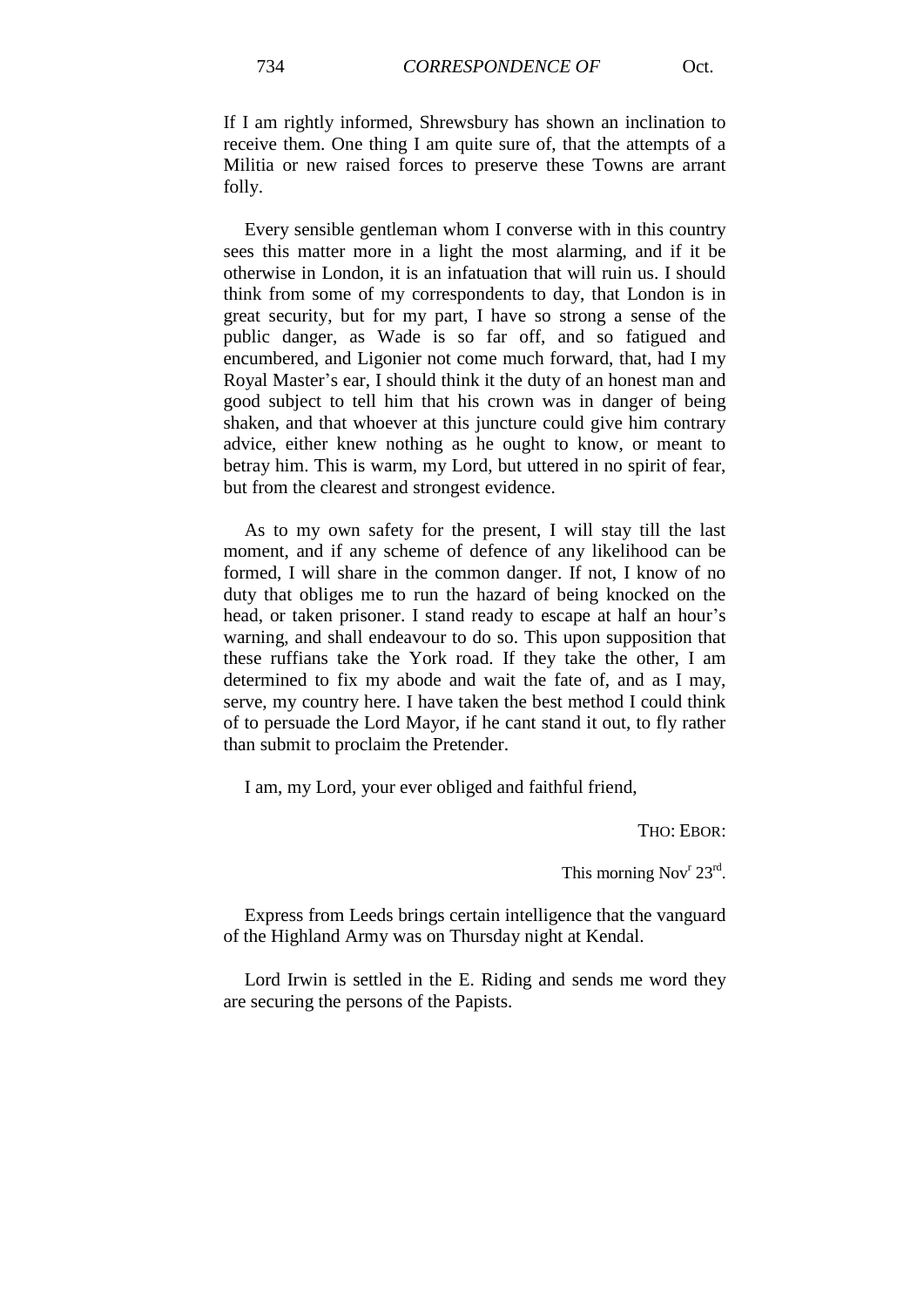#### XXVI.

#### The Same to the Same.

Bishop Thorpe, Nov<sup>r</sup> 24 1745.

My Lord,—I submit the paragraph under which I have drawn lines in the enclosed letter to your Lordship's consideration. It is a written letter sent hither every post to the Lord Mayor, and passes for their Gospel in politics. It is a very bad passage, and my Lord Duke of N. may possibly think it right to prevent the poison of it. Surely if it be false, it ought to be contradicted by Authority.

I trouble your Lordship too with an account from Sedbergh of the march and figure of these tatterdemalions, which, if true, would give a very contemptible notion of the well affected people in Scotland, and shows them as hardly worthy the notice of an English army. And yet, my Lord, this is not a time to lessen our sense of danger.

Our apprehensions here are gone, and for aught I know, York may for the ensuing month be one of the quietest towns in England, which, after a few sleepless nights, will be a great consolation to,

My Lord, your Lordship's most affectionate and faithful servant,

THO: EBOR:

If your Lordship please, send the enclosed story of the march to my brother of Chichester.

Wade is expected at Boroughbridge on Wednesday or Thursday.

# XXVII.

#### The Same to the Same.

Dec<sup>r</sup> 4. 1745.

My Lord,—Give me leave to thank you for your last most obliging letter. While the rebels were in the North, I might possibly sometimes give your Lordship some little new or more particular intelligence than you met with in public. The scene of action is now removed, and no occurrences happen here at all worth your Lordships notice. Wade came on Monday night to Boroughbridge; halted there yesterday, and moves to Wetherby to day. I hear they have done encamping, and their troops are to be cantoned in the towns hereabouts. Fifty Swiss came last night to York. M<sup>r</sup> Hill, my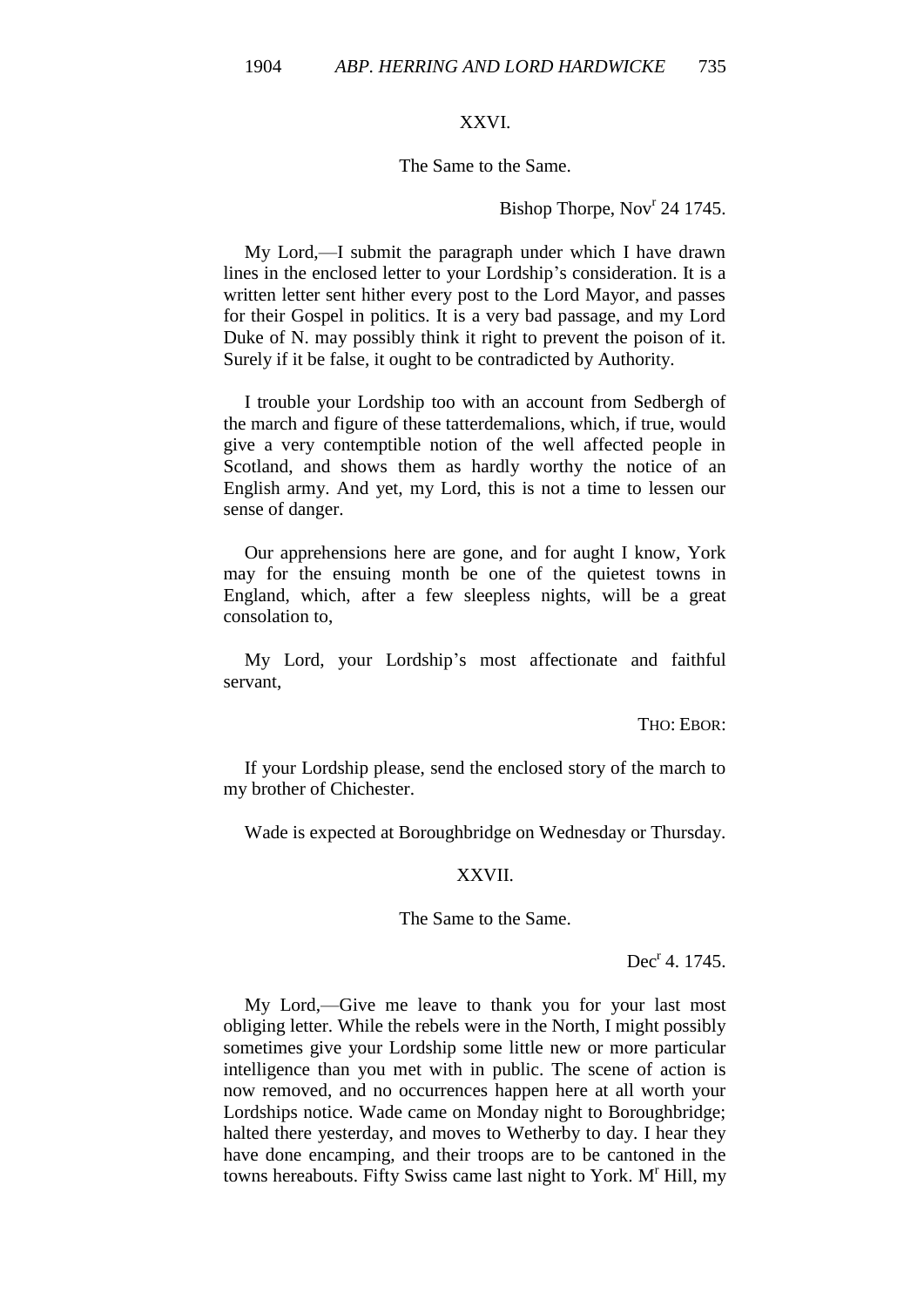# 736 *CORRESPONDENCE OF* Oct.

chaplain, who dined yesterday with Wentworth, brings a very good account of the health and spirits of the men, who are under no other apprehensions of fear, but from being sent back again into Scotland, and put upon the hard, and indeed intolerable service of encamping. Some of them have deserted, owing to a foolish report, conveyed to the army by Vane of Raby Castle, that all Lancashire was in arms for the Chevalier. Sure this could not be malice, but it might very well be folly in the reporter. Oglethorpe breakfasted with me, yesterday; as he travels in character, he filled my yard and my house with troopers and hussars, who were prodigiously welcome to my ale and bread and cheese. He complained much of the Dutch, and ascribed the start of our horse to a march to Newcastle at their solicitation, when they could have gone to Hexham directly through Durham, without any inconvenience at all. I heard afterwards that the people below stairs were free in their censures upon them, and speak of them broadly, as a dead weight upon our army, and a set of slothful, dirty, dastardly, pilfering fellows, and indeed Ogle told me, that if only our own people (with the Swiss, of whom all speak well) had been to march, they could easily have been at Manchester on Monday. I only hint these things to your Lordship, who I dare say thinks with me, that England can never be properly defended but by Englishmen. I thank God, they are all such in the D[uke's] army.

Last night eleven fellows were lodged in the Castle. One of them is a gentleman of Northumberland, Clavering by name; the rest are inferior people, one in the D. of Cumberland's livery, his servant in Flanders, another servant to the Lord Kilmarnock's son. They were pushing to their friends in Cheshire, but alarmed the town of Penrith with demanding billets for 1000 men, and went through to Lowther Castle. There they purposed to spend the night, but the militia in Penrith took heart, forty of them followed the gentlemen, attacked them in the house and stables, from whence the rebels fired, and took them, wounded three, eight escaped, among whom was Kilmarnocks son. They took all their horses.

I find Sir Rowland Winn has informed the D. of N. of the doings of one Burton, a physician in York. $<sup>6</sup>$  He is in confinement</sup> in the Castle. His character of the worst sort, as to affection to the Government; his journey to Hornby Castle, where he said he was taken by the rebels, very unaccountable, and, as he explains it himself, full of dark and contradictory passages, two particularly of very strong marks of a good correspondence with them, for he sent

**.** 

<sup>6</sup> The D<sup>r</sup>. Slop of Tristram Shandy. Notwithstanding his excuses, he was detained in prison for fourteen months. His Jacobitism is sufficiently evinced by a curious pamphlet published at York in 1756 relating to a fracat between him and  $M<sup>r</sup>$ . George Thompson of that city.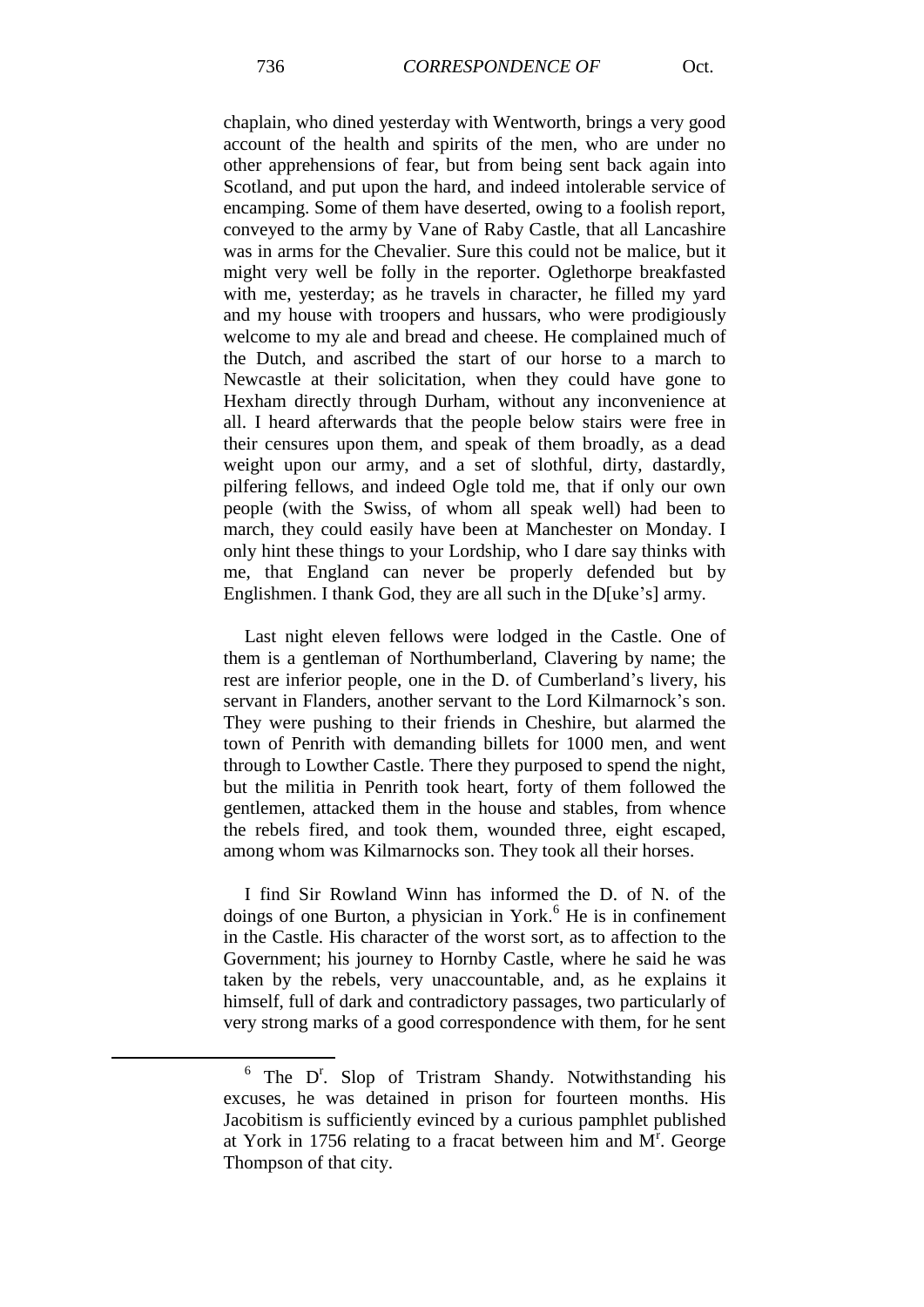up a letter to the Chiefs at the Castle, before they had attempted to seize him, and brought off a brace of geldings safe, each worth 20 guineas. This he owns himself.  $M<sup>r</sup>$  York has a small dialogue between him and Charles, which was literally as he delivered it to me and the Recorder. I enclose to your Lordship a letter he sent me from the Castle on Sunday night; I doubt it is the first time in his life that ever he made profession of serving K. George.

My Lord Mayor, I hope, is an honest Magistrate, though a weak one. As to the apprehension from the Pretender's having known that there were arms, I am told my Lord is clear of it, and that the caution dropped from Wood of Lincoln's Inn, who was at the consultation. I will endeavour to find the name of the Alamain Writer, and send it to your Lordship. But the Letter is forbidden for the future. I communicated in proper places your Lordships good account of the Fleet. The Whigs here are sometimes too violent, and take fire at stories of terrible appearance, but no reality. I make it my business to keep up their zeal but temper their prosecutions, and would willingly open my arms at this juncture to receive converted Tories. Your Lordship, I hope, knows better things. I do not like our intelligence from Scotland. Where are the nine, to one of the King's friends? But we hear little from thence, for the past is still under some interruption. I need not intimate to your Lordship that I gave no answer to Burton's letter, but that he was in the hands of the Civil Magistrate.

I am my Lord, your Lordships most obliged and faithful friend,

THO: EBOR:

Your Lordship will please preserve Burton's letter. Your Lordship should know Burton is a silly fellow of no mark or likelihood, and in my own mind I am in much doubt whether this journey of his had not as much or more folly than treason in it. He knows Perth and Maxwell, who was with Elcho at Hornby.

## XXVIII.

#### The Same to the Same.

Bishop Thorpe Dec<sup>r</sup> 11 1745.

My Lord,— ...  $D^r$ . Sterne<sup>7</sup> imparts a matter to the Duke by that post of real significancy, as it brings a proof that our physician  $D<sup>r</sup>$ 

**.** 

<sup>&</sup>lt;sup>7</sup> Sterne's uncle, equally conspicuous as a politician and a pluralist: so ardent in the former capacity that, according to his nephew, he disinherited him for refusing to write paragraphs in the newspapers.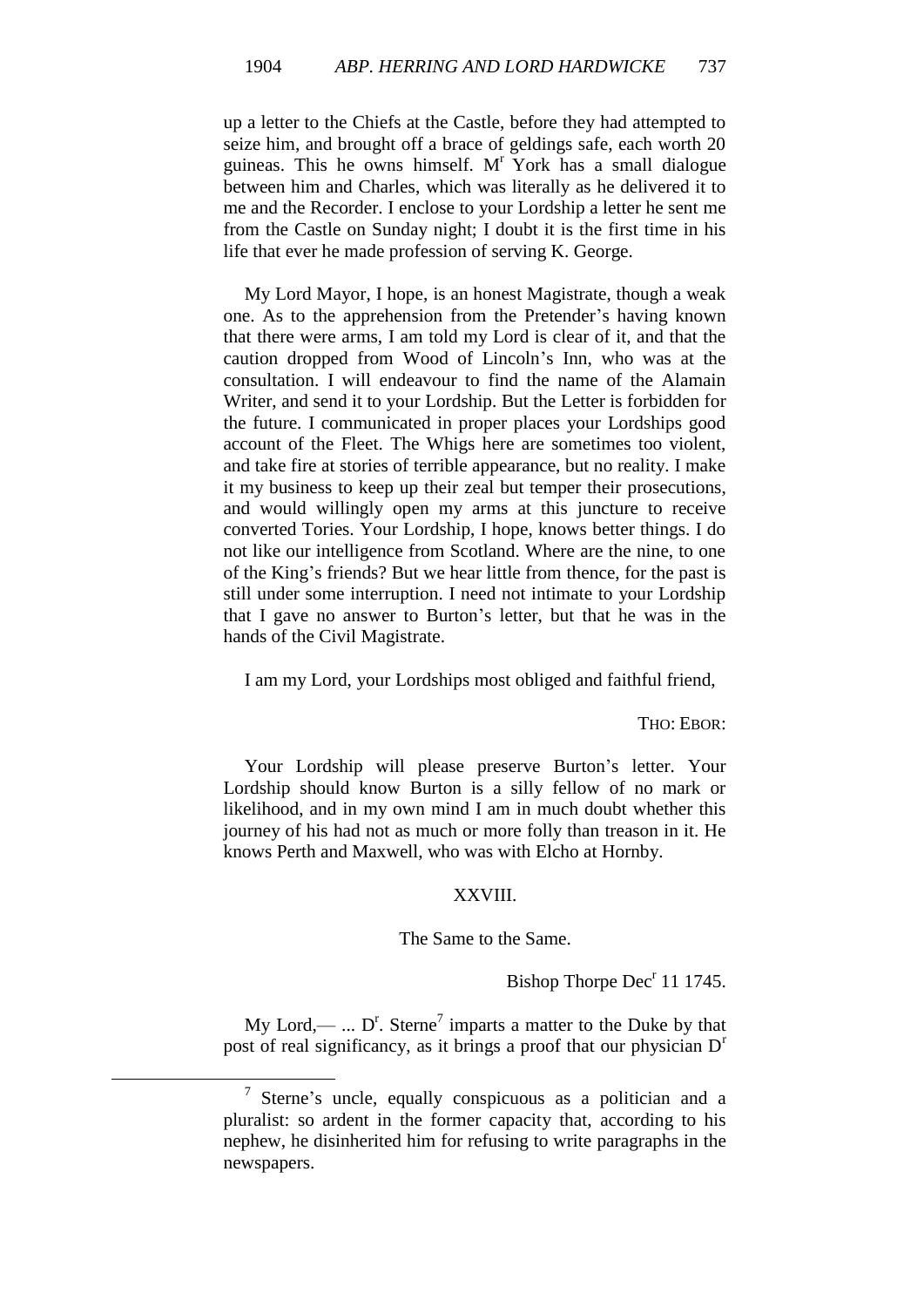## 738 *CORRESPONDENCE OF* Oct.

Burton, so far as his influence reaches, is a dangerous and barefaced traitor, as well as he is a bad man. I think your Lordship has a letter of his, wrote to me out of the Castle, professing, in the most solemn manner, an attachment to K. George. How truly these professions were made, the information about him will leave out of all doubt. I am glad he has dropped the mask, for he was a sort of darling of the Party here, and had the direction of a printing press.

Your Lordship would laugh immoderately to see what a resort of people I have here every day. I can easily with a little self conceit fancy myself a kind of Lord President of the North. Now and then the Lords Lieutenants do me the honour to consult me upon their motions, and I have more than once been invited, by way of credit to the thing, (God knows, as they say in Wales) to be present at a review. Expresses come to me with the previous alarm of a horn, from the North and South, and this very day I have had one officer from General Wentworth and another from Oglethorpe with intelligence. What they brought was what your Lordship knows by this time that Oglethorpe and a few hours after him the Duke had got to Preston yesterday, and Wade was marching to the North in three divisions, one by Richmond, the others by Darlington to Newcastle, where, the Officer told me, it was presumed the Dutch would stay, and the English march to Scotland, but that was conjecture. This Gentleman told me that the nobleness of the King to the poor soldiers in the shoes and stockings had been most wickedly abused, insomuch that neither of them, through the villainous job of the contractors, would last a soldier above a day, which, in the worst weather and marches, used to hold out a fortnight. This is horrible, and would mortify a good man exceedingly. The flannel from the Quakers is excellent. Here is a report, that four French transports have been taken and two sunk. I think I mentioned to your Lordship the irregularity of the Edinburgh post, though it has been open a long time, and it is certainly worth some attention to set it right.

I am ever, my Lord, your most faithful Friend,

Tho: Ebor:

# XXIX.

# The Same to the Same.

Bishop Thorpe Dec<sup>r</sup> 20 1745.

My Lord,—I enclose a copy to your Lordship of what I wrote today to Lord Malton by Sir Roland Winn. I did it in order to facilitate the execution of what the D. of Newcastle recommended to Lord Irwin with regard to our Yorkshire companies. There is no occasion for me to enter particularly now with your Lordship into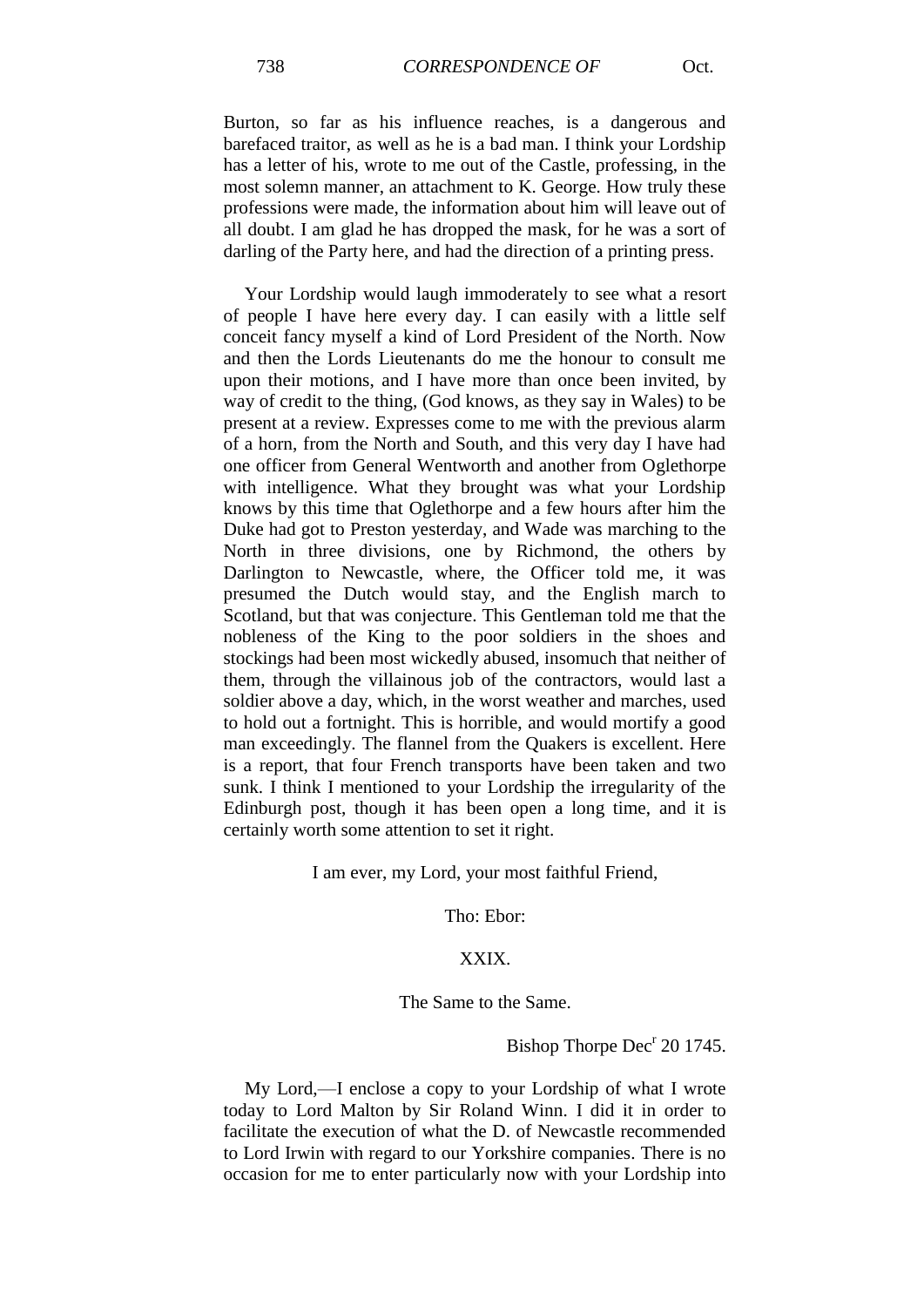every point of conduct with regard to our county forces and their application; I shall only say, that it was an infelicity to us, that they never could be put under the direction of some one head. For as the lords were distributed into their several Ridings, it was not possible to act, for reasons of distance, with that perfect steadiness and union which was to be desired. Besides that the irregular motions of the enemy, and their hanging so long on their march, over the skirts of the W Riding, the moat considerable part of this County, made the councils and resolutions of our Gentlemen very fluctuating. These vermin have now passed our County again. I hope soon to hear that the defeat of their rear guard at Shap will be followed with the total destruction, if it please God, or at least dissolution of their whole force. The point now is to convert our companies to some immediate use to the public, and I will hope, if the Lords set earnestly about it, something may be done. I dare be confident the Lords will do their utmost, but as many of the new raised men are brought up to trades, and many of them sons of wealthy farmers, or such as in the country phrase are well to pass, it will be difficult to persuade them, unless their officers show them the example, which, I am told to day, many of them are inclined to do. As the turn of things has made me a little confident by them, every ounce of weight that I have shall be employed to serve my Master. Lord Irwin has done us the honour with his seven companies to come to York. They were reviewed in my neighbourhood to day. I walked along their ranks with their colonel, and everybody says they were a set of fine fellows and performed their exercise to admiration. Their Captain did me the honour to dine yesterday at Bishop Thorpe. I am glad your Lordship approved of the cautious step of the Lord Mayor with regard to the gun.

I am ever, my Lord, your Lordships most obliged & faithful

THO: EROR:

## XXX.

#### The Same to the Same.

Dec<sup>r</sup> 23 1745.

My Lord,—I send your Lordship a second letter which regards the disposition of our country forces, and hope what is proposed in it will not interfere with the contents of the D. of Newcastles last express to the Lords Lieutenants. Lord Irwin and his friends seem to think it right, and as Lord Scarborough did me the honour to breakfast with me this morning on his way to Hull, I showed it him, and have his approbation. His visit was so long, that I have only time to assure you that I am ever, My Lord, your Lordship's most faithful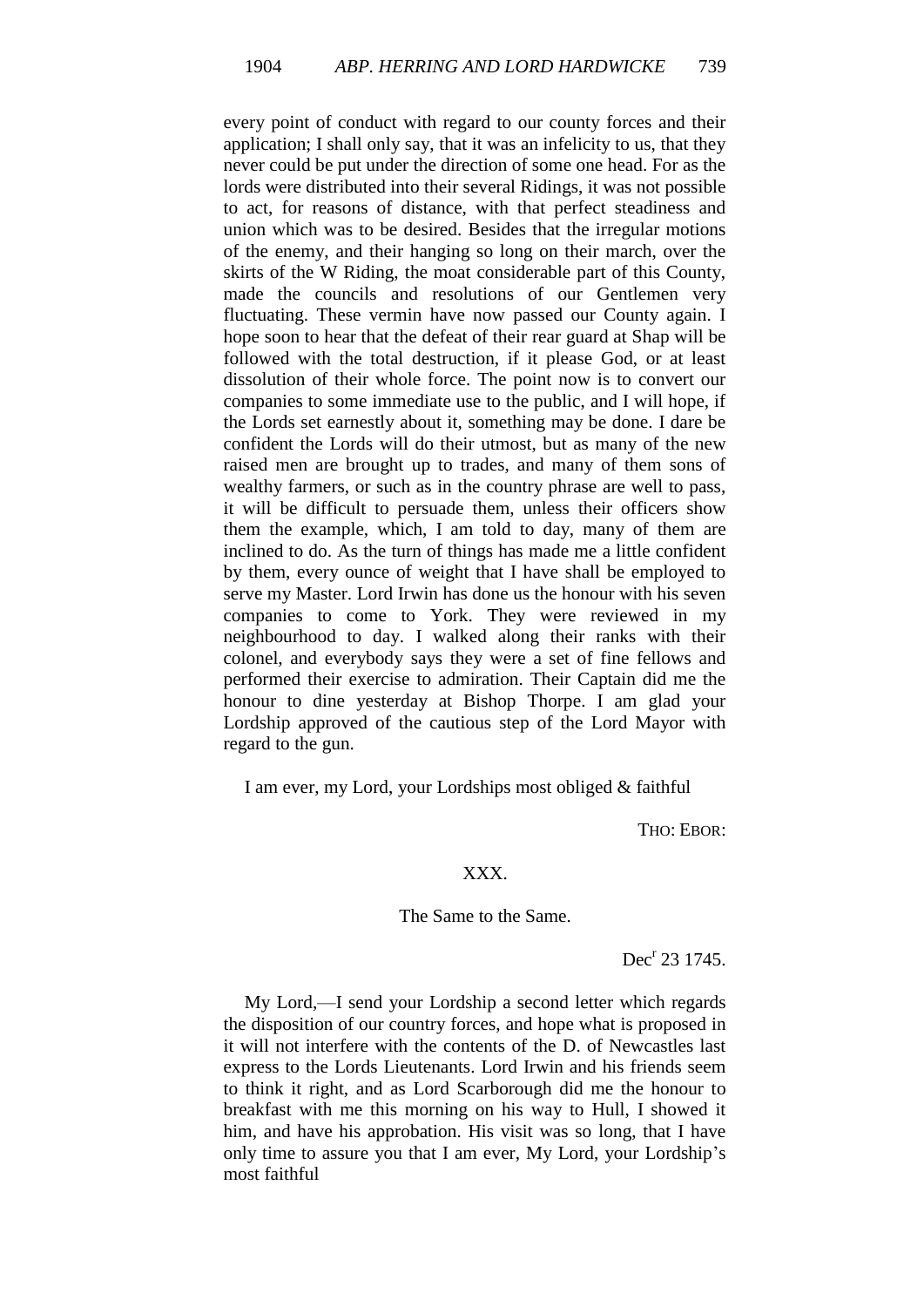THO: EBOR:

All is safe yet, but I wish the D. had given over his pursuit of these Highwaymen.

#### XXXI.

#### The Same to the Same.

York Dec<sup>r</sup> 23 1745.

My Lord,—Since I wrote to your Lordship in the morning I received the two enclosed letters. They amazed and grieved me much, and as my situation and concern in this business makes it necessary for me to do something, I really dont know what to do. I will endeavour to get as good a meeting at Pomfret as may be on Monday, where it will be, as of great moment, so of the greatest consolation in the world to meet the D. of Newcastle's and your Lordship's secretaries. If you approve of it, let them be directed to Lord Malton, with a copy for my private use, and by all means let a disbanding be prevented. I can neither describe nor conceive the hurt of such a measure here in this county, and such is the opinion of all the sensible gentlemen to whom I have imparted it. Your Lordship may be assured, that I will say or do nothing in this affair in the interim, but in consultation with Lord Irwin, Sir Conyers d'Arcy, and other gentlemen of the first weight. Indeed, my Lord, our friends must be advised rightly from above.

I am, my Lord, your Lordships most faithful friend,

THO: EBOR:

Perhaps the directions his Grace of Newcastle honours us with should be sent to the three  $L<sup>d</sup>$  Lieutenants in conjunction.

# XXXII.

#### The Same to the Same.

Bishop Thorpe Jan<sup>y</sup> 1<sup>st</sup> 174<sup>5</sup>.

My Lord,—At the meeting on Monday, of which I gave your Lordship an account as soon as it was up, it appeared upon enquiry into the fund, that about two thousand pounds of the first call was in arrear, and little come in of the second, so it was pretty obvious and easily agreed to that nothing more should be done at present than publishing the enclosed advertisement. By this means, the business of disbanding and recruiting the King's army are *res integra*. I foresee by what dropped in the debate, that it may be made a question, whether the trust reposed in the Lords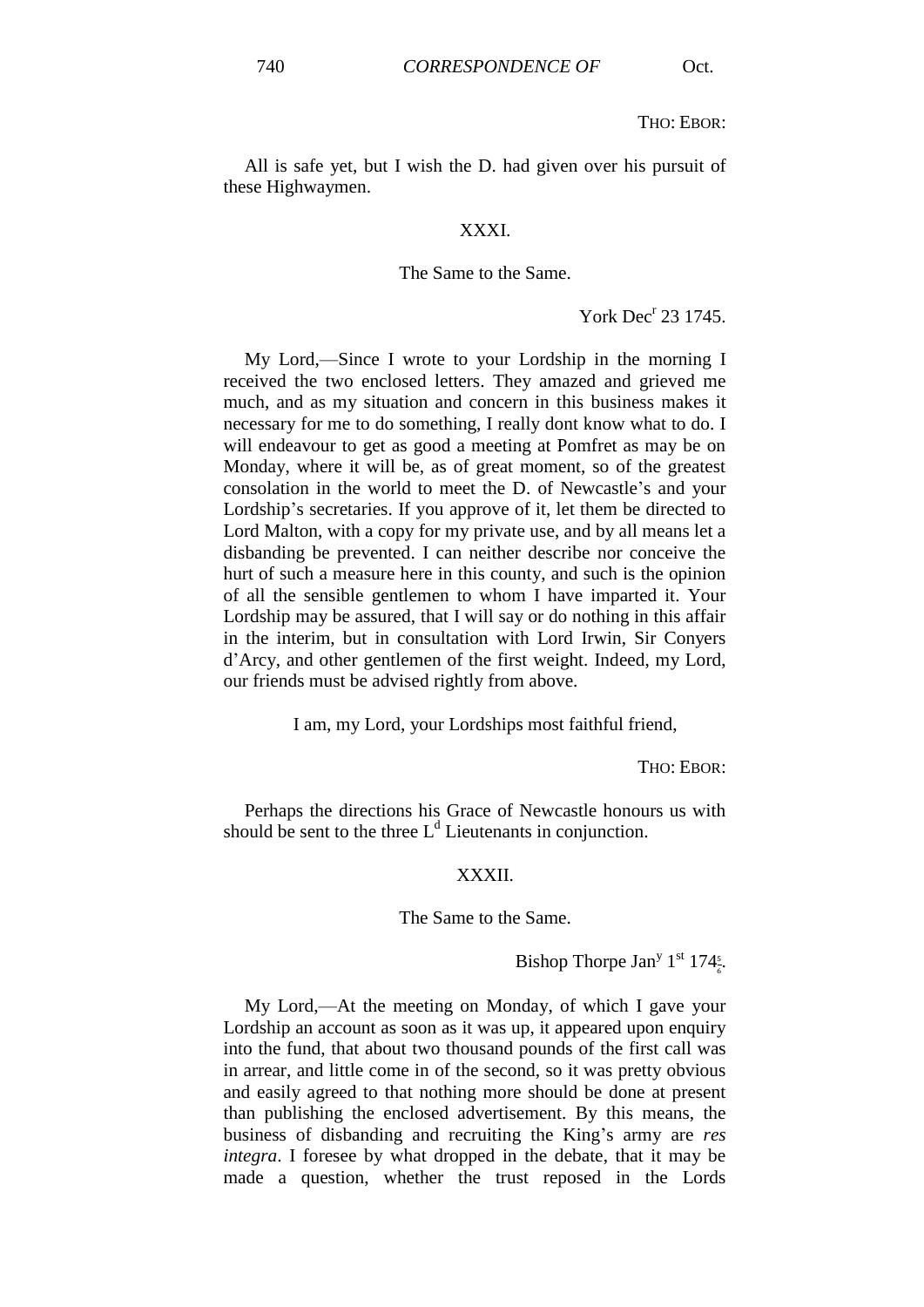Lieutenants will justify the applying the subscription money by way of bounty, but this and every other consideration must be postponed till the subscription comes in, for if that fail, down drops every scheme at once. Though possibly some of the fellows may then be persuaded to 'list, and the officers will endeavour it, yet it must be considered that the greatest part of these men are above being common soldiers, and all of them 'listed for country service under a promise from the gentlemen that they should not be put under military discipline, or sent to the army. As these troops were raised here, with such uncommon generosity, and sure to great purpose, as the County has been preserved in perfect peace, it is my aim, and as they give me permission to speak what I think, it was my instruction to my friend at Pomfret, that for their own popularity and the public good, to which they are the sincerest friends, they would take care to dismiss these troops in such a manner that they may roturn homo in the best humour, and be ready to engage again if ever they were called out on such an occasion, and at present we consider that danger is far from being over. Lord Scarborough with his regiment had got as far as North Allerton on march to the Marshal's army, but was countermanded. The corps is reckoned a good one, is regimented, and the only reason the Marshal gave against receiving them was that Newcastle was too full already; but they might have been cantoned near. The Marshal rejected too ten good men that offered themselves at Boroughbridge, because they were raw men. That is not understood here.

I wish your Lordship joy of the Royal Duke's conduct, which has gained the hearts of all this part of the world. We only lament his not overtaking these villains, which seems owing to some infelicities. Lord Higham is returned to his father, and the Earl is easy. He brought him to me at Pomfret on purpose to tell me the tale of his expedition, which the boy did very sensibly and gracefully, with one particular which the boy did not apply but I did. It was the answer of an old Highlander to the question, Why he brought his son, who was not above fourteen years, into the rebellion? The old fellow said:—'The laddie wonot stay at home, but his spirit was up, as soon as he heard the bagpipes.'

I enclose to your Lordship, to be conveyed, if you please, to the D: of N. a minute from Sir Rowland Winn. He desired, and it was not possible for me to decline it. The Duke knows his importance in this county, and his steady and useful activity for the King. Pray God send your Lordship and the noble Duke a happier year than the last. I am, My Lord, your Lordships most faithfully,

#### THO: EBOR:

My Lord,—It is easy to foresee that this Ministry will have many applications of the sort enclosed from Sir Rowland, as well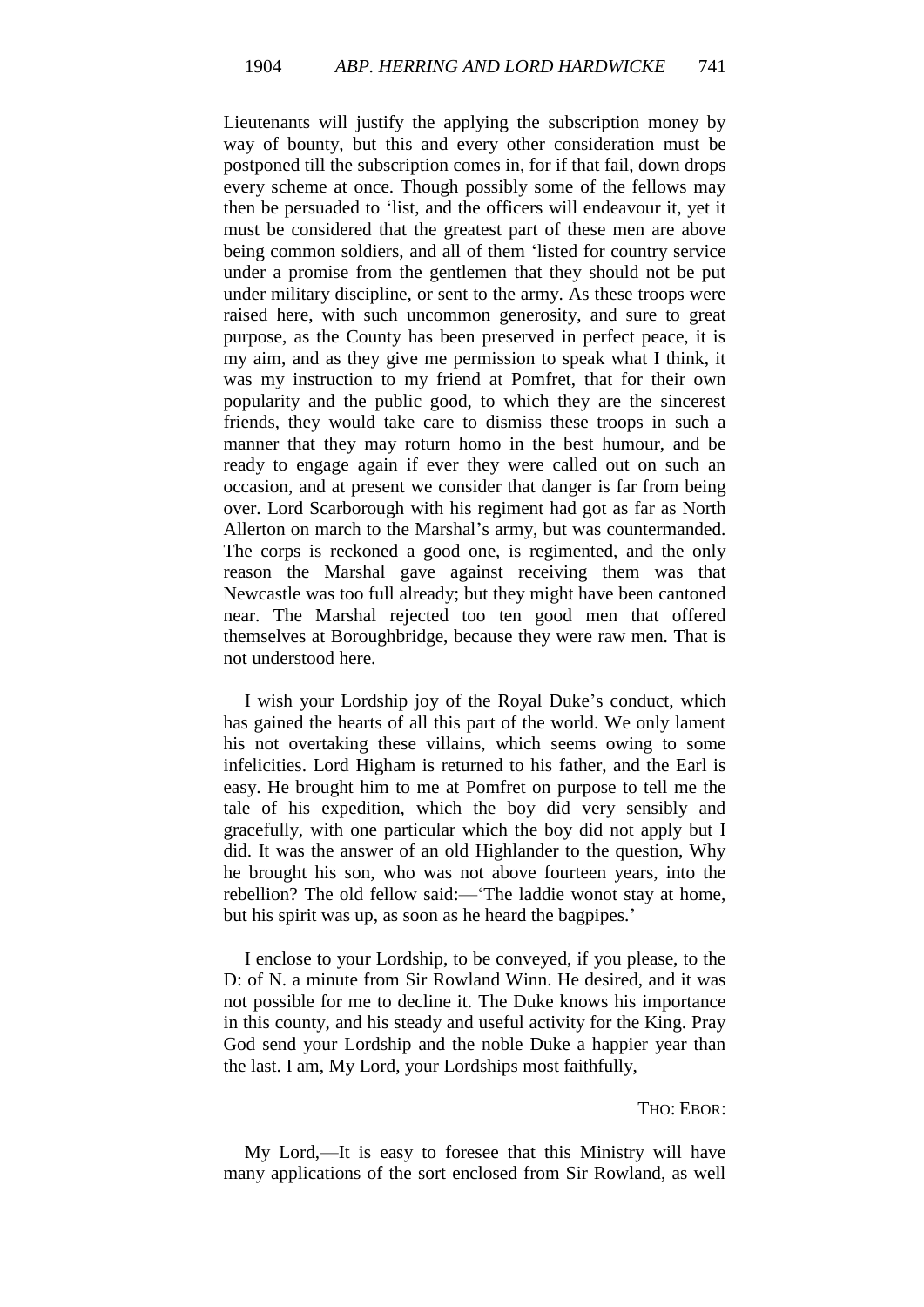# 742 *CORRESPONDENCE OF* Oct.

as others, and I was very averse to beginning the trouble, but Sir Rowland's consequence in this county and his attachment to the King and his friends made it impossible for me to decline it. Will your Lordship give me leave through your hands to congratulate Lady Hardwicke on the removal of those ruffians by the activity of the Royal Duke; though my Lady would have had a fine opportunity of observing their descent from Highgate had they reached the capital, which I doubt would have been agreeable to the curiosity of some ladies. I hope in God, now they are there, effectual means will be found to keep these wolves locked up in their mountains, for in truth, should they get loose again, and overrun the country, despair and dejection of spirit would hurt the King much more than disaffection. The well affected in Scotland, from some of whom I hear often, grow extremely uneasy again, and complain of a want of Lieutenancys, of which I dont know the meaning. Our dragoons are in the highest contempt with these rascals, runaways are their constant language, and the boys and old women hiss them. I doubt their credit is sunk too in this country, since the infamous behaviour at  $S<sup>t</sup>$  George's, and Blanes at Clifton. That is our account, which I hope the aid de camp knows to be a false one. We are told they are mostly Scotch and Irish, and their misbehaviour, added to our just fears of the Dutch, is matter of some uneasiness to honest people. It is certainly a felicity that Wade did not engage.

Our castle is being full of prisoners, and of so low and dirty a sort, that when the wind sets fair, I can almost fancy that I smell them, as they do the hogs at a distillery. They are so many, that people begin to be apprehensive of them. Part of Oglethorpe's Georgians (he left a hundred here under a terrible captain) are appointed guard, for the Gentlemen of the County have not the best opinion of the Jailor, how justly I cannot say. However, so many persons ought to be well watched. Your Lordship will I am sure forgive me, if I suggest that Ibbotson of Leeds be thought a proper person for High Sheriff at a time that may be full of important business. He is young, healthy, rich, active for the king, prudent, and would like the office.

May the new year arrive upon us with peace and healing in its Wings!

I am, my Lord, your Lordships ever most faithfully,

THO: EBOR: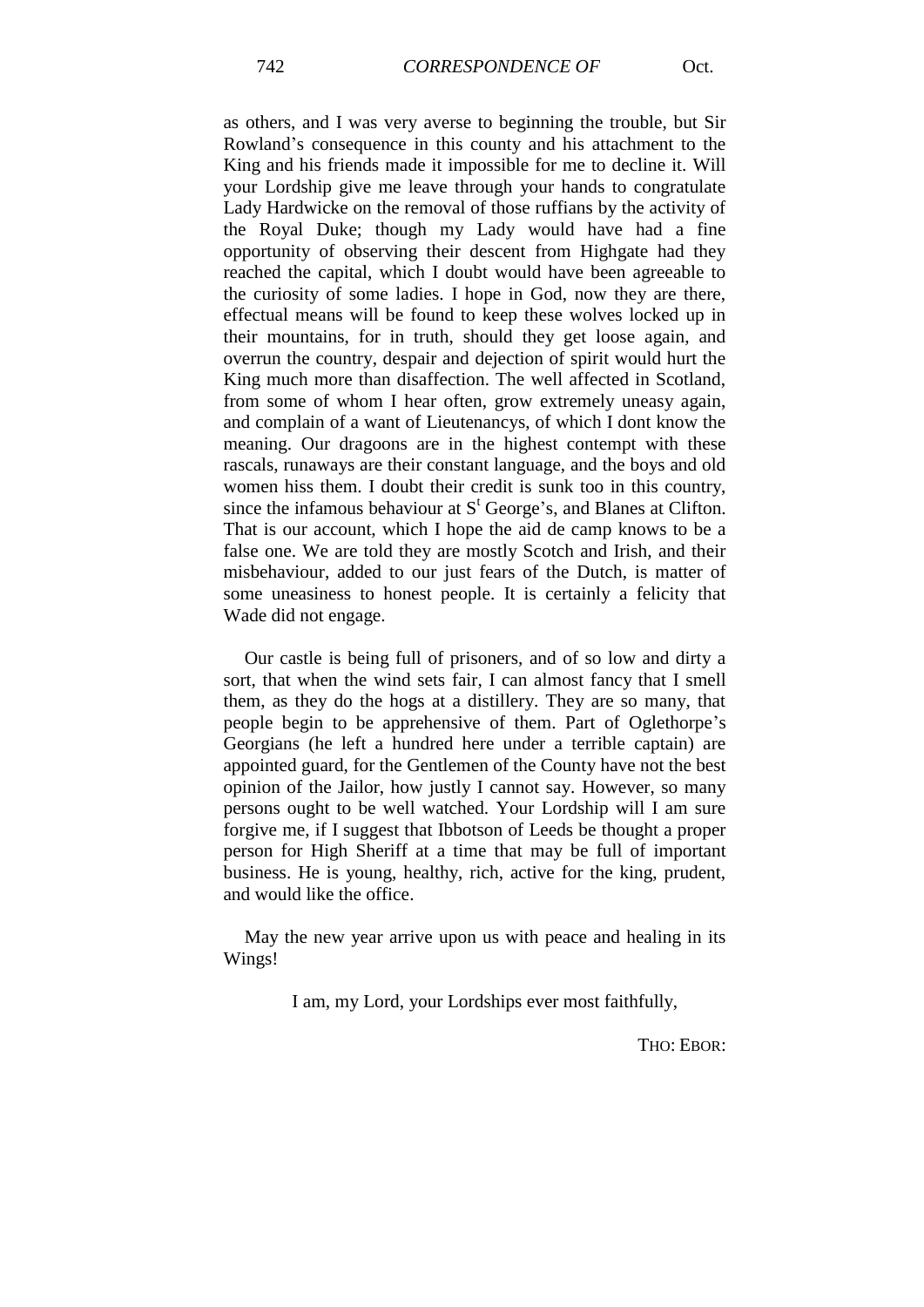#### XXXIV.

#### The Same to the Same.

 $\text{Jan}^{\text{y}} 21 \ 174 \frac{\text{5}}{\text{6}}$ .

My Lord,—It is always matter of the highest satisfaction to me to find your lordship pleased with the situation of our public affairs, for then I am sure we are in a safe, at least hopeful way, and such as every honest and understanding man in the kingdom would wish. M<sup>r</sup> Yorke is extremely good to me, in often obliging me with parliamentary views, and I dare say your Lordship will easily believe me, when I say I like the relation of things the better for his being the relator. I do in truth receive particular satisfaction in considering the part which he does bear, and the part that, in a course of years, he is like to bear in that great assembly.

The present system of politics, in having a proper regard to the affairs abroad, is very acceptable here, and there is the utmost confidence, that we shall neither overlook our concerns at home, nor stretch ourselves beyond our line, nor help those who will not help themselves. We are in hopes every day of good news from Scotland, and to hear of the arrival of the Hessians, for the Dutch are become extremely odious, and indeed hurtful to the country, and I am very well assured that in towns where their sick have been left, in Leeds particularly, they have spread very mortal distempers.

The Kings friends here are universally pleased with the nomination of our new High Sheriff. He dined with me today, and I find did not want the hint your lordship mentioned. He changes the Jailor for good reasons, and will set himself to the execution of his office with great alacrity, and I hope equal prudence. The prisoners here are many, and under the care of Oglethorpe's Georgians at present. If they should be withdrawn, M<sup>r</sup> Ibbotson is apprehensive that he should want a military guard to supply their room. I doubt that could not be supplied here, for both the City and County forces will soon be disbanded. The money for the support of the first is almost at an end, and some people think there has been too much dilatoriness used in not disbanding the other some time ago. That is the point which indeed keeps me in the country, and I would willingly contribute to put an happy and popular end to this business. Lord Malton is in London, Sir Conyers not well, and wants much to be there, so that to be sure the county forces will soon be disbanded. There will be then a residue of eight thousand pounds or more in cash; that according to the resolutions at the first meeting should be returned to the subscribers, but if the gentlemen at a public meeting will come into it, I should think the best use of it will be that (and I have more gentlemen of the same opinion) which his Grace of Newcastle has intimated as agreeable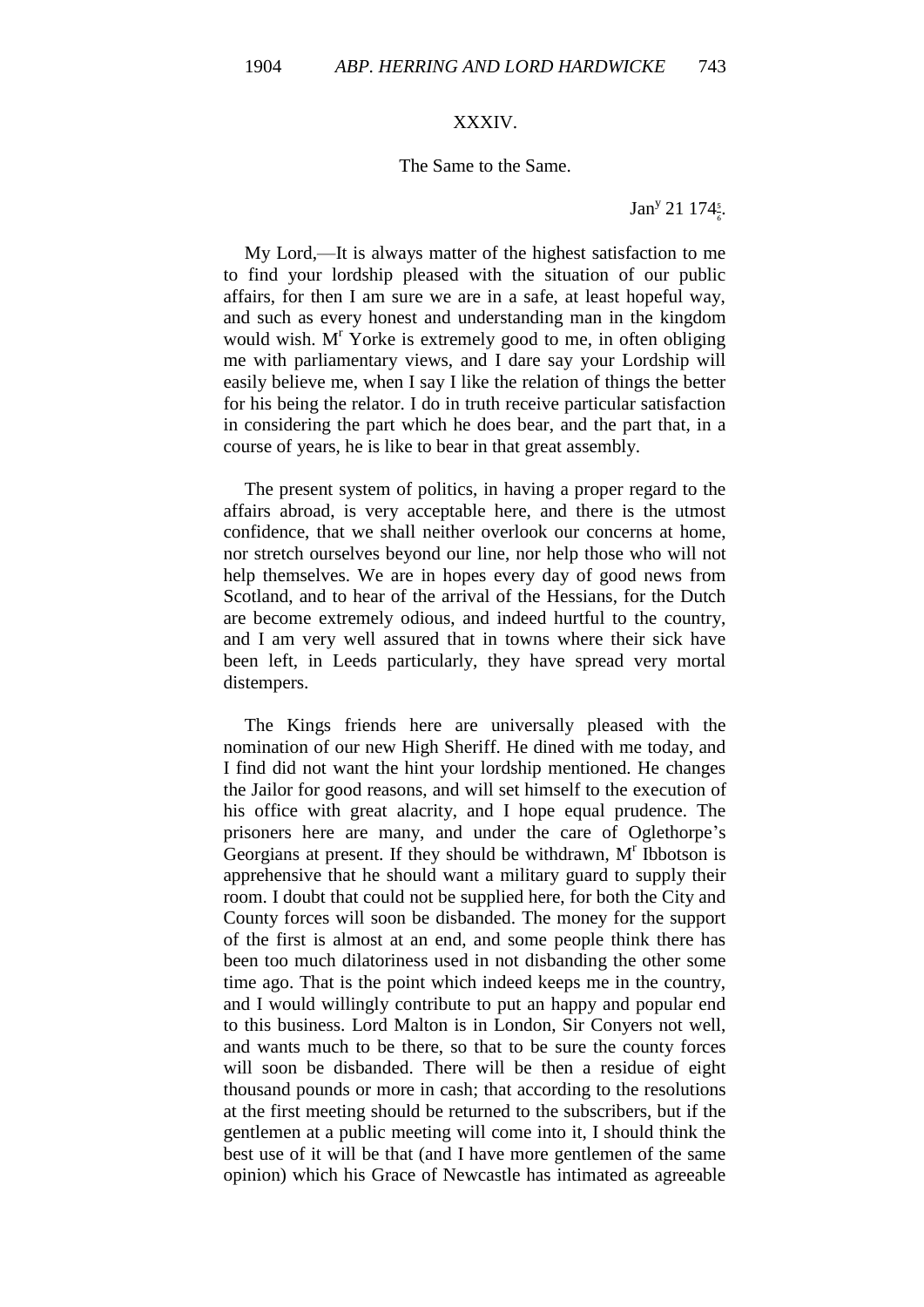# 744 *CORRESPONDENCE OF* Oct.

to His Majesty and useful to the public, recruiting the King's Army. There is one objection to that stirring in the country, viz. that by advancing bounty moneys you dont benefit the public, but the recruiting officers; an objection that does not weigh with me, for I think it ungenerous, and, in spite of it, shall do what I can to promote the measure, but I think it ought to go with the public approbation. For I am extremely solicitous, and think the nation is in some degree interested in it, that the Yorkshire affair be concluded with as much good temper and popularity as it begun. I have no interest in it at all but for that single consideration, and, but for that reason, would not have pestered your Lordship, at this time of infinite business, with my thoughts about it. M<sup>r</sup> Ibbotson tells me that six of their blue coats have listed into Barretts regiment, and I hear many more are disposed to do it. I wish our gentlemen may be able to make the King a present of 1000 men. I acquainted Sir Rowland with your Lordships goodness to him and his brother, and my own acknowledgments go along with theirs. I accept the noble colonels apology for the dragoons with great pleasure. The D. of Richmond had set me right in it before. I own it would mortify me to hear such men are in any sort of apprehension from a gang of thieves.

I saw poor Oglethorpe last night in York. He looks dismally, and I judged of the sore place by his falling instantly upon the affair of Shap.

I am ever, my Lord,

Your Lordship's most obliged and faithful servant,

THO: EBOR:

The Secretary of States answer to the Popish Memorial is an excellent thing. Lord Irwin sent me word he had wrote to my Lord Duke of Newcastle with a proposal to form the men of his Riding into a regiment, but I fancied it would be at present an impracticable thing, as I suppose is so.

I was in hopes I could have regulated my Scotch correspondence without troubling your Lordship, but in fact I find I can't. My Northern letters go from Berwick to London, and back to York by Berwick. If an exception could be procured as to my letters at the Post Office at Berwick, I would make no ill use of the indulgence.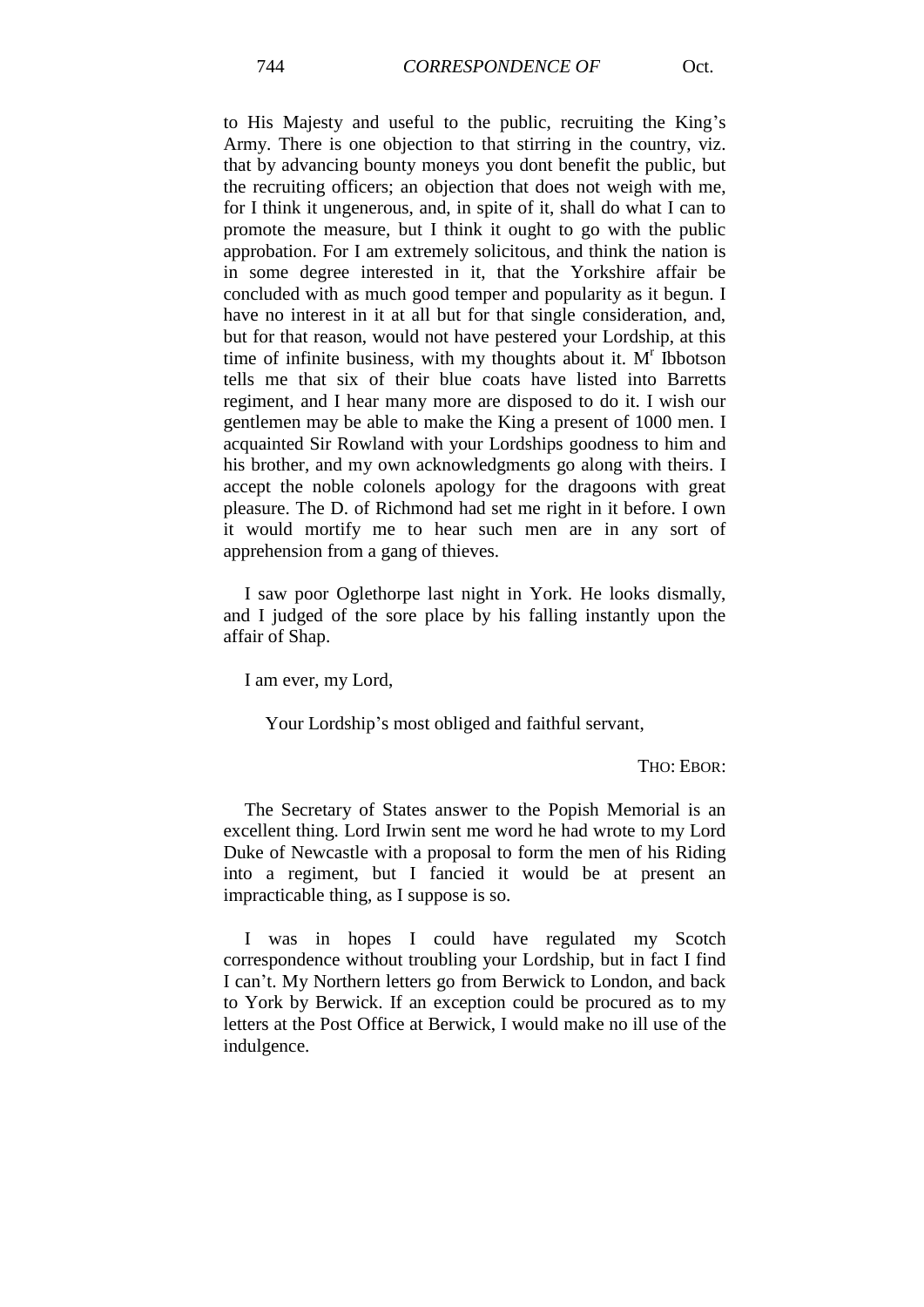#### XXXV.

#### The Same to the Same.

 $\text{Jan}^{\text{y}} 23 \frac{174 \frac{5}{6}}{6}$ 

My Lord,—We have had large accounts of the disappointments at Falkirk. It gives me some concern (as I hear it was known in town on Monday) that no history of the day has come from the Government. Our story is bad enough in all conscience, but this silence above makes one suspect more. That event proves if the enemy is not too brave or too numerous for us, he is at least too cunning, and it is for them an happy issue, of what here is appearance of an ignominious flight. I am not particular in my opinion, but from laying circumstances together I always thought, though I dared not declare it, that there was more of art than fright in their retreat out of England, and have thanked God twenty times that they did not turn upon the Duke, and it is a fact most certain, that they traversed Scotland more like conquerors than fugitives, and are now in great strength and credit, and though I dont believe the report which makes them twelve thousand, I am very much afraid those dont know their precise number who, one would wish, did. The behaviour of Hamiltons dragoons is quite intolerable, and I have pretty good authority to say, that but three of all the foot regiments did their duty, and that some of them did not stand to fire once. It is a certain fact that the runaway dragoons, who have been the hissing and scorn of old women these three months, were at the gates of Edinburgh by eight o'clock on Friday evening, though the battle did not end till after six. I am afraid of meddling, but I cannot help observing to your Lordship on this occasion the ill conduct of the Gazette. It is certainly of public importance that that paper dont lose its credit. It has been found much fault with here, and yesterday more particularly, when people read there, that the whole body of the rebels was in the utmost panic and confusion at Stirling on the  $14<sup>th</sup>$ , and on the  $14<sup>th</sup>$  it appears they were in condition to attack and drive the King's whole forces.

I enclose a strange letter received yesterday from Ireland. The anonymous is ignorant, but I doubt speaks the true spirit of Popery, and shows they are making observations. Since that new incident from the North, I would beg leave to crave your Lordships judgment as to our county troops. I have by this post intimated to Sir Conyers, and Sir Rowland, and Lord Irwin, that the disbanding scheme had better be suspended, but if his Grace of Newcastle pleases to advise that still, and recommend the experiment of recruiting the King's army, I will with pleasure pursue those directions, but I fancy the Duke would mean it should be done with the approbation and good temper of the County, not otherwise. God forbid the story of a rising in Sussex should be true. It is not yet known here publicly, when it is, if it prove true, one would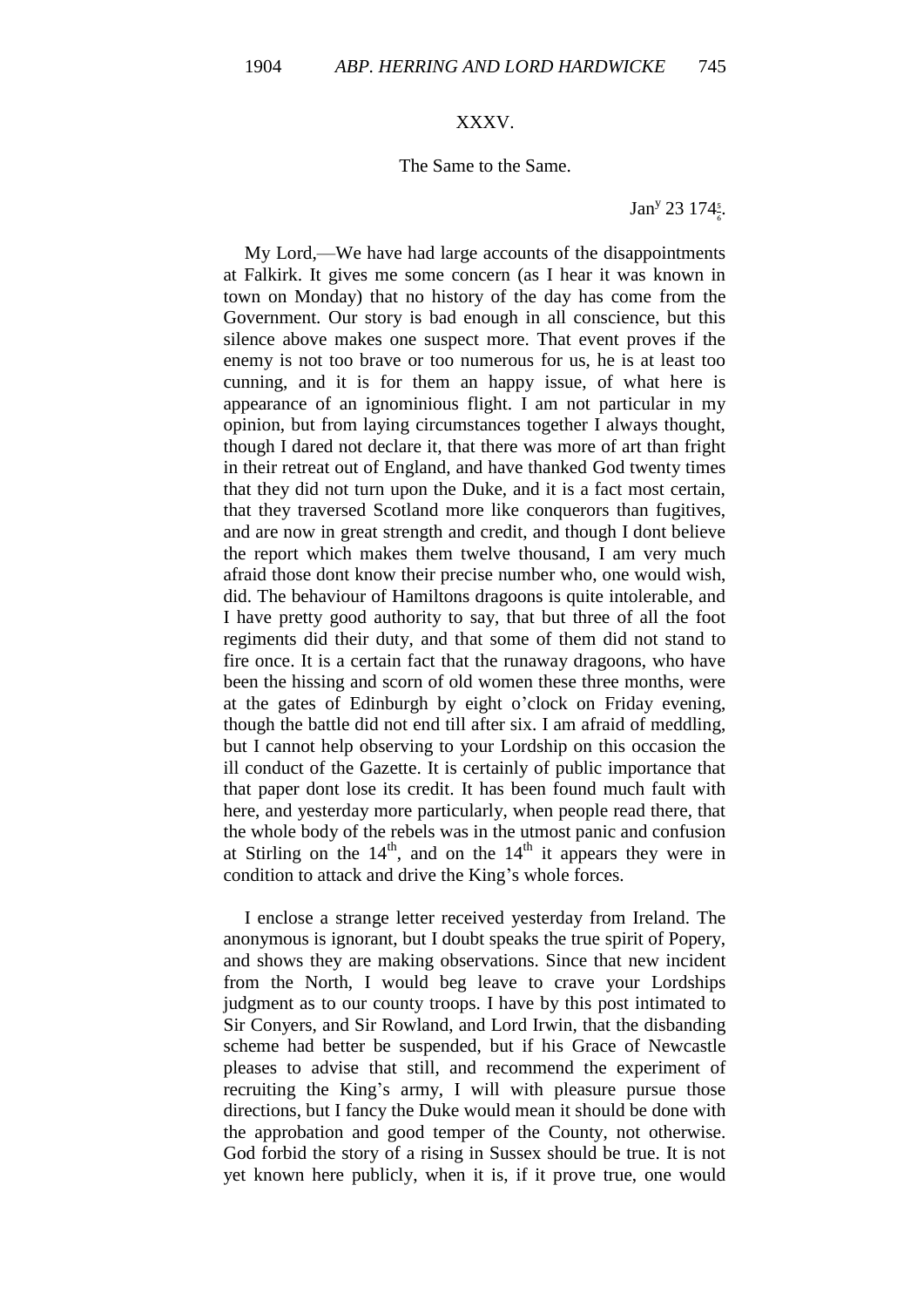rather augment, if possible, than disband the county forces, for though they cannot oppose a regular force, they will employ indigent and idle people, awe the Papists, and are more than a match for any home commotions.

I am ever, My Lord, your Lordships most faithful and affectionate

THO: EBOR:

I am quite sensible of the impropriety of my meddling in these military matters, but as one Lord Lieutenant is in London, another laid up with the gout, and a third, to speak plainly, sick of the service, all differing in opinion, and all referring to me, I will do my best with my Lord Duke's and your Lordship's directions. The fund will maintain through three months.

I trouble your Lordship to turn over just to say that Count Nassau dined with me here yesterday; that he seemed aghast at the Scotch news; that he is coming to London for instructions, having left provisional orders for his lieutenant in case of danger. He blames Wade much for his halting so long at Leeds and Wakefield at the retirement of the rebels, and Wade, I have heard, lays as much blame on him. He said he was ready for action at all times and places. His men are recovering apace, and he told me 800 quartered at Guisborough in Cleveland were well, and, what I was pleased to hear, very acceptable to the people there. It was chiefly at Leeds that I heard they were much otherwise. Your Lordship will please to presorve the Irish letter.

N.B.—Wade and other officers of the old Army were grown sluggish and timid. The Duke's activity and mettle put another spirit into them.

#### XXXVI.

#### The Same to the Same.

Wetherby,  $Jan<sup>y</sup> 26 174<sub>\frac{5}{6}</sub>$ .

My Lord,—Just before I sat down to dinner to day the Kings messenger came in with notice that the Duke would be here to night. I ordered my coach immediately to pay my duty to his R. Highness, and got here by six, about ten minutes before him. He is going to lie down for an hour or two, and does me the honour to take my coach to Boroughbridge about one in the morning. After I had kissed his hand and wished him a good journey, I took the liberty to desire him to take care of himself, and intimated, that we wanted no proof of his spirit and intrepidity.